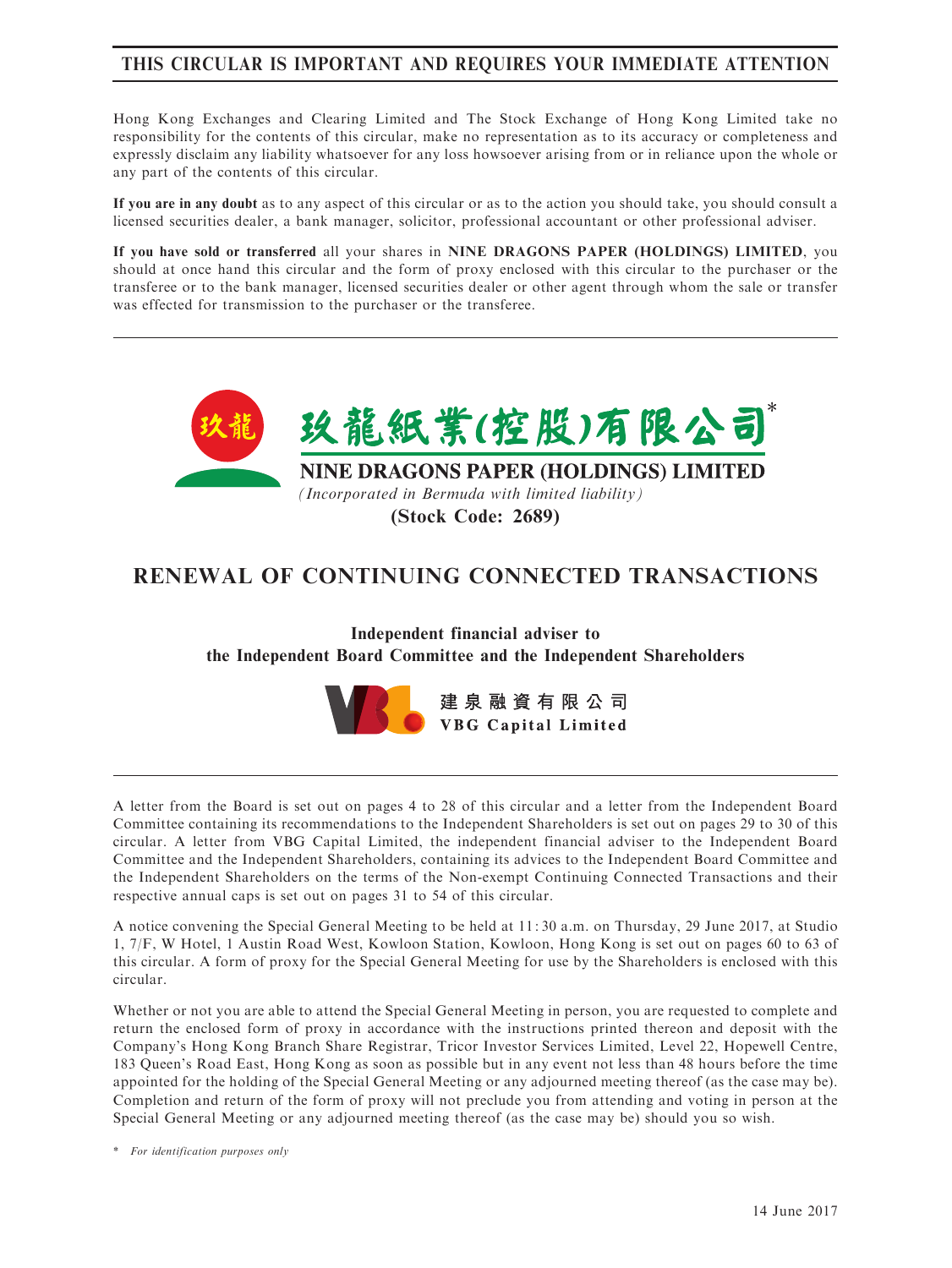### Page

| LETTER FROM THE BOARD (1999) (2008) (2009) (2009) (2018) (2018) (2018) (2018) (2018) (2018) (2018) (2018) (2018) (2018) (2018) (2018) (2018) (2018) (2018) (2018) (2018) (2018) (2018) (2018) (2018) (2018) (2018) (2018) (201 |  |
|--------------------------------------------------------------------------------------------------------------------------------------------------------------------------------------------------------------------------------|--|
|                                                                                                                                                                                                                                |  |
|                                                                                                                                                                                                                                |  |
|                                                                                                                                                                                                                                |  |
|                                                                                                                                                                                                                                |  |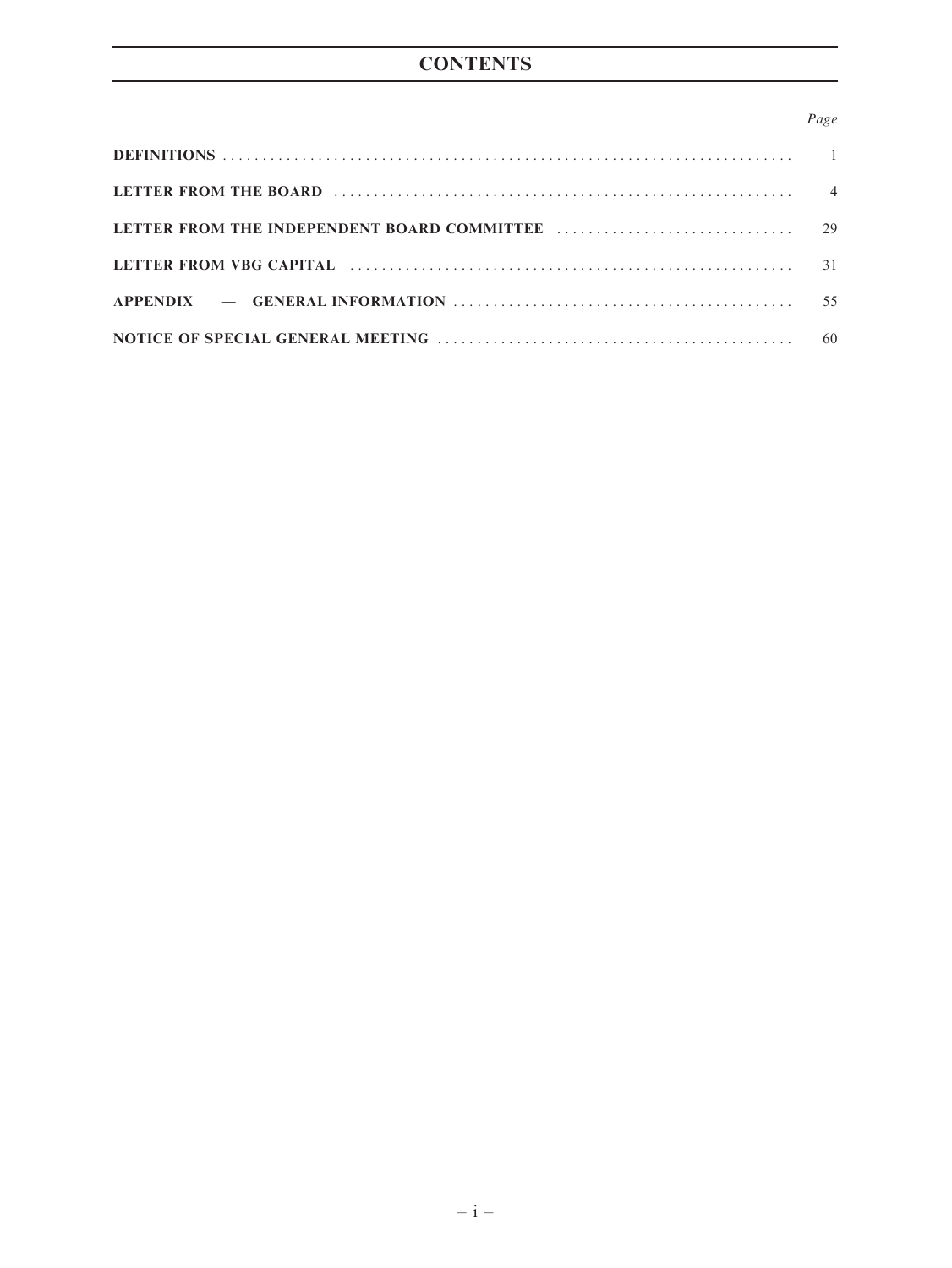# DEFINITIONS

In this circular, the following expressions shall have the following meanings unless the context requires otherwise:

| "2014 Continuing Connected<br>Transactions"                        | the continuing connected transactions of the Company entered into on 8 May<br>2014 between the Company and (a) Dongguan Longteng in relation to (i) the<br>purchase of packaging materials and chemicals by the Group, and (ii) the<br>supply of paperboard products by the Group to Dongguan Longteng; (b)<br>Taicang Packaging in relation to (i) the supply of paperboard products by the<br>Group to Taicang Packaging, and (ii) the purchase by the Group of scrap<br>materials products from Taicang Packaging; (c) Honglong Packaging in<br>relation to (i) the purchase of packaging materials by the Group, and (ii) the<br>supply of paperboard products by the Group to Honglong Packaging; (d)<br>Nantong Tenglong in relation to the supply of packaging materials and<br>chemicals to the Group; (e) ACN in relation to the purchase by the Group of<br>wastepaper products; and (f) Tianjin ACN in relation to the purchase by the<br>Group of wastepaper products (the details of which were set out in the<br>announcement of the Company dated 8 May 2014 and the circular of the<br>Company dated 28 May 2014); |
|--------------------------------------------------------------------|------------------------------------------------------------------------------------------------------------------------------------------------------------------------------------------------------------------------------------------------------------------------------------------------------------------------------------------------------------------------------------------------------------------------------------------------------------------------------------------------------------------------------------------------------------------------------------------------------------------------------------------------------------------------------------------------------------------------------------------------------------------------------------------------------------------------------------------------------------------------------------------------------------------------------------------------------------------------------------------------------------------------------------------------------------------------------------------------------------------------------------|
| "ACN"                                                              | America Chung Nam, Inc., a corporation established with limited liability<br>under the laws of the State of California in the United States, which is<br>indirectly wholly-owned by Ms. Cheung Yan and Mr. Liu Ming Chung,<br>Directors and substantial shareholders of the Company;                                                                                                                                                                                                                                                                                                                                                                                                                                                                                                                                                                                                                                                                                                                                                                                                                                               |
| "ACN Recovered Paper<br>Purchase Agreement"                        | the agreement entered into between the Company and ACN on 8 May 2017 in<br>relation to the purchase by the Group of recovered paper from ACN;                                                                                                                                                                                                                                                                                                                                                                                                                                                                                                                                                                                                                                                                                                                                                                                                                                                                                                                                                                                      |
| "associate(s)"                                                     | has the same meaning as given to it under the Listing Rules;                                                                                                                                                                                                                                                                                                                                                                                                                                                                                                                                                                                                                                                                                                                                                                                                                                                                                                                                                                                                                                                                       |
| "Board"                                                            | the board of Directors;                                                                                                                                                                                                                                                                                                                                                                                                                                                                                                                                                                                                                                                                                                                                                                                                                                                                                                                                                                                                                                                                                                            |
| "Company"                                                          | Nine Dragons Paper (Holdings) Limited, a company incorporated in Bermuda<br>with limited liability, the Shares of which are listed on the main board of the<br>Stock Exchange;                                                                                                                                                                                                                                                                                                                                                                                                                                                                                                                                                                                                                                                                                                                                                                                                                                                                                                                                                     |
| " $Directory$ "                                                    | the director(s) of the Company;                                                                                                                                                                                                                                                                                                                                                                                                                                                                                                                                                                                                                                                                                                                                                                                                                                                                                                                                                                                                                                                                                                    |
| "Dongguan Longteng"                                                | Dongguan Longteng Industrial Co., Ltd. (東莞市龍騰實業有限公司), a limited<br>liability company established in the PRC which owned by Mr. Zhang Cheng<br>Ming and his family members;                                                                                                                                                                                                                                                                                                                                                                                                                                                                                                                                                                                                                                                                                                                                                                                                                                                                                                                                                         |
| "Group"                                                            | the Company and its subsidiaries;                                                                                                                                                                                                                                                                                                                                                                                                                                                                                                                                                                                                                                                                                                                                                                                                                                                                                                                                                                                                                                                                                                  |
| "Guangdong Tenglong<br>Chemicals"                                  | Guangdong Tenglong Chemicals Technology Co., Ltd. (廣東騰龍化工科技有限<br>公司), a company established in the PRC which is indirectly owned by Mr.<br>Zhang Cheng Ming and his family members;                                                                                                                                                                                                                                                                                                                                                                                                                                                                                                                                                                                                                                                                                                                                                                                                                                                                                                                                                |
| "HK\$"                                                             | Hong Kong dollar, the lawful currency of Hong Kong;                                                                                                                                                                                                                                                                                                                                                                                                                                                                                                                                                                                                                                                                                                                                                                                                                                                                                                                                                                                                                                                                                |
| "Hong Kong"                                                        | the Hong Kong Special Administrative Region of the PRC;                                                                                                                                                                                                                                                                                                                                                                                                                                                                                                                                                                                                                                                                                                                                                                                                                                                                                                                                                                                                                                                                            |
| "Hong Kong International<br>Paper"                                 | Hong Kong International Paper Manufacturing Chemical Technology Limited<br>(香港國際造紙化學品科技有限公司), a company incorporated in Hong Kong<br>and is beneficially owned by Mr. Zhang Cheng Ming and his family members;                                                                                                                                                                                                                                                                                                                                                                                                                                                                                                                                                                                                                                                                                                                                                                                                                                                                                                                     |
| "Hong Kong International<br>Paper Chemicals Purchase<br>Agreement" | the agreement entered into between the Company and Hong Kong<br>International Paper on 8 May 2017 in relation to the purchase of chemicals<br>by the Group for its production of paperboard products;                                                                                                                                                                                                                                                                                                                                                                                                                                                                                                                                                                                                                                                                                                                                                                                                                                                                                                                              |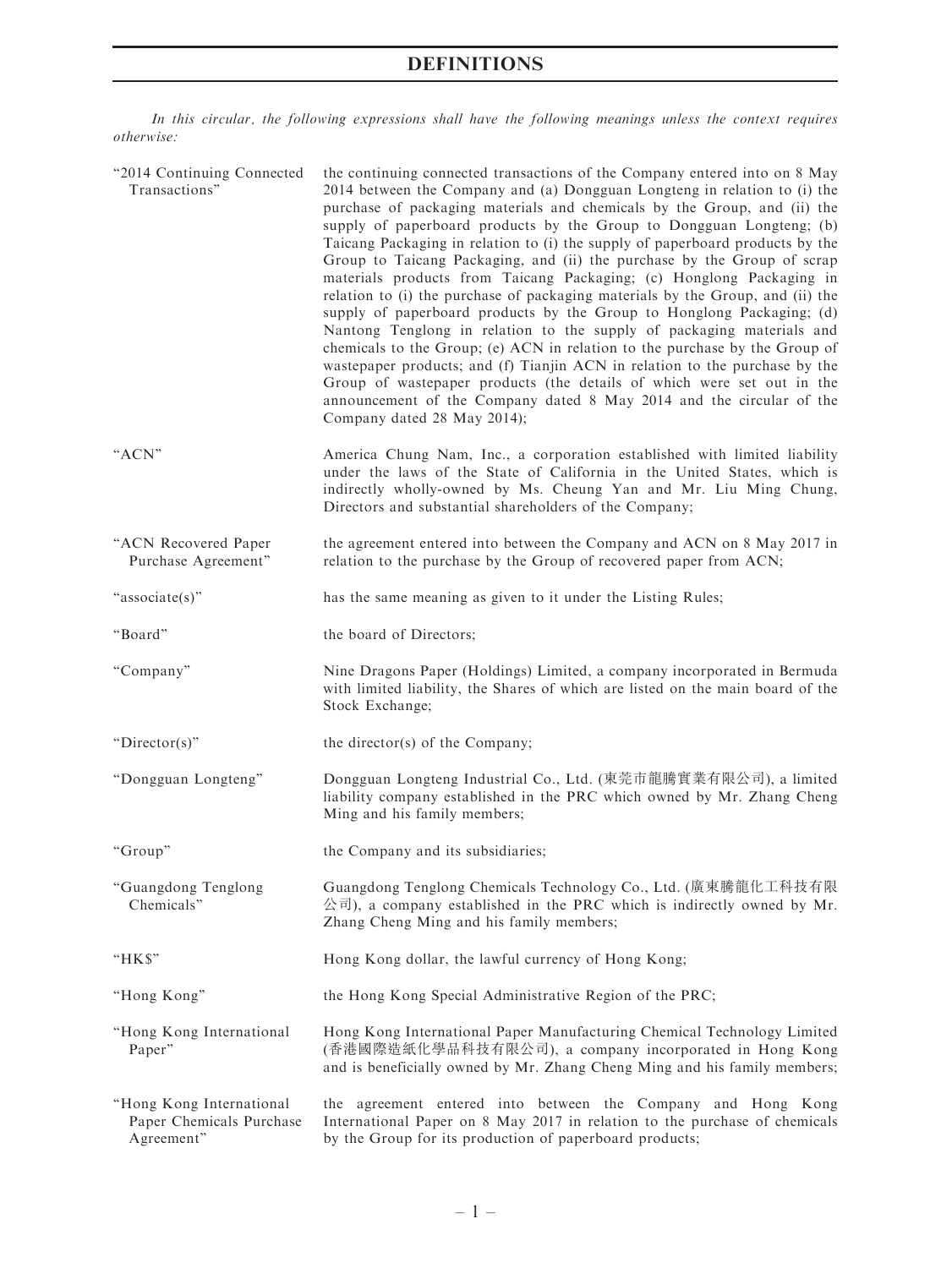# DEFINITIONS

| "Honglong Packaging"                                                  | Dongguan Honglong Packaging Co., Ltd. (東莞弘龍包裝有限公司), a company<br>established in the PRC which is beneficially owned as to 60% by Ms. Cheung<br>Yan, Mr. Liu Ming Chung and Mr. Zhang Cheng Fei, all being Directors and<br>substantial shareholders;                                                                                                                                                                                                                   |
|-----------------------------------------------------------------------|------------------------------------------------------------------------------------------------------------------------------------------------------------------------------------------------------------------------------------------------------------------------------------------------------------------------------------------------------------------------------------------------------------------------------------------------------------------------|
| "Honglong Packaging<br>Paperboard Supply<br>Agreement"                | the agreement entered into between the Company and Honglong Packaging on<br>8 May 2017 in relation to the sale of paperboard products by the Group to<br>Honglong Packaging;                                                                                                                                                                                                                                                                                           |
| "Independent Board<br>Committee"                                      | the committee of the Directors comprising the independent non-executive<br>Directors formed to advise the Independent Shareholders in respect of the<br>terms of the Non-exempt Continuing Connected Transactions and their<br>respective annual caps;                                                                                                                                                                                                                 |
| "Independent Financial<br>Adviser" or "VBG<br>Capital"                | VBG Capital Limited, a corporation licensed to carry out type 1 (dealing in<br>securities) and type 6 (advising on corporate finance) regulated activities under<br>the SFO and the independent financial adviser to the Independent Board<br>Committee and the Independent Shareholders in relation to the Non-exempt<br>Continuing Connected Transactions;                                                                                                           |
| "Independent Shareholders"                                            | Shareholders who are not interested in the transactions described in this<br>circular;                                                                                                                                                                                                                                                                                                                                                                                 |
| "Latest Practicable Date"                                             | 9 June 2017, being the latest practicable date prior to the printing of this<br>circular;                                                                                                                                                                                                                                                                                                                                                                              |
| "Listing Rules"                                                       | the Rules Governing the Listing of Securities on the Stock Exchange;                                                                                                                                                                                                                                                                                                                                                                                                   |
| "Longteng Packaging<br>Materials and Chemicals<br>Purchase Agreement" | the agreement entered into between the Company and Dongguan Longteng on<br>8 May 2017 in relation to the purchase of packaging materials and chemicals by<br>the Group for its production of paperboard products;                                                                                                                                                                                                                                                      |
| "Longteng Packaging<br>Paperboard Supply<br>Agreement"                | the agreement entered into between the Company and Dongguan Longteng on<br>8 May 2017 in relation to the sale of paperboard products by the Group to<br>Dongguan Longteng;                                                                                                                                                                                                                                                                                             |
| "Mr. Zhang Cheng Ming"                                                | Mr. Zhang Cheng Ming is a brother of Ms. Cheung Yan and Mr. Zhang Cheng<br>Fei, both being Directors and substantial shareholders of the Company. He is<br>deemed to be a connected person of the Company according to the Listing<br>Rules:                                                                                                                                                                                                                           |
| "Nantong Tenglong"                                                    | Nantong Tenglong Chemical Technology Co., Ltd. (南通騰龍化工科技有限公<br>$\overline{\mathbb{E}}$ ), a company established in the PRC which is indirectly owned by Mr. Zhang<br>Cheng Ming and his family;                                                                                                                                                                                                                                                                        |
| "Non-exempt Continuing<br>Connected Transactions"                     | the continuing connected transactions contemplated under the Longteng<br>Packaging Materials and Chemicals Purchase Agreement, the Hong Kong<br>International Paper Chemicals Purchase Agreement, the Longteng Packaging<br>Paperboard Supply Agreement, the Taicang Packaging Paperboard Supply<br>Agreement, the Honglong Packaging Paperboard Supply Agreement, the ACN<br>Recovered Paper Purchase Agreement and the Tianjin ACN Wastepaper<br>Purchase Agreement; |
| "PRC"                                                                 | the People's Republic of China;                                                                                                                                                                                                                                                                                                                                                                                                                                        |
| "RMB"                                                                 | Renminbi, the lawful currency of PRC;                                                                                                                                                                                                                                                                                                                                                                                                                                  |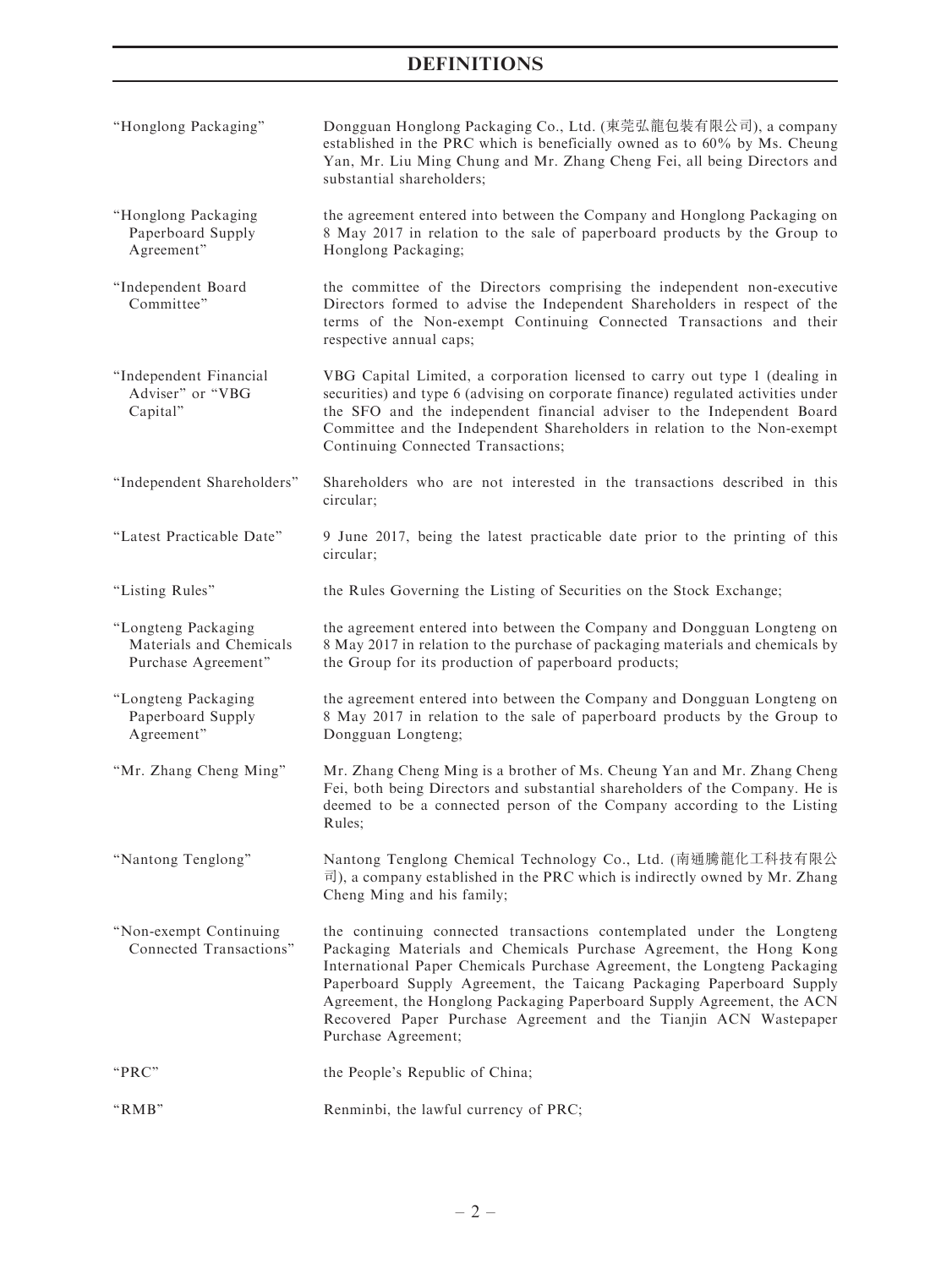# DEFINITIONS

| "SFO"                                                 | the Securities and Futures Ordinance (Chapter 571 of the Laws of Hong Kong)<br>as amended, supplemented or otherwise modified from time to time;                                                                                                                                                                   |
|-------------------------------------------------------|--------------------------------------------------------------------------------------------------------------------------------------------------------------------------------------------------------------------------------------------------------------------------------------------------------------------|
| "Share $(s)$ "                                        | ordinary share(s) of HK\$0.10 each in the issued share capital of the Company;                                                                                                                                                                                                                                     |
| "Shareholder(s)"                                      | $holder(s)$ of the Share $(s)$ ;                                                                                                                                                                                                                                                                                   |
| "Special General Meeting"                             | the special general meeting of the Company to be held at Studio 1, $7/F$ , W<br>Hotel, 1 Austin Road West, Kowloon Station, Kowloon, Hong Kong on 29<br>June 2017 at 11:30 a.m., convened to approve and confirm the Non-exempt<br>Continuing Connected Transactions and their respective annual caps;             |
| "Stock Exchange"                                      | The Stock Exchange of Hong Kong Limited;                                                                                                                                                                                                                                                                           |
| "Taicang Packaging"                                   | Nine Dragons Packaging (Taicang) Company Limited (玖龍包裝(太倉)有限公<br>$\overline{\mathbb{E}}$ ), a wholly foreign-owned enterprise established in the PRC, which is wholly-<br>owned by Ms. Cheung Yan, Mr. Liu Ming Chung and Mr. Zhang Cheng Fei, all<br>being Directors and substantial shareholders of the Company; |
| "Taicang Packaging<br>Paperboard Supply<br>Agreement" | the agreement entered into between the Company and Taicang Packaging on 8<br>May 2017 in relation to the sale of packaging paperboard products by the<br>Group to Taicang Packaging;                                                                                                                               |
| "Tianjin ACN"                                         | ACN (Tianjin) Resources Co., Ltd. (中南(天津)再生資源有限公司), a company<br>established in the PRC and is indirectly owned as to $30\%$ by the Company and<br>as to 70% beneficially owned by Ms. Cheung Yan and Mr. Liu Ming Chung;                                                                                          |
| "Tianjin ACN Wastepaper<br>Purchase Agreement"        | the agreement entered into between the Company and Tianjin ACN on 8 May<br>2017 in relation to the purchase of wastepaper by the Group from Tianjin<br>ACN; and                                                                                                                                                    |
| 4.0/0                                                 | per cent.                                                                                                                                                                                                                                                                                                          |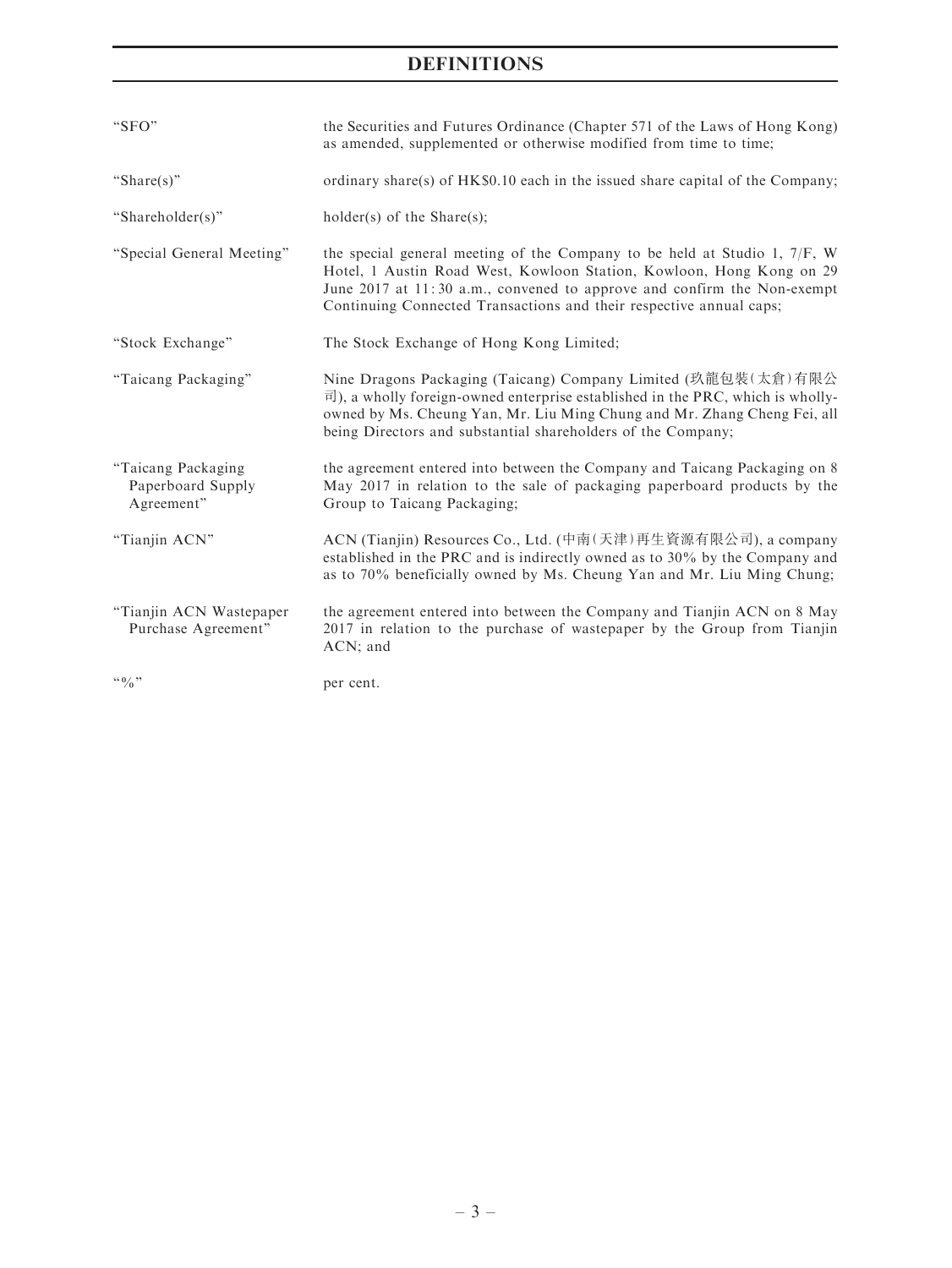

(Stock Code: 2689)

Executive Directors: Ms. Cheung Yan JP (Chairlady) Mr. Liu Ming Chung (Deputy Chairman and Chief Executive Officer) Mr. Zhang Cheng Fei (Deputy Chief Executive Officer) Mr. Lau Chun Shun Mr. Zhang Yuanfu (Chief Financial Officer)

Independent non-executive Directors: Ms. Tam Wai Chu, Maria GBM, JP Mr. Ng Leung Sing SBS, JP Mr. Lam Yiu Kin

Registered office: Clarendon House 2 Church Street Hamilton HM 11 Bermuda

Principal place of business in Hong Kong: Unit 1, 22/F One Harbour Square 181 Hoi Bun Road Kwun Tong, Kowloon Hong Kong

14 June 2017

To the Shareholders and, for information only, holders of the share options

Dear Sir/Madam,

# RENEWAL OF CONTINUING CONNECTED TRANSACTIONS

### I. INTRODUCTION

Reference is made to the announcement of the Company dated 8 May 2017 in relation to the renewal of the 2014 Continuing Connected Transactions. The purposes of this circular are:

- (i) to provide the Shareholders with details of the Non-exempt Continuing Connected Transactions and their respective annual caps;
- (ii) to set out the opinion of the Independent Financial Adviser in respect of the terms of the Nonexempt Continuing Connected Transactions and their respective annual caps;
- (iii) to set out the recommendation of the Independent Board Committee in respect of the terms of the Non-exempt Continuing Connected Transactions and their respective annual caps; and
- (iv) to give the Shareholders notice of the Special General Meeting.

<sup>\*</sup> For identification purposes only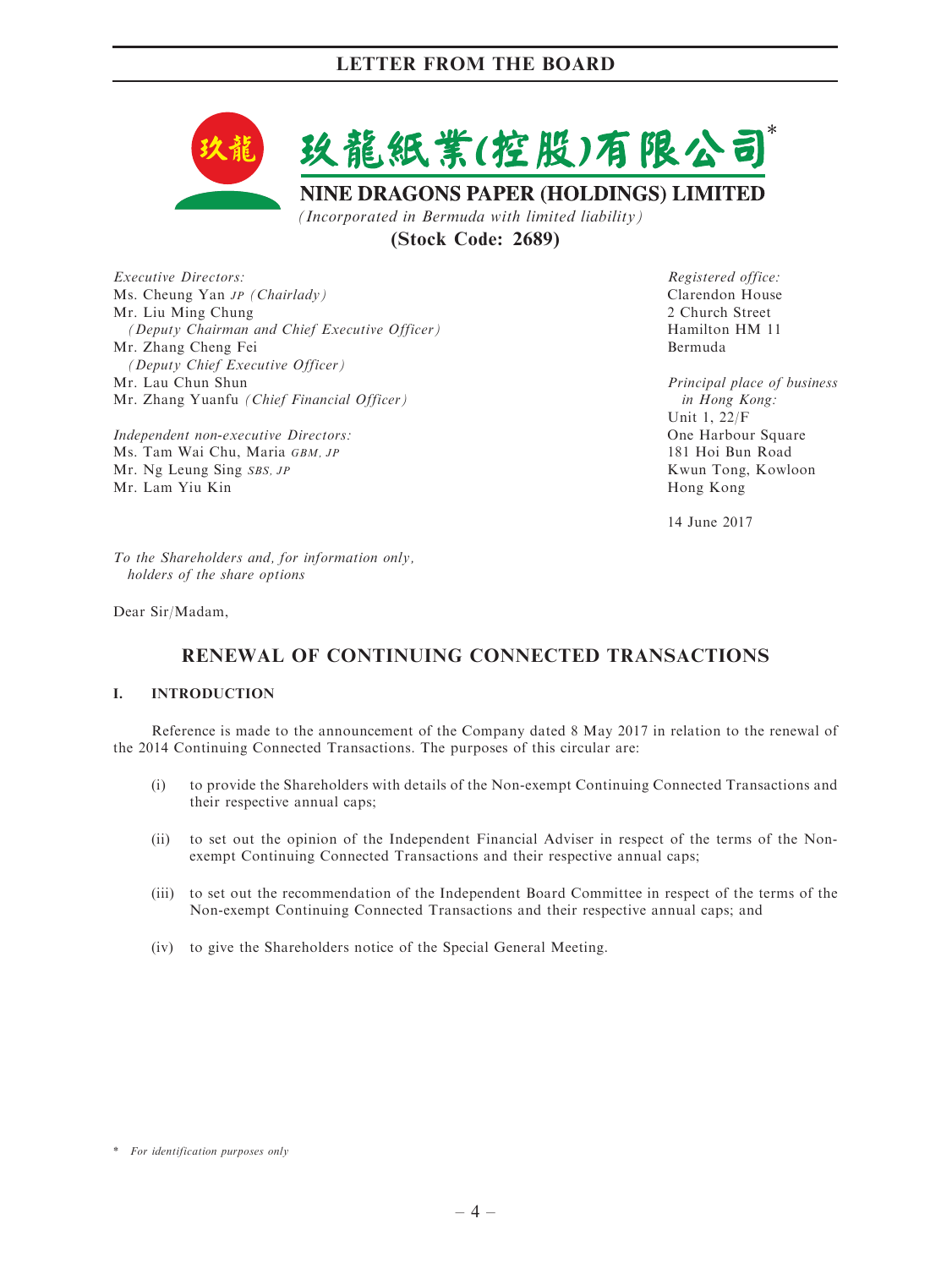### II. NON-EXEMPT CONTINUING CONNECTED TRANSACTIONS

- A. Purchase of chemicals and packaging materials
	- (1) Longteng Packaging Materials and Chemicals Purchase Agreement

| Date:    | 8 May 2017                                                                                                                                                                                                                                                                                                                                                                                                                                                                                                                                                    |  |  |
|----------|---------------------------------------------------------------------------------------------------------------------------------------------------------------------------------------------------------------------------------------------------------------------------------------------------------------------------------------------------------------------------------------------------------------------------------------------------------------------------------------------------------------------------------------------------------------|--|--|
| Parties: | the Company; and                                                                                                                                                                                                                                                                                                                                                                                                                                                                                                                                              |  |  |
|          | Dongguan Longteng.                                                                                                                                                                                                                                                                                                                                                                                                                                                                                                                                            |  |  |
|          | Dongguan Longteng is a limited liability company established in<br>the PRC which is principally engaged in the trading of packaging<br>paperboard and production of packaging materials and chemicals.<br>Dongguan Longteng is wholly-owned by Mr. Zhang Cheng Ming<br>and his family members. Dongguan Longteng is therefore an<br>associate of a connected person of the Company and the<br>transactions between the Group and Dongguan Longteng<br>constitute continuing connected transactions for the Company<br>under Chapter 14A of the Listing Rules. |  |  |
| Subject: | Dongguan Longteng will supply packaging materials and chemicals<br>on a non-exclusive basis to the Group for the Group's production<br>requirements from time to time.                                                                                                                                                                                                                                                                                                                                                                                        |  |  |
| Term:    | The Longteng Packaging Materials and Chemicals Purchase<br>Agreement has a fixed term of three financial years ending on 30<br>June 2020.                                                                                                                                                                                                                                                                                                                                                                                                                     |  |  |
| Price:   | The purchase prices of the products supplied by Dongguan<br>Longteng will be determined with reference to the prevailing<br>market prices and in accordance with the pricing policies of<br>continuing connected transactions of the Group as detailed in the<br>paragraph headed "Pricing Principles for Continuing Connected<br>Transactions" below, and subject to the following additional<br>principles:                                                                                                                                                 |  |  |
|          | The pricing terms for individual orders of chemicals and packaging<br>materials will also be determined by reference to:                                                                                                                                                                                                                                                                                                                                                                                                                                      |  |  |
|          | the prevailing market price of similar chemical products as<br>(a)<br>publicly announced on public websites, for example<br>www.100ppi.com, which contains pricing information in<br>relation to the current and historical market price of<br>chemical products; or                                                                                                                                                                                                                                                                                          |  |  |
|          | the pricing terms of chemical products of comparable quality,<br>(b)<br>specifications, quantities and required time of delivery offered<br>by the independent suppliers to the Group, which should                                                                                                                                                                                                                                                                                                                                                           |  |  |

include quotations from at least three independent suppliers

on the Group's approved suppliers' list.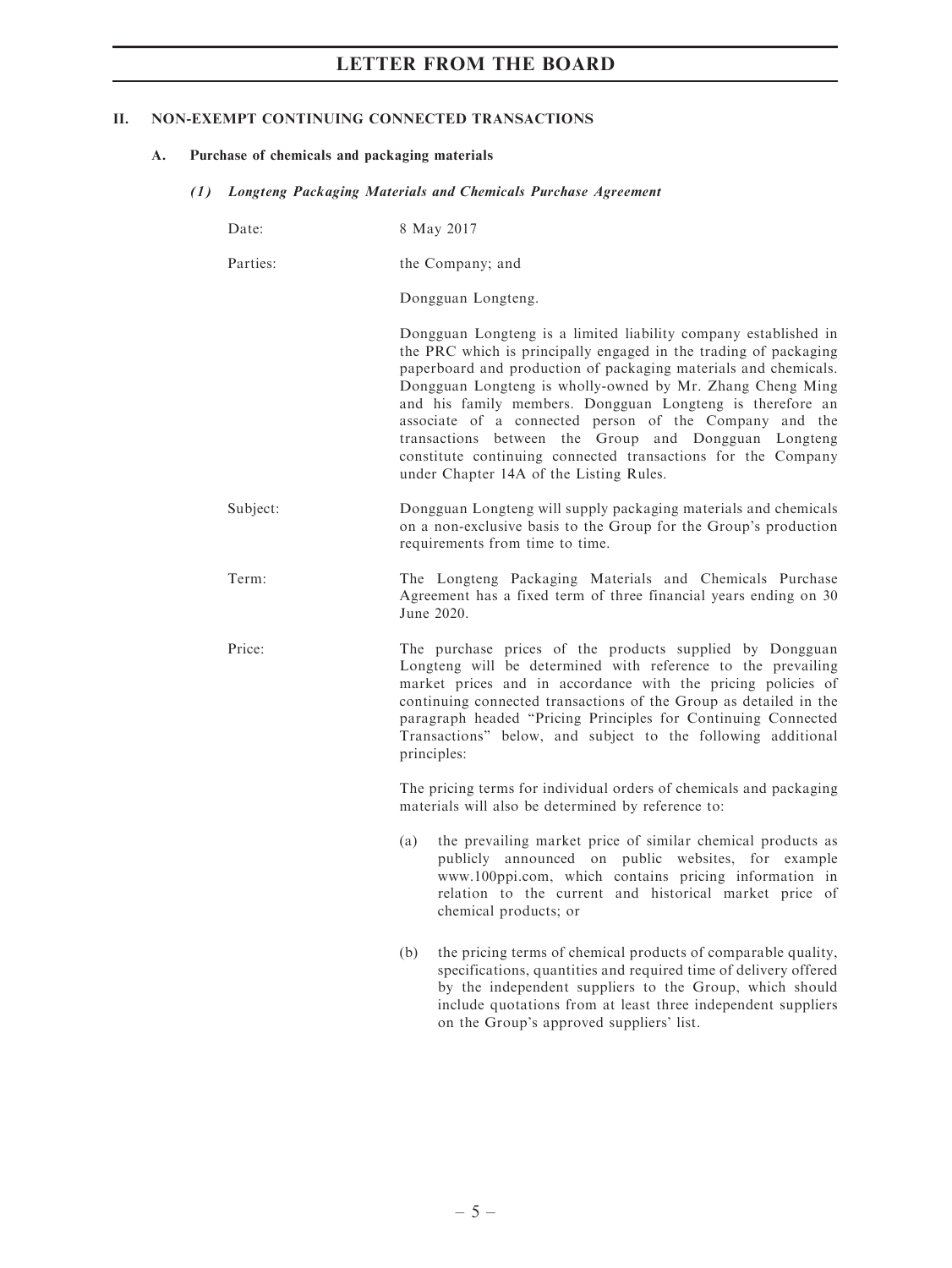The terms of the Longteng Packaging Materials and Chemicals Purchase Agreement were concluded after arm's length negotiations and were based on normal commercial terms in the parties' ordinary course of business, and on terms that are no less favourable to the Group than from independent third party suppliers.

- Payment terms: The payment terms of the products supplied by Dongguan Longteng is from 15 days to 30 days (as the case may be) of the receipt of the relevant products by the Group, which is in line with the payment terms of the Group for purchases from independent third parties.
- Cap Amount: The transaction amount under the Longteng Packaging Materials and Chemicals Purchase Agreement for each of three financial years ending 30 June 2020 will not exceed the following annual cap:

|            | Financial    | Financial    | Financial    |
|------------|--------------|--------------|--------------|
|            | year ending  | year ending  | year ending  |
|            | 30 June      | 30 June      | 30 June      |
|            | 2018         | 2019         | 2020         |
|            | RMB' million | RMB' million | RMB' million |
| Annual cap | 150          | 100          | 100          |

The annual caps under the Longteng Packaging Materials and Chemicals Purchase Agreement were determined based on the historical transactional amounts between the Group and Dongguan Longteng, which for the year ended 30 June 2016 was RMB213 million and for the six months ended 31 December 2016 was already RMB110 million and the expected production requirements of the Group.

The decrease in the annual caps from that of RMB600 million for the year ending 30 June 2017 to RMB150 million for the year ending 30 June 2018, and further decrease to RMB100 million for the year ending 30 June 2019 is due to Dongguan Longteng transferring part of its chemical business to Guangdong Tenglong Chemicals, which is expected to commence production in July 2017, and thereby resulting in less purchases by the Group from Dongguan Longteng.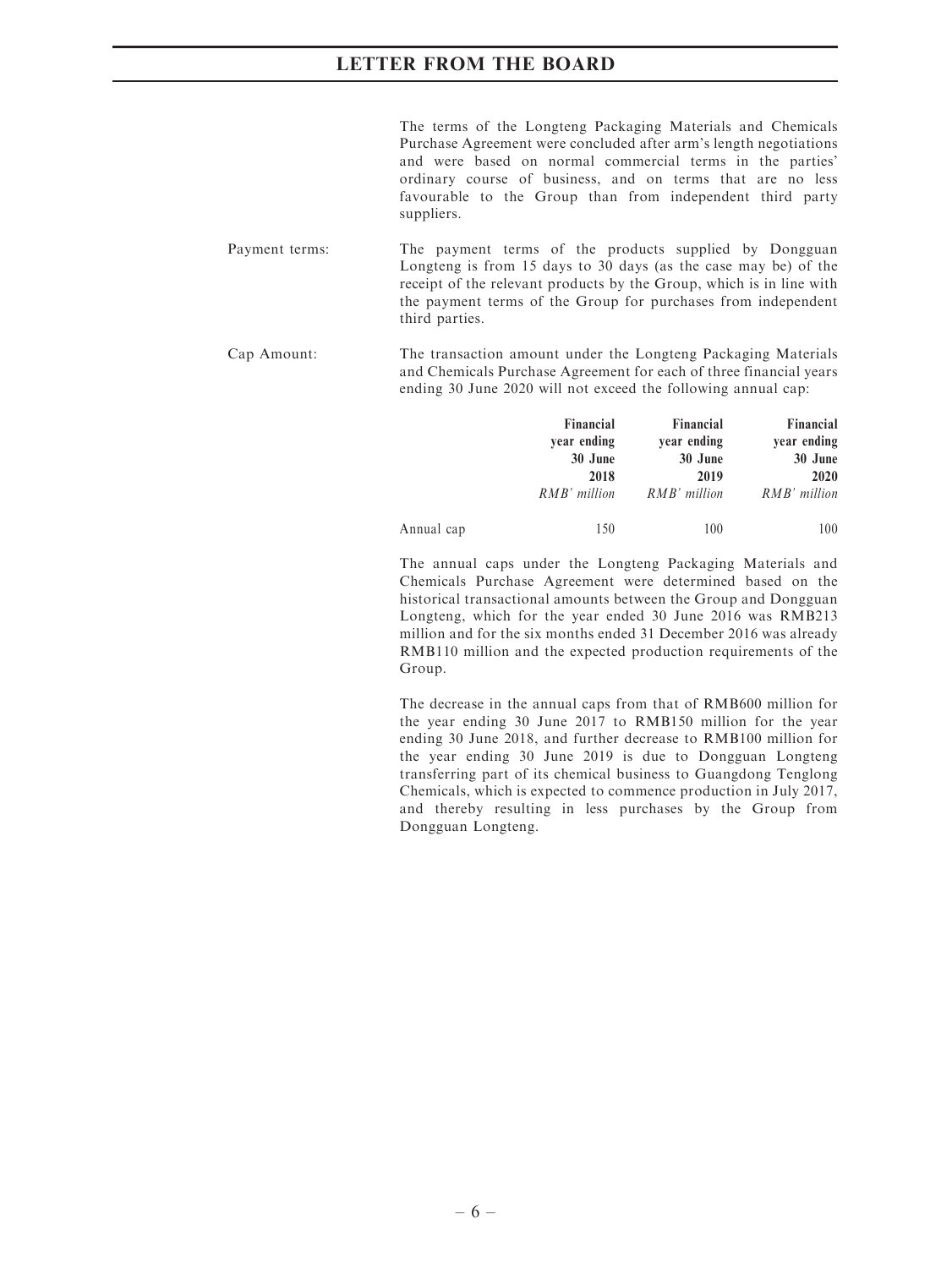The historical amount of purchases by the Group from Dongguan Longteng for the three financial years ended 30 June 2016 and the six months ended 31 December 2016 are as follows. Such purchases represent approximately 7.6%, 7.4% and 7.5% of the total purchases of packaging materials and chemicals by the Group for the two financial years ended 30 June 2015 and 2016, and the six months ended 31 December 2016, respectively:

|                  | For the<br>vear ended<br>30 June<br>2014<br>$RMB'$ million | For the<br>year ended<br>30 June<br>2015<br>RMB' million RMB' million | For the<br>year ended<br>30 June<br>2016 | For the<br>six months<br>ended<br>31 December<br>2016<br>RMB' million |
|------------------|------------------------------------------------------------|-----------------------------------------------------------------------|------------------------------------------|-----------------------------------------------------------------------|
| Annual cap       | 2,200                                                      | 600                                                                   | 600                                      | 600<br>(Note 1)                                                       |
| Actual purchases | 226                                                        | 234                                                                   | 213                                      | 110<br>(Note 2)                                                       |

Notes:

1. The annual cap is for the entire financial year ended 30 June 2017

2. unaudited figures

#### Reasons for the Longteng Packaging Materials and Chemicals Purchase Agreement

The Group and Dongguan Longteng entered into an agreement on 12 February 2006 to regulate the supply of packaging materials and chemical products to the Group. Such agreement was renewed on 26 June 2008, 16 May 2011 and 8 May 2014 respectively, and the current term of the agreement is due to expire on 30 June 2017. As the Group requires packaging materials and chemicals for the production of paperboard products in its ordinary course of business, and Dongguan Longteng is capable of supplying quality products, the Longteng Packaging Materials and Chemicals Purchase Agreement is entered into to facilitate the continuous supply of such packaging materials and chemical products to the Group.

As the Longteng Packaging Materials and Chemicals Purchase Agreement is entered into in the usual and ordinary course of business of the Company and the terms have been negotiated on an arm's length basis and on normal commercial terms, the Directors consider that the transactions between the Company and Dongguan Longteng and the proposed annual caps for the transactions under the Longteng Packaging Materials and Chemicals Purchase Agreement are fair and reasonable and in the interests of the Company and the Shareholders as a whole.

#### (2) Hong Kong International Paper Chemicals Purchase Agreement

| Date: |  | 8 May 2017 |
|-------|--|------------|
|-------|--|------------|

Parties: the Company; and

Hong Kong International Paper.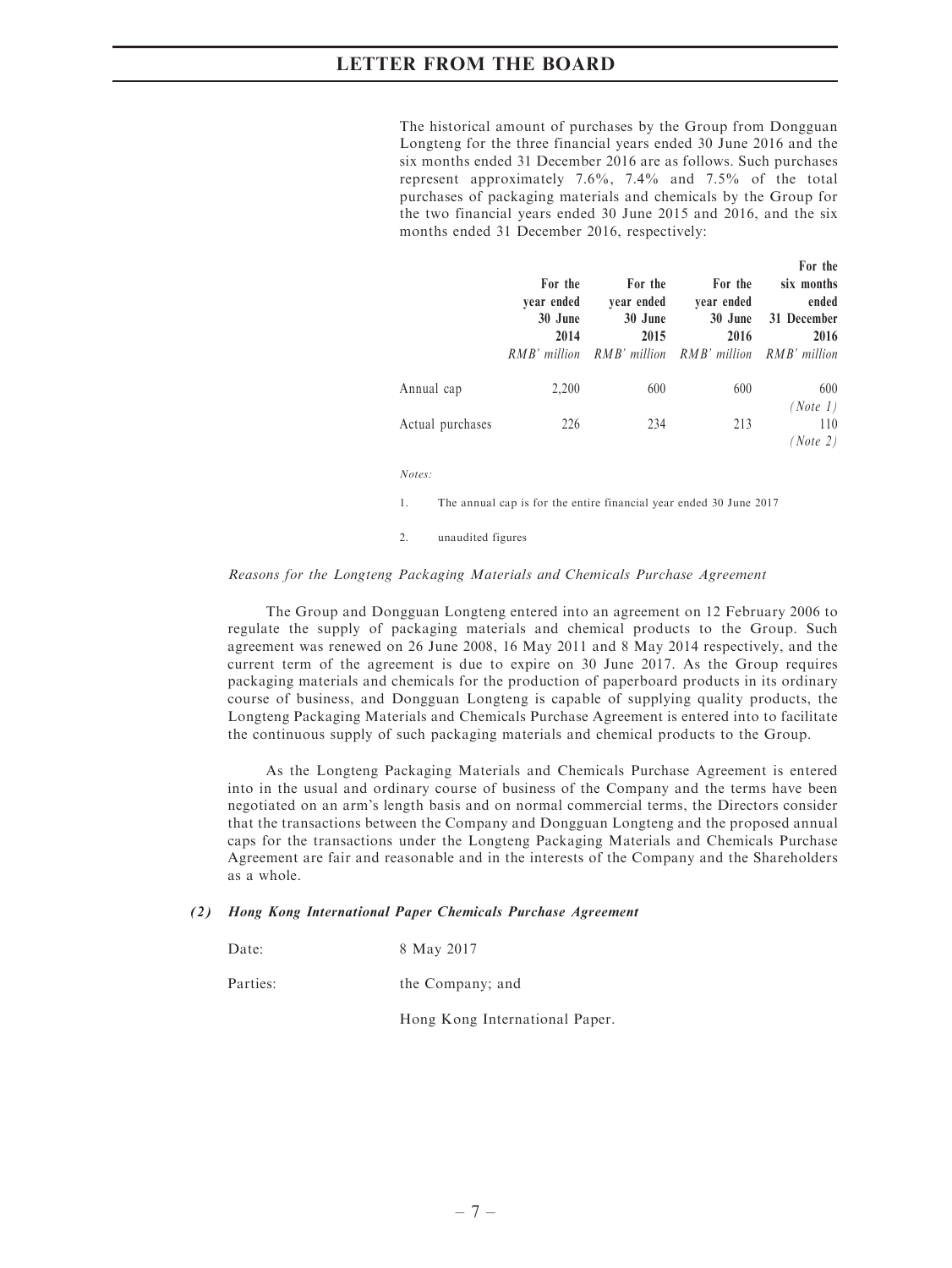|                | Hong Kong International Paper is a company incorporated in<br>Hong Kong with limited liability and is an investment holding<br>company. It is wholly-owned by Mr. Zhang Cheng Ming and his<br>family members. Hong Kong International Paper has several<br>subsidiaries including Nantong Tenglong<br>Tenglong Chemicals, which are both engaged in the production of<br>chemicals. Hong Kong International Paper is therefore deemed to<br>be a connected person of the Company and the transactions<br>between the Group and Hong Kong International Paper constitute<br>continuing connected transactions for the Company under Chapter<br>14A of the Listing Rules. |                                                             | and                                                         | Guangdong                                                   |
|----------------|-------------------------------------------------------------------------------------------------------------------------------------------------------------------------------------------------------------------------------------------------------------------------------------------------------------------------------------------------------------------------------------------------------------------------------------------------------------------------------------------------------------------------------------------------------------------------------------------------------------------------------------------------------------------------|-------------------------------------------------------------|-------------------------------------------------------------|-------------------------------------------------------------|
| Subject:       | The subsidiaries of Hong Kong International Paper will supply<br>packaging materials and chemicals on a non-exclusive basis to the<br>Group for the Group's production requirements time to time.                                                                                                                                                                                                                                                                                                                                                                                                                                                                       |                                                             |                                                             |                                                             |
| Term:          | The Hong Kong International Paper Chemicals Purchase<br>Agreement has a fixed term of three financial years ending on 30<br>June 2020.                                                                                                                                                                                                                                                                                                                                                                                                                                                                                                                                  |                                                             |                                                             |                                                             |
| Price:         | The purchase prices of the products supplied by Hong Kong<br>International Paper will be determined with reference to the<br>prevailing market prices and in accordance with the pricing<br>policies of continuing connected transactions of the Group as<br>detailed in the paragraph headed "Pricing Principles for Continuing<br>Connected Transactions" below, and subject to the additional<br>principles as set out in (1) Longteng Packaging Materials and<br>Chemicals Purchase Agreement above.                                                                                                                                                                |                                                             |                                                             |                                                             |
|                | The terms of the Hong Kong International Paper Chemicals<br>Purchase<br>negotiations and were based on normal commercial terms in the<br>parties' ordinary course of business, and on terms that are no less<br>favourable to the Group than from independent third party<br>suppliers.                                                                                                                                                                                                                                                                                                                                                                                 | Agreement were concluded                                    | after                                                       | arm's length                                                |
| Payment terms: | The payment terms of the products supplied by Hong Kong<br>International Paper is from 15 days to 30 days (as the case may be)<br>of the receipt of the relevant products by the Group, which is in line<br>with the payment terms of the Group for purchases from<br>independent third parties.                                                                                                                                                                                                                                                                                                                                                                        |                                                             |                                                             |                                                             |
| Cap Amount:    | The transaction amount under the Hong Kong International Paper<br>Chemicals Purchase Agreement for each of three financial years<br>ending 30 June 2020 will not exceed the following annual cap:                                                                                                                                                                                                                                                                                                                                                                                                                                                                       |                                                             |                                                             |                                                             |
|                |                                                                                                                                                                                                                                                                                                                                                                                                                                                                                                                                                                                                                                                                         | Financial<br>year ending<br>30 June<br>2018<br>RMB' million | Financial<br>year ending<br>30 June<br>2019<br>RMB' million | Financial<br>year ending<br>30 June<br>2020<br>RMB' million |

Annual cap 1,150 1,350 1,550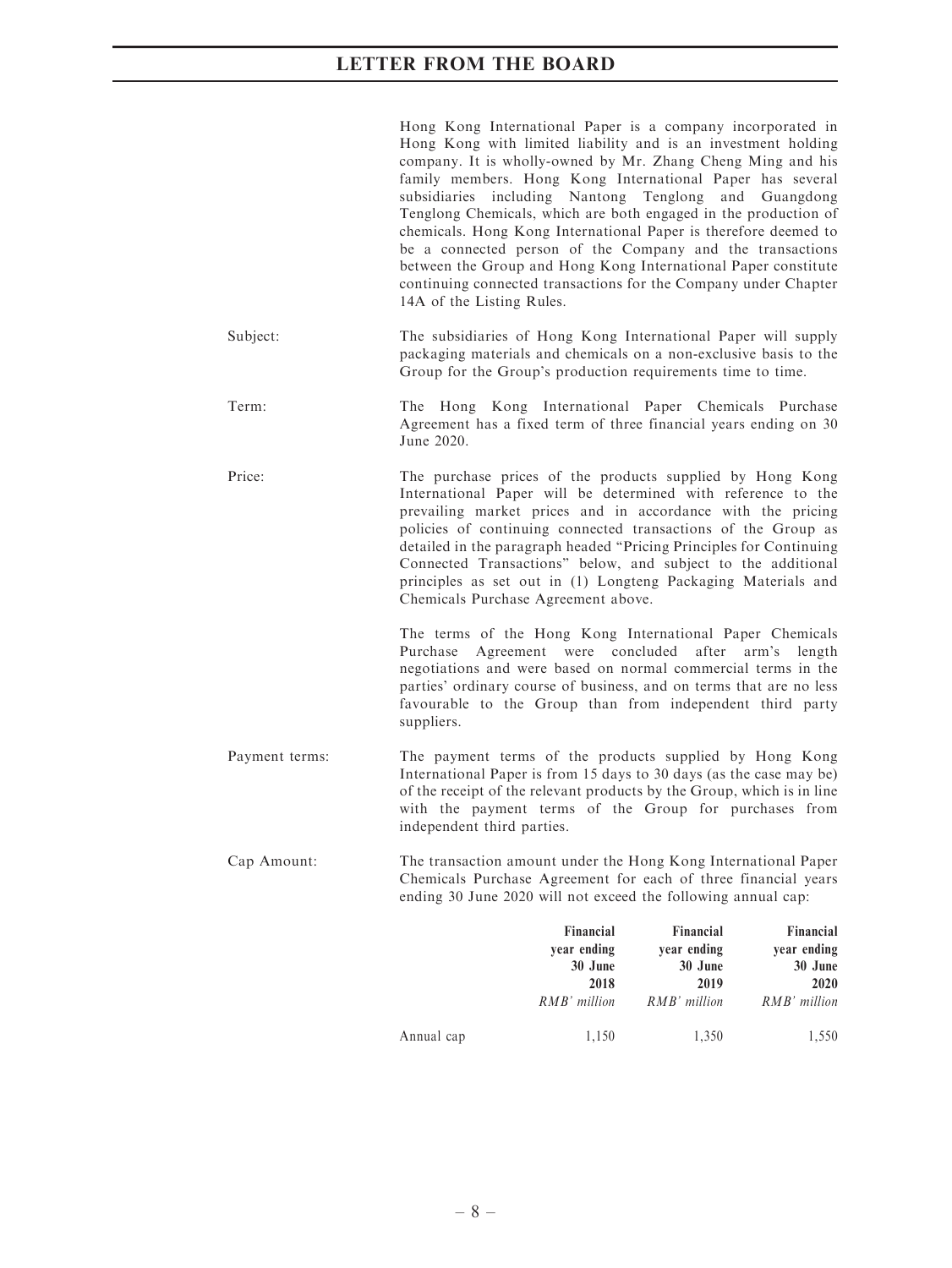The caps under the Hong Kong International Paper Chemicals Purchase Agreement were determined with reference to the historical transaction amount between the Group and Nantong Tenglong. The reasons for maintaining the annual cap at the level of RMB1,150 million even though the actual historical purchases were only at a lower level, purchases for the year ended 30 June 2016 and the six months ended 31 December 2016 were RMB238 million and RMB135 million, respectively, is that Dongguan Longteng will transfer part of its chemical business to Guangdong Tenglong Chemicals and thereby transferring certain purchases from Dongguan Longteng to Hong Kong International Paper. The increase in the annual caps from that of RMB1,150 million for the year ending 30 June 2018 to RMB1,550 million for the year ending 30 June 2020 are due to (1) Dongguan Longteng will transfer part of its chemical business to Guangdong Tenglong Chemicals; and (2) the Group is introducing new paper machines at certain of its production bases in PRC and Vietnam, which are expected to be completed and commence production by the end of June 2017 and successively in the 4th quarter of 2018. The new paper machines are expected to increase the production capacity of the Group by 2.35 million tpa and bring the Group's total design production capacity from the currently 14.08 million tpa to over 16 million tpa. The resulting significant increase in the Group's annual production volume will increase the Group's demand for chemicals and packaging products. Moreover, the Group is continuously implementing technological upgrade to its existing production lines, which is also expected to result in progressive increase in the Group's annual production volume in the next 3 years.

The historical amount of purchases by the Group from Nantong Tenglong for the two financial years ended 30 June 2015 and 2016 and the six months ended 31 December 2016 are as follows. Such purchases represent approximately 3.5%, 8.3% and 9.2% of the total purchases of chemicals and packaging materials by the Group for the two financial years ended 30 June 2015 and 2016, and the six months ended 31 December 2016, respectively.

|                  | For the<br>year ended<br>30 June<br>2015<br>RMB' million | For the<br>year ended<br>30 June<br>2016<br>RMB' million | For the<br>six months<br>ended<br>31 December<br>2016<br>RMB' million |
|------------------|----------------------------------------------------------|----------------------------------------------------------|-----------------------------------------------------------------------|
| Annual cap       | 1,150                                                    | 1,150                                                    | 1,150                                                                 |
| Actual purchases | 108                                                      | 238                                                      | (Note 1)<br>135<br>(Note 2)                                           |

Notes:

1. The annual cap is for the entire financial year ended 30 June 2017

2. unaudited figures

Nantong Tenglong commenced trial production in April 2014 and there have not been any previous transactions between the Group and Nantong Tenglong prior to April 2014.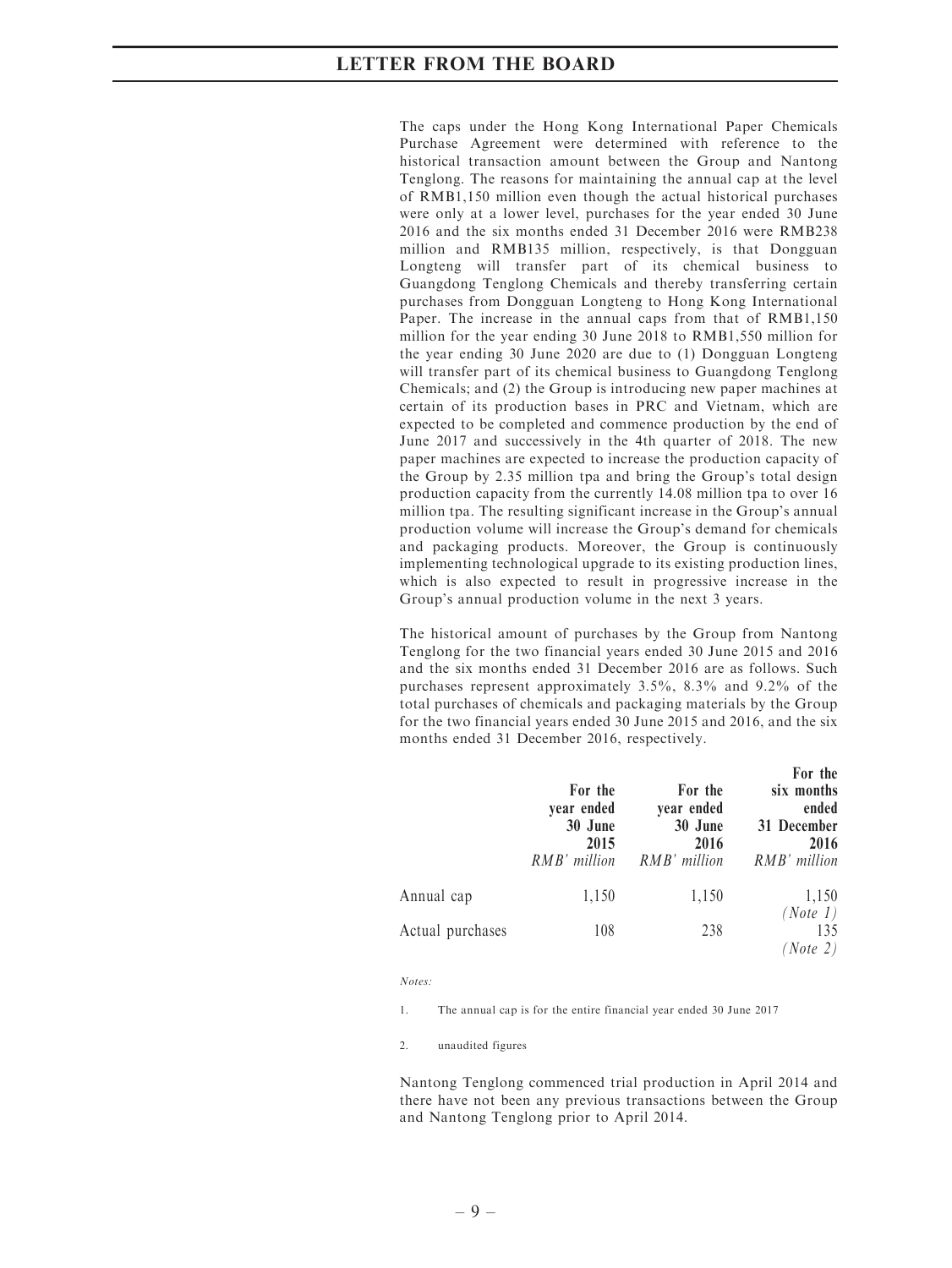#### Reasons for the Hong Kong International Paper Chemicals Purchase Agreement

The Group uses various kinds of chemicals in its production process including primarily starch, retention agent and sizing agent. Starch is used to enhance the strength of its products, retention agent is used to increase the retention rate of stock and sizing agent is used to increase water repellency of the paper product. The Group's sourcing strategy is to source from reliable and reputable suppliers that can provide the most cost-effective chemicals with the requisite quality. It also seeks to develop the use of new alternative chemicals with suppliers to improve machine performance and reduce costs. As Dongguan Longteng and Hong Kong International Paper are capable of supplying reliable quality chemicals to the Group, and that they have cooperated with the Group in the past in developing specialty chemicals specifically for the products of the Company, the Directors are of the view that it would be beneficial to continue to source chemicals from Dongguan Longteng and Hong Kong International Paper. In this connection, the Hong Kong International Paper Chemicals Purchase Agreement is entered into to facilitate the continuous supply of chemical products to the Group to satisfy the Group's production requirements.

As the Hong Kong International Paper Chemicals Purchase Agreement is entered into in the usual and ordinary course of business of the Company and the terms have been negotiated on an arm's length basis and on normal commercial terms, the Directors consider that the transactions between the Company and Hong Kong International Paper and the proposed annual caps for the transactions under the Hong Kong International Paper Chemicals Purchase Agreement are fair and reasonable and in the interests of the Company and the Shareholders as a whole.

#### Listing Rule Implications

The Longteng Packaging Materials and Chemicals Purchase Agreement and the Hong Kong International Paper Chemicals Purchase Agreement are similar in nature and related to the purchase of chemicals for the Group's production requirements from companies controlled by Mr. Zhang Cheng Ming and his family members. Accordingly, the Longteng Packaging Materials and Chemicals Purchase Agreement and the Hong Kong International Paper Chemicals Purchase Agreement would need to be aggregated for the calculation of the classification of the transactions. As the applicable ratios for the aggregate transaction amount of the Longteng Packaging Materials and Chemicals Purchase Agreement and the Hong Kong International Paper Chemicals Purchase Agreement are on an annual basis over 5%, the Longteng Packaging Materials and Chemicals Purchase Agreement and the Hong Kong International Paper Chemicals Purchase Agreement will be subject to the reporting, announcement and Independent Shareholders' approval requirements under Chapter 14A of the Listing Rules.

#### B. Supply of paperboard products

#### (3) Longteng Packaging Paperboard Supply Agreement

| Date:    | 8 May 2017                                                                                                              |
|----------|-------------------------------------------------------------------------------------------------------------------------|
| Parties: | the Company; and                                                                                                        |
|          | Dongguan Longteng.                                                                                                      |
| Subject: | The Group will supply packaging paperboard products on a non-<br>exclusive basis to Dongguan Longteng.                  |
| Term:    | The Longteng Packaging Paperboard Supply Agreement has a fixed<br>term of three financial years ending on 30 June 2020. |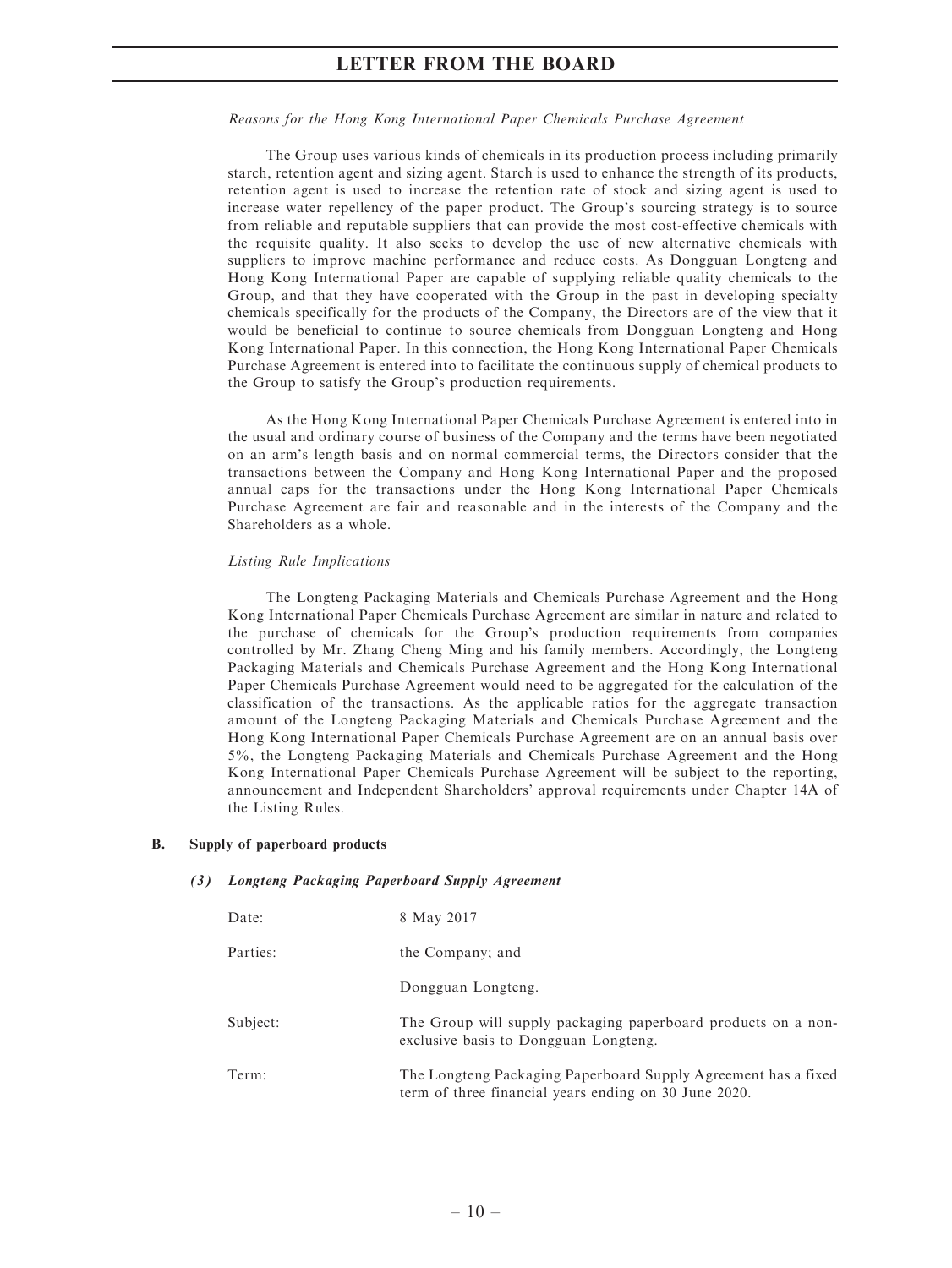Price: The selling prices of the products of the Group will be determined with reference to the prevailing market prices and in accordance with the pricing policies of continuing connected transactions of the Group as detailed in the paragraph headed ''Pricing Principles for Continuing Connected Transactions'' below, subject to the following additional principles:

> The pricing terms for individual orders shall be determined by reference to:

- (a) the costs of the paperboard products as calculated by the accounts department and the sales and marketing department of the Group;
- (b) the prevailing market price of paperboard products of comparable quality, specifications, quantities and related delivery costs (the ''Prevailing Market Terms'') based on the market information collected by the sales and marketing department of the Group through its network from time to time; and
- (c) where applicable, the terms agreed with independent customers for products of comparable quality, specifications, quantities and related delivery costs in recent transactions (the ''Independent Products Pricing Terms'').

Based on the above, the sales and marketing department of the Group will take into account the costs of the paperboard products as a benchmark reference, upon which the sales and marketing department of the Group will determine the final prices through comparison with the Prevailing Market Terms or Independent Products Pricing Terms from at least three independent customers of the Group of similar products, depending on the availability of such information at the time of transaction. In any event, the sales and marketing department of the Group will conduct such comparison before entering into each transaction with the connected person and will ensure that the pricing terms agreed with the connected person are no less favourable than the Prevailing Market Terms or the Independent Products Pricing Terms.

Payment terms: The payment terms of the products supplied by the Group to Dongguan Longteng is from 15 days to 30 days (as the case may be) from the delivery of the relevant products to Dongguan Longteng, which is in line with the payment terms of the products sold by the Group to independent third parties.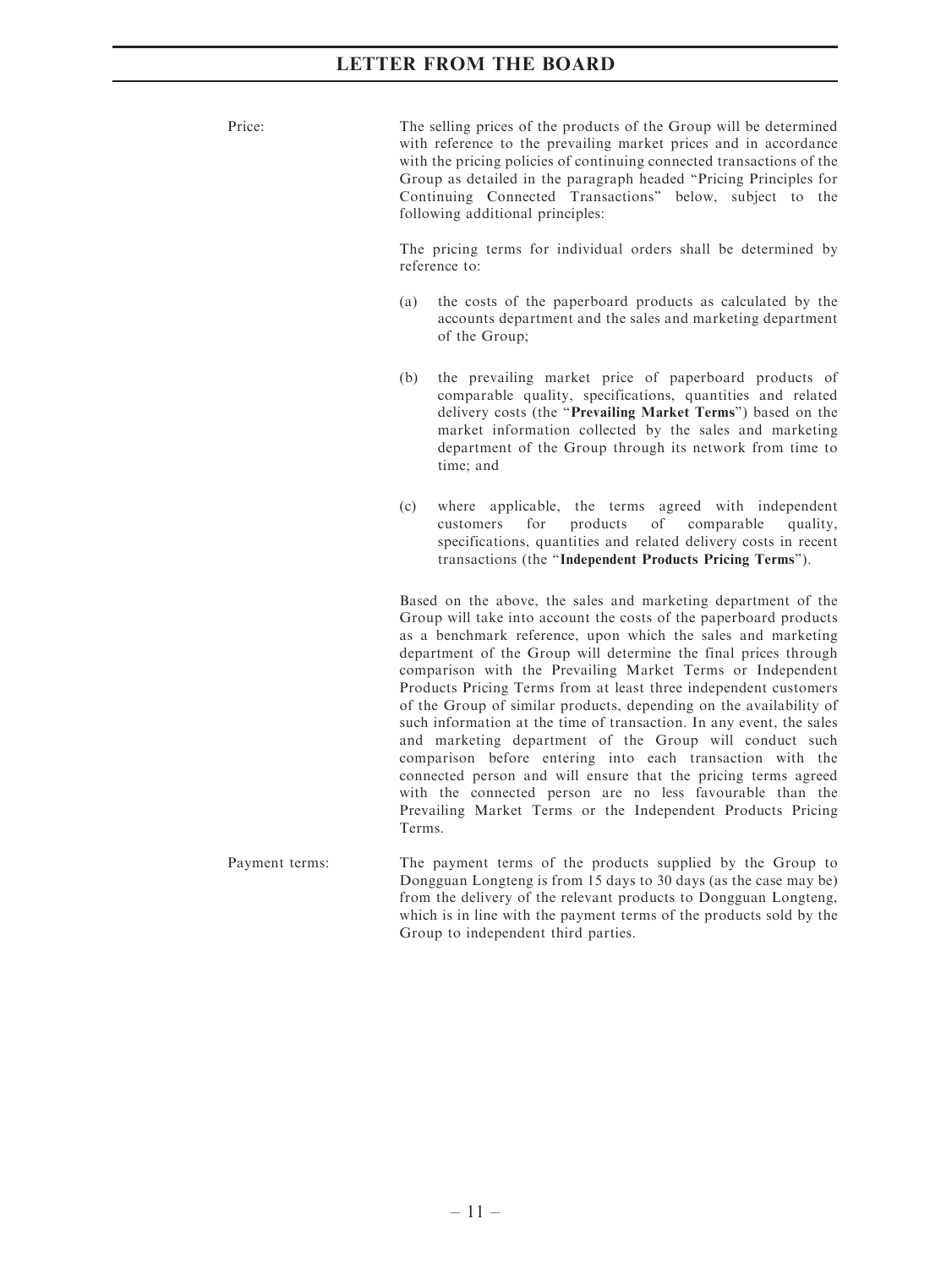Cap Amount: The transaction amount under the Longteng Packaging Paperboard Supply Agreement for each of three financial years ending 30 June 2020 will not exceed the following annual cap:

|            | Financial    | Financial    | Financial    |
|------------|--------------|--------------|--------------|
|            | year ending  | year ending  | year ending  |
|            | 30 June      | 30 June      | 30 June      |
|            | 2018         | 2019         | 2020         |
|            | RMB' million | RMB' million | RMB' million |
| Annual cap | 1,000        | 1,000        | 1,000        |

The annual caps under the Longteng Packaging Paperboard Supply Agreement were determined based on historical transaction amount and the expected business growth of Dongguan Longteng in the future. Dongguan Longteng has indicated to the Group that its demand for packaging paperboard will be at around 300,000 tonnes per annum, which is a level that is higher than the actual historical transaction amount. The expected demand, together with the expected increase in the average price of packaging paperboard products is the reason that the proposed annual cap under the Longteng Packaging Paperboard Supply Agreement is higher than the actual historical transaction amount.

The historical transaction amount of purchases by Dongguan Longteng for the three financial years ended 30 June 2016 and the six months ended 31 December 2016 are as follows. Such purchases represent approximately 1.5%, 1.3% and 1.5% of the sales of packaging paperboard of the Group for the two years ended 30 June 2015 and 2016, and the six months ended 31 December 2016, respectively:

|              | For the<br>year ended<br>30 June<br>2014<br>RMB' million | For the<br>year ended<br>30 June<br>2015 | For the<br>year ended<br>30 June<br>2016<br>RMB' million RMB' million RMB' million | For the<br>six months<br>ended<br>31 December<br>2016 |
|--------------|----------------------------------------------------------|------------------------------------------|------------------------------------------------------------------------------------|-------------------------------------------------------|
| Annual cap   | 1,100                                                    | 610                                      | 800                                                                                | 1,000                                                 |
| Actual sales | 478                                                      | 452                                      | 422                                                                                | (Note 1)<br>294<br>(Note 2)                           |

Notes:

1. The annual cap is for the entire financial year ended 30 June 2017

2. unaudited figures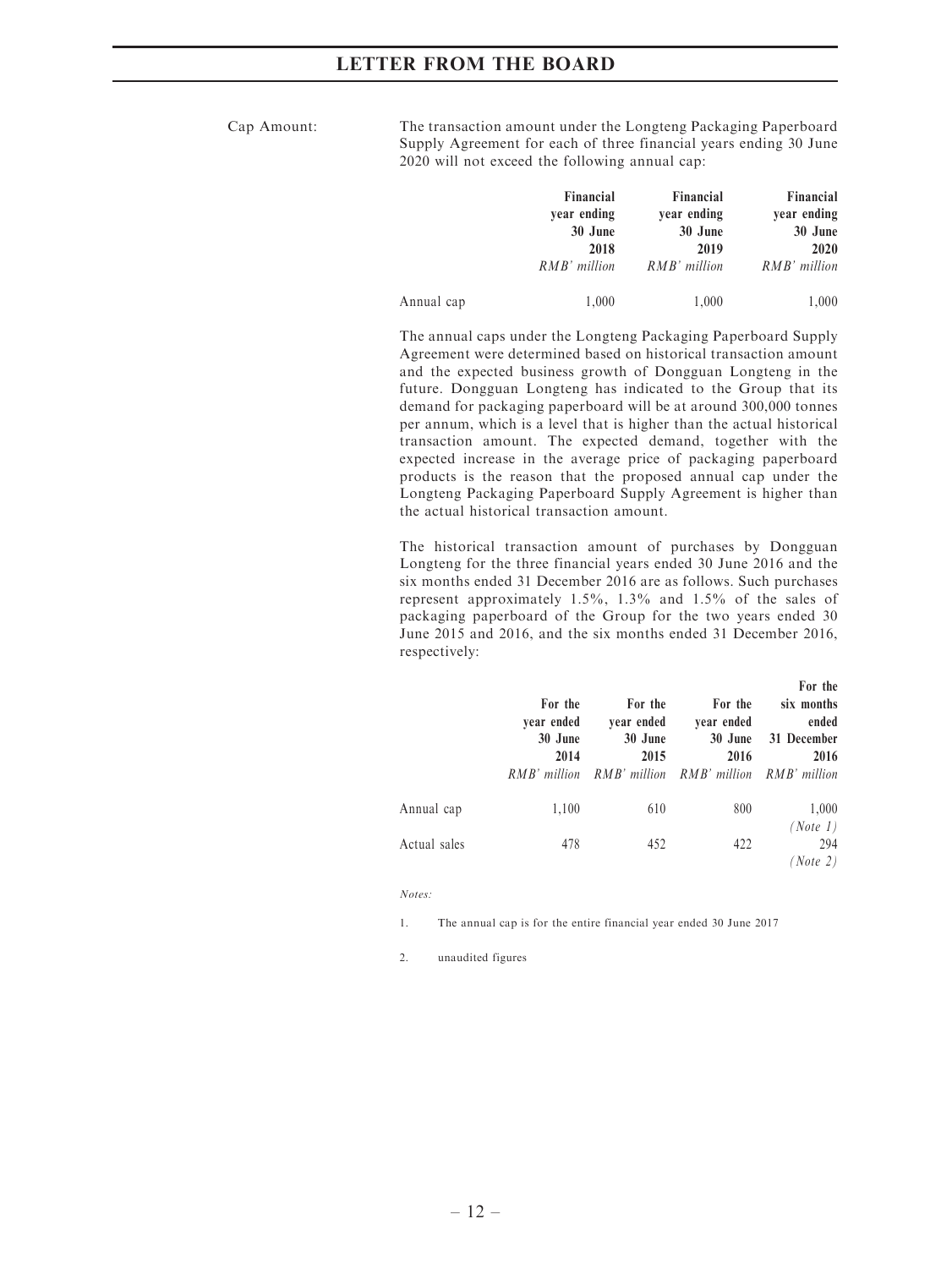#### Reasons for the Longteng Packaging Paperboard Supply Agreement

The Group and Dongguan Longteng entered into an agreement on 12 February 2006 to regulate the supply of packaging paperboard products manufactured by the Group to Dongguan Longteng. Such agreement was renewed on 26 June 2008, 16 May 2011 and 8 May 2014 respectively, and the current term of the agreement is due to expire on 30 June 2017. As Dongguan Longteng requires paperboard products to package its goods as part of its manufacturing operation, the Group has been a supplier of packaging paperboard products to Dongguan Longteng in the ordinary course of business of the Group since 2004. The Longteng Packaging Paperboard Supply Agreement is entered into to facilitate the continuous sale of the packaging paperboard products by the Group to Dongguan Longteng.

As the Longteng Packaging Paperboard Supply Agreement is entered into in the usual and ordinary course of business of the Company and the terms have been negotiated on an arm's length basis and on normal commercial terms, the Directors consider that the transactions between the Company and Dongguan Longteng and the proposed annual caps for the transactions under the Longteng Packaging Paperboard Supply Agreement are fair and reasonable and in the interests of the Company and the Shareholders as a whole.

### (4) Taicang Packaging Paperboard Supply Agreement

| Date:          | 8 May 2017                                                                                                                                                                                                                                                                                                                                                                                                                                                                                                                                                                                                                   |
|----------------|------------------------------------------------------------------------------------------------------------------------------------------------------------------------------------------------------------------------------------------------------------------------------------------------------------------------------------------------------------------------------------------------------------------------------------------------------------------------------------------------------------------------------------------------------------------------------------------------------------------------------|
| Parties:       | the Company; and                                                                                                                                                                                                                                                                                                                                                                                                                                                                                                                                                                                                             |
|                | Taicang Packaging.                                                                                                                                                                                                                                                                                                                                                                                                                                                                                                                                                                                                           |
| Subject:       | The Group will from time to time supply packaging paperboard<br>products manufactured by the Group on a non-exclusive basis to<br>Taicang Packaging.                                                                                                                                                                                                                                                                                                                                                                                                                                                                         |
| Term:          | The Taicang Packaging Paperboard Supply Agreement has a fixed<br>term of three financial years ending on 30 June 2020.                                                                                                                                                                                                                                                                                                                                                                                                                                                                                                       |
| Price:         | The selling prices of the packaging paperboard products sold by the<br>Group to Taicang Packaging will be determined with reference to<br>the prevailing market prices and in accordance with the pricing<br>policies of continuing connected transactions of the Group as<br>detailed in the paragraph headed "Pricing Principles for Continuing<br>Connected Transactions" below, and subject to such additional<br>pricing principles as set out in (3) Longteng Packaging Paperboard<br>Supply Agreement above and will be no less favourable to the<br>Group than those offered to independent purchasers of the Group. |
| Payment terms: | The payment terms of the products supplied by the Group to<br>Taicang Packaging is from 15 days to 30 days (as the case may be)<br>from the delivery of the relevant products to Taicang Packaging,<br>which is in line with the payment terms of the products sold by the<br>Group to independent third parties.                                                                                                                                                                                                                                                                                                            |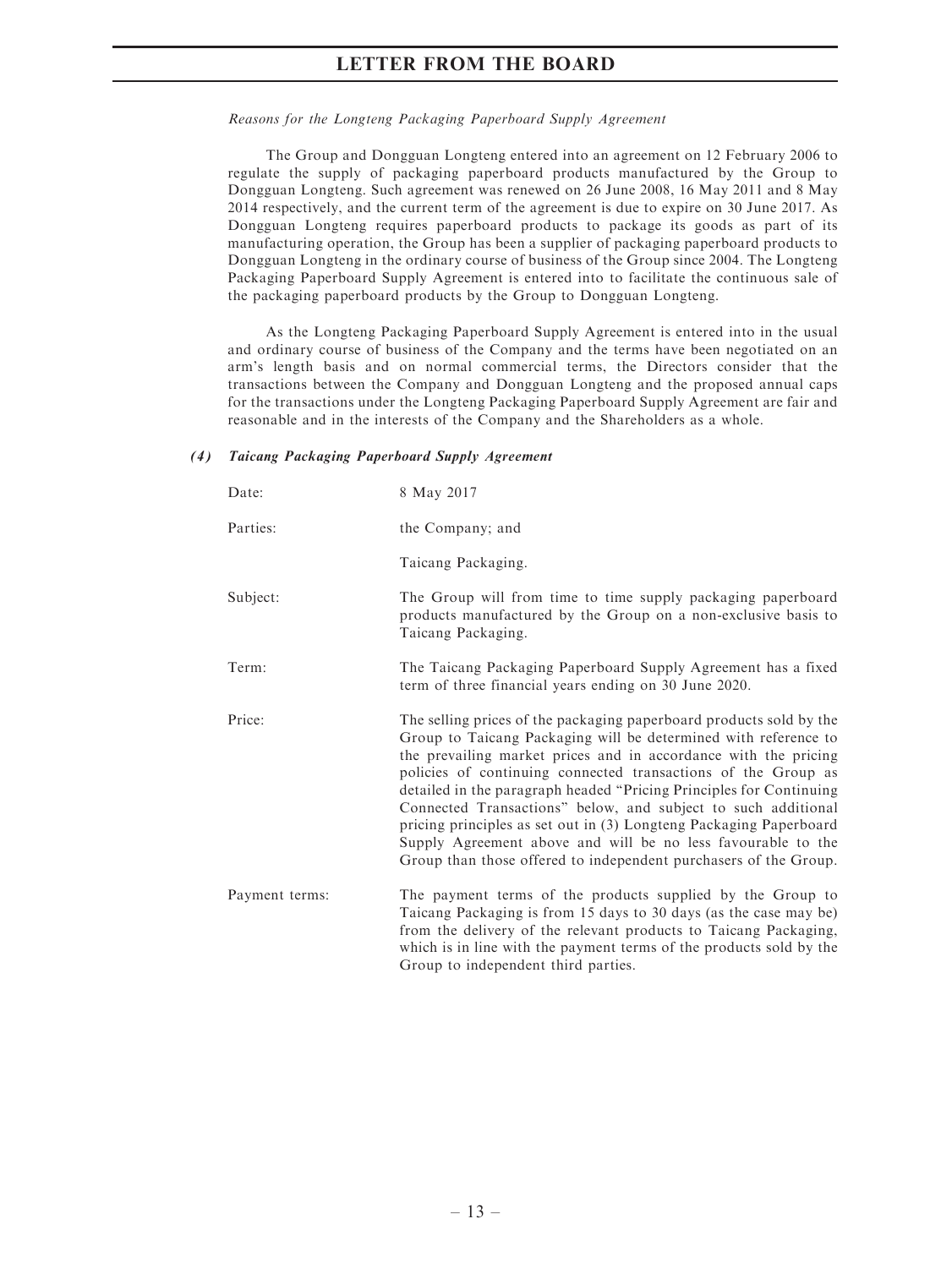Cap Amount: The transaction amount under the Taicang Packaging Paperboard Supply Agreement for each of three financial years ending 30 June 2020 will not exceed the following annual cap:

|            | Financial    | Financial    | Financial    |
|------------|--------------|--------------|--------------|
|            | year ending  | year ending  | year ending  |
|            | 30 June      | 30 June      | 30 June      |
|            | 2018         | 2019         | 2020         |
|            | RMB' million | RMB' million | RMB' million |
| Annual cap | 600          | 1,200        | 1,320        |

The annual caps under the Taicang Packaging Paperboard Supply Agreement were determined by reference to the historical transaction amount with Taicang Packaging, which for the year ended 30 June 2016 was RMB218 million, and the six months ended 31 December 2016 was RMB160 million. Taicang Packaging has indicated to the Group that its demand for packaging paperboard will be at around 164,160 tonnes per annum, which is a level that is higher than the actual historical transaction amount. In addition, Taicang Packaging is expected to increase its production capacity in mid-2018 from 200 million sq.m. to 680 million sq.m. This significant increase in production capacity, together with the increases in the price of the products as a result of increased material costs, is the reason that the proposed annual cap under the Taicang Packaging Paperboard Supply Agreement is higher than the actual historical transaction amount.

The historical amount of sales to Taicang Packaging for the three financial years ended 30 June 2016 and the six months ended 31 December 2016 are as follows, representing approximately  $0.6\%$ , 0.7% and 0.8% of the sales of packaging paperboard of the Group for the two years ended 30 June 2015 and 2016 and the six months ended 31 December 2016, respectively.

|                  | For the<br>year ended<br>30 June<br>2014<br>RMB' million | For the<br>year ended<br>30 June<br>2015<br>RMB' million RMB' million RMB' million | For the<br>year ended<br>30 June<br>2016 | For the<br>six months<br>ended<br>31 December<br>2016 |
|------------------|----------------------------------------------------------|------------------------------------------------------------------------------------|------------------------------------------|-------------------------------------------------------|
| Annual cap       | 700                                                      | 330                                                                                | 350                                      | 380                                                   |
| Actual purchases | 181                                                      | 185                                                                                | 218                                      | (Note 1)<br>160<br>(Note 2)                           |

#### Notes:

1. The annual cap is for the entire financial year ended 30 June 2017

2. unaudited figures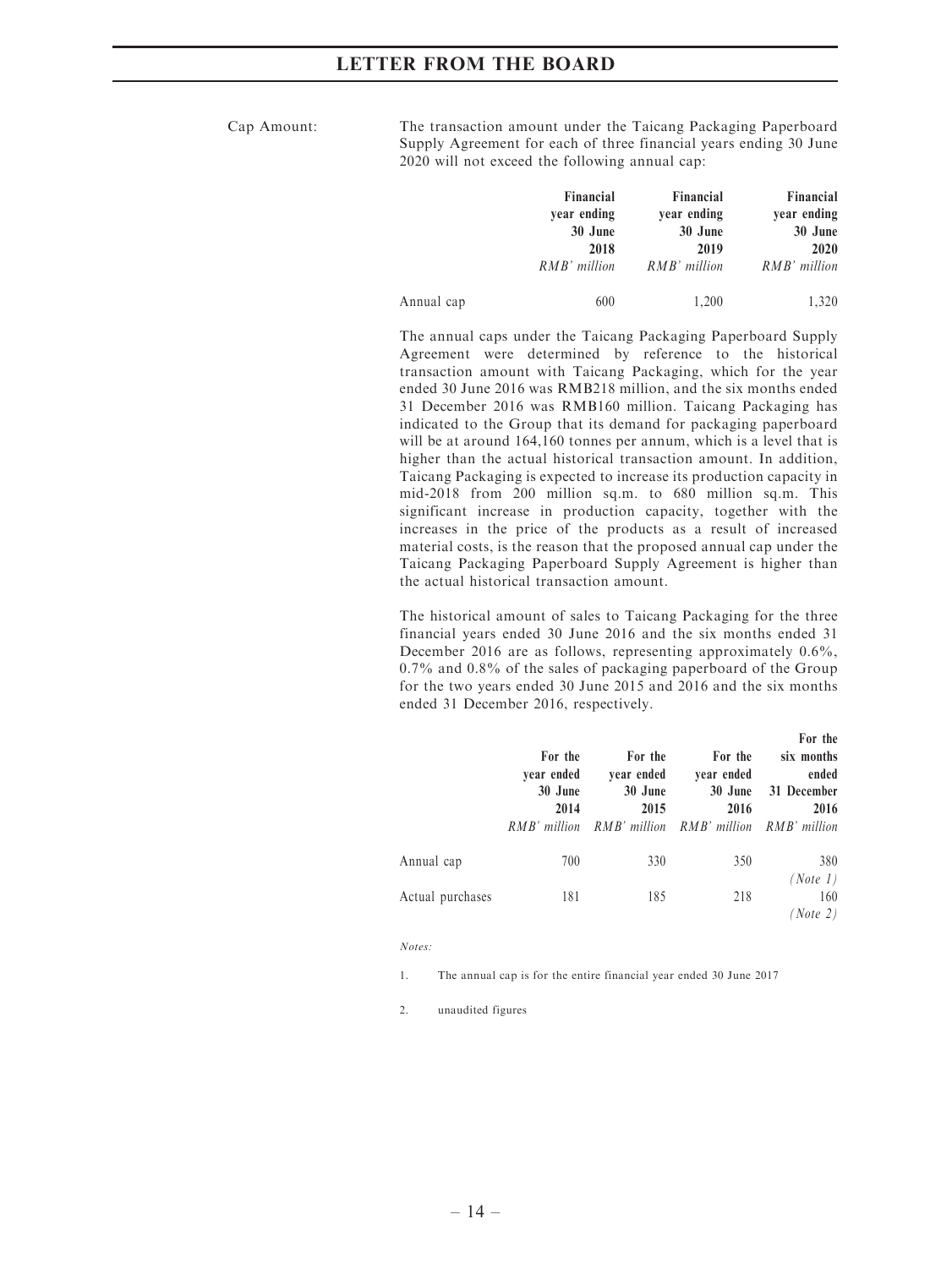#### Reasons for the Taicang Packaging Paperboard Supply Agreement

The Group and Taicang Packaging entered into an agreement on 12 February 2006 to regulate the supply of packaging products manufactured by the Group to Taicang Packaging. Such agreement was renewed on 26 June 2008, 16 May 2011 and 8 May 2014 respectively, and the current term of the agreement is due to expire on 30 June 2017. As Taicang Packaging requires paperboard products for the packaging of its products in its manufacturing operation, the Group has been a supplier of paperboard products to Taicang Packaging in the ordinary course of business of the Group for a long period of time. The Taicang Packaging Paperboard Supply Agreement is entered into to facilitate the continuous sale of such products by the Group to Taicang Packaging.

As the Taicang Packaging Paperboard Supply Agreement is entered into in the usual and ordinary course of business of the Company and the terms have been negotiated on an arm's length basis and on normal commercial terms, the Directors consider that the transactions between the Company and Taicang Packaging and the proposed annual caps for the transactions under the Taicang Packaging Paperboard Supply Agreement are fair and reasonable and in the interests of the Company and the Shareholders as a whole.

### (5) Honglong Packaging Paperboard Supply Agreement

| Date:    | 8 May 2017                                                                                                                                                                                                                                                                                                                                                                                                                                                                                                                                                                                                                 |
|----------|----------------------------------------------------------------------------------------------------------------------------------------------------------------------------------------------------------------------------------------------------------------------------------------------------------------------------------------------------------------------------------------------------------------------------------------------------------------------------------------------------------------------------------------------------------------------------------------------------------------------------|
| Parties: | the Company; and                                                                                                                                                                                                                                                                                                                                                                                                                                                                                                                                                                                                           |
|          | Honglong Packaging.                                                                                                                                                                                                                                                                                                                                                                                                                                                                                                                                                                                                        |
|          | Honglong Packaging is a limited liability company established in<br>the PRC which is principally engaged in the manufacture of paper<br>carton boxes. Honglong Packaging is held as to $60\%$ by Ms.<br>Cheung Yan, Mr. Liu Ming Chung and Mr. Zhang Cheng Fei, all<br>being Directors and substantial shareholders of the Company.<br>Honglong Packaging is therefore an associate of a connected person<br>of the Company and the transactions between the Group and<br>Honglong Packaging constitute continuing connected transactions<br>for the Company under Chapter 14A of the Listing Rules.                       |
| Subject: | The Group will from time to time supply packaging paperboard<br>products manufactured by the Group on a non-exclusive basis to<br>Honglong Packaging.                                                                                                                                                                                                                                                                                                                                                                                                                                                                      |
| Term:    | Honglong Packaging Paperboard Supply Agreement has a fixed<br>term of three financial years ending on 30 June 2020.                                                                                                                                                                                                                                                                                                                                                                                                                                                                                                        |
| Price:   | The selling prices of the packaging paperboard products sold by the<br>Group to Honglong Packaging will be determined with reference to<br>the prevailing market prices and in accordance with the pricing<br>policies of continuing connected transactions of the Group as<br>detailed in the paragraph headed "Pricing Principles for Continuing"<br>Connected Transactions" below, subject to such additional pricing<br>principles as set out in (3) Longteng Packaging Paperboard Supply<br>Agreement above and will be no less favourable to the Group than<br>those offered to independent purchasers of the Group. |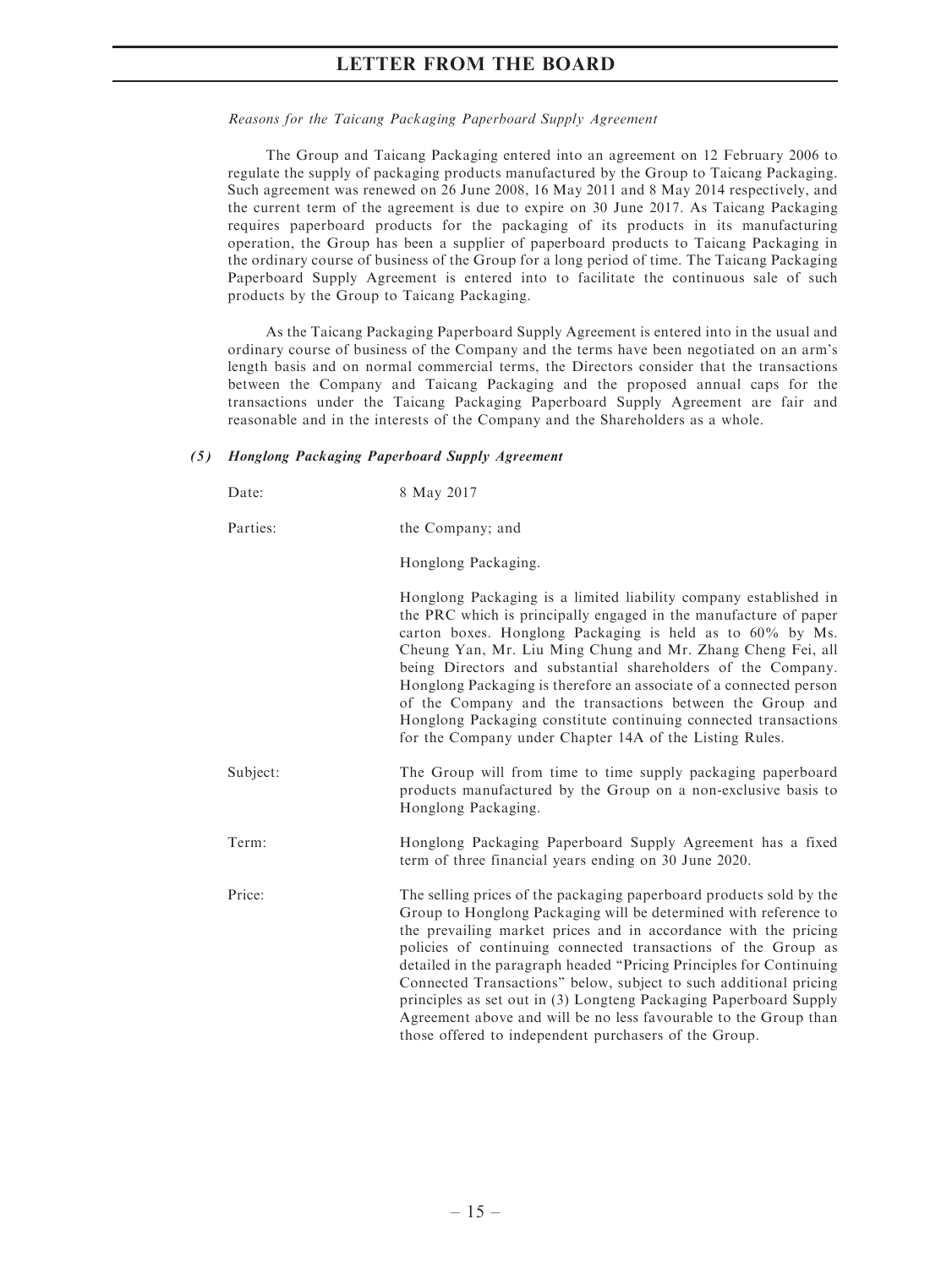| Payment terms: | The payment terms of the products supplied by the Group to          |
|----------------|---------------------------------------------------------------------|
|                | Honglong Packaging is from 15 days to 30 days (as the case may be)  |
|                | from the delivery of the relevant products to Honglong Packaging,   |
|                | which is in line with the payment terms of the products sold by the |
|                | Group to independent third parties.                                 |

### Cap Amount: The transaction amount under the Honglong Packaging Paperboard Supply Agreement for each of three financial years ending 30 June 2020 will not exceed the following annual cap:

|            | Financial<br>vear ending | Financial<br>vear ending | Financial<br>year ending |
|------------|--------------------------|--------------------------|--------------------------|
|            | 30 June                  | 30 June                  | 30 June                  |
|            | 2018                     | 2019                     | 2020                     |
|            | RMB' million             | RMB' million             | RMB' million             |
| Annual cap | 280                      | 300                      | 320                      |

The annual caps under the Honglong Packaging Paperboard Supply Agreement were determined based on the historical transactional amounts between the Group and Honglong Packaging and the expected business volume of Honglong Packaging. Honglong Packaging has indicated to the Group that its demand for packaging paperboard will be a around 75,000 tonnes per annum, which is at a level higher than the actual transaction amount in the past. The increase in demand, together with the increases in the price of the products as a result of increased material costs is the reason that the annul caps proposed under the Honglong Packaging Paperboard Supply Agreement is higher than the actual transaction amount in the past.

The historical amount of supplies by the Group to Honglong Packaging for the two financial years ended 30 June 2016 and the six months ended 31 December 2016 are as follows, representing approximately 0.3%, 0.4% and 0.5% of the sales of packaging paperboard of the Group for the two years ended 30 June 2015 and 2016, and the six months ended 31 December 2016:

|                 | For the<br>year ended<br>30 June<br>2015<br>$RMB'$ million | For the<br>year ended<br>30 June<br>2016<br>RMB' million | For the<br>six months<br>ended<br>31 December<br>2016<br>RMB' million |
|-----------------|------------------------------------------------------------|----------------------------------------------------------|-----------------------------------------------------------------------|
| Annual cap      | 110                                                        | 150                                                      | 210<br>(Note 1)                                                       |
| Actual supplies | 80                                                         | 132                                                      | 89<br>(Note 2)                                                        |

Notes:

1. The annual cap is for the entire financial year ended 30 June 2017

2. unaudited figures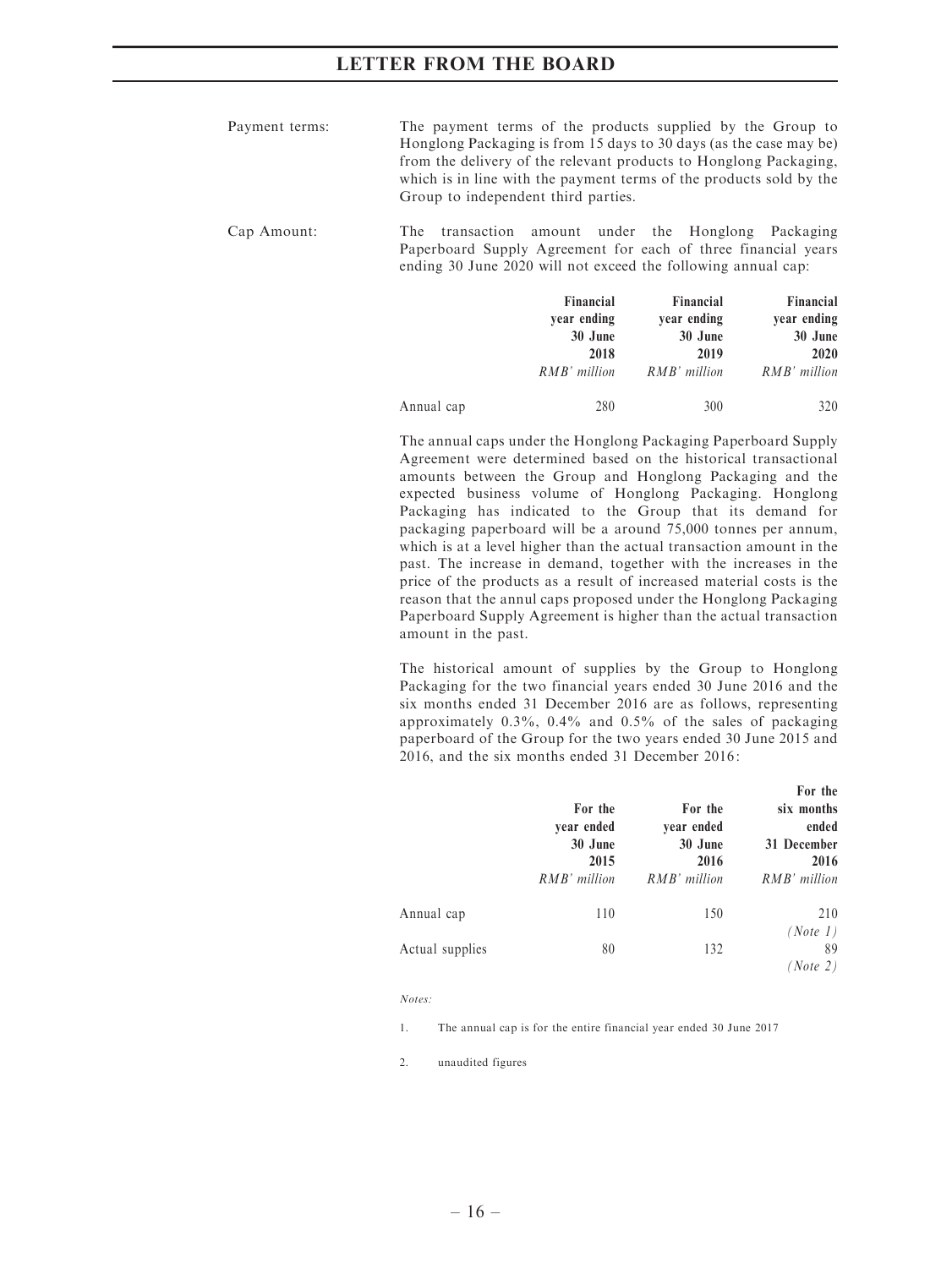### Reasons for the Honglong Packaging Paperboard Supply Agreement

The Group and Honglong Packaging entered into an agreement on 8 May 2014 in respect of such sale of paperboard products by the Group to Honglong Packaging. The term of such agreement is due to expire on 30 June 2017. The Honglong Packaging Paperboard Supply Agreement is entered into to facilitate the continuous sale of paperboard products by the Group to Honglong Packaging in the ordinary course of business of the Group.

The Honglong Packaging Paperboard Supply Agreement is entered into in the usual and ordinary course of business of the Company and the terms have been negotiated on an arm's length basis and on normal commercial terms. The Directors thus consider that the transactions between the Company and Honglong Packaging and the proposed annual caps for the transactions under the Honglong Packaging Paperboard Supply Agreement are fair and reasonable and in the interests of the Company and the Shareholders as a whole.

### Listing Rule Implications

Longteng Packaging Paperboard Supply Agreement, the Taicang Packaging Paperboard Supply Agreement and the Honglong Packaging Paperboard Supply Agreement are similar in nature and related to the supply of the Group's paperboard products to companies controlled by Ms. Cheung Yan, Mr. Liu Ming Chung and Mr. Zhang Cheng Fei, as the case may be, all being Directors and substantial shareholders of the Company, and their associates. Accordingly, the Longteng Packaging Paperboard Supply Agreement, the Taicang Packaging Paperboard Supply Agreement and the Honglong Packaging Paperboard Supply Agreement would need to be aggregated for the calculation of the classification of the transactions. As the applicable ratios for the aggregate annual transaction amount of the Longteng Packaging Paperboard Supply Agreement, the Taicang Packaging Paperboard Supply Agreement and the Honglong Packaging Paperboard Supply Agreement are over 5%, the Longteng Packaging Paperboard Supply Agreement, the Taicang Packaging Paperboard Supply Agreement and the Honglong Packaging Paperboard Supply Agreement will be subject to the reporting, announcement and Independent Shareholders' approval requirements under Chapter 14A of the Listing Rules.

### C. Purchase of wastepaper products

### (6) ACN Recovered Paper Purchase Agreement

| Date:    | 8 May 2017                                                                                                                                                                                                                                                                                                                                                                                                                                                                                                            |
|----------|-----------------------------------------------------------------------------------------------------------------------------------------------------------------------------------------------------------------------------------------------------------------------------------------------------------------------------------------------------------------------------------------------------------------------------------------------------------------------------------------------------------------------|
| Parties: | the Company; and                                                                                                                                                                                                                                                                                                                                                                                                                                                                                                      |
|          | ACN.                                                                                                                                                                                                                                                                                                                                                                                                                                                                                                                  |
|          | ACN is the largest exporter of recovered paper in the United States<br>and a leading exporter of recovered paper in Europe and Asia, is<br>indirectly wholly owned by Ms. Cheung Yan and Mr. Liu Ming<br>Chung, both being Directors and substantial shareholders of the<br>Company. ACN is therefore a connected person of the Company<br>and the transactions under the ACN Recovered Paper Purchase<br>Agreement will constitute connected transactions for the Company<br>under Chapter 14A of the Listing Rules. |
| Subject: | Pursuant to the terms of the ACN Recovered Paper Purchase<br>Agreement, the Group will purchase on a non-exclusive basis<br>recovered paper from ACN from time to time.                                                                                                                                                                                                                                                                                                                                               |
| Term:    | The ACN Recovered Paper Purchase Agreement has a fixed term of<br>three financial years ending on 30 June 2020.                                                                                                                                                                                                                                                                                                                                                                                                       |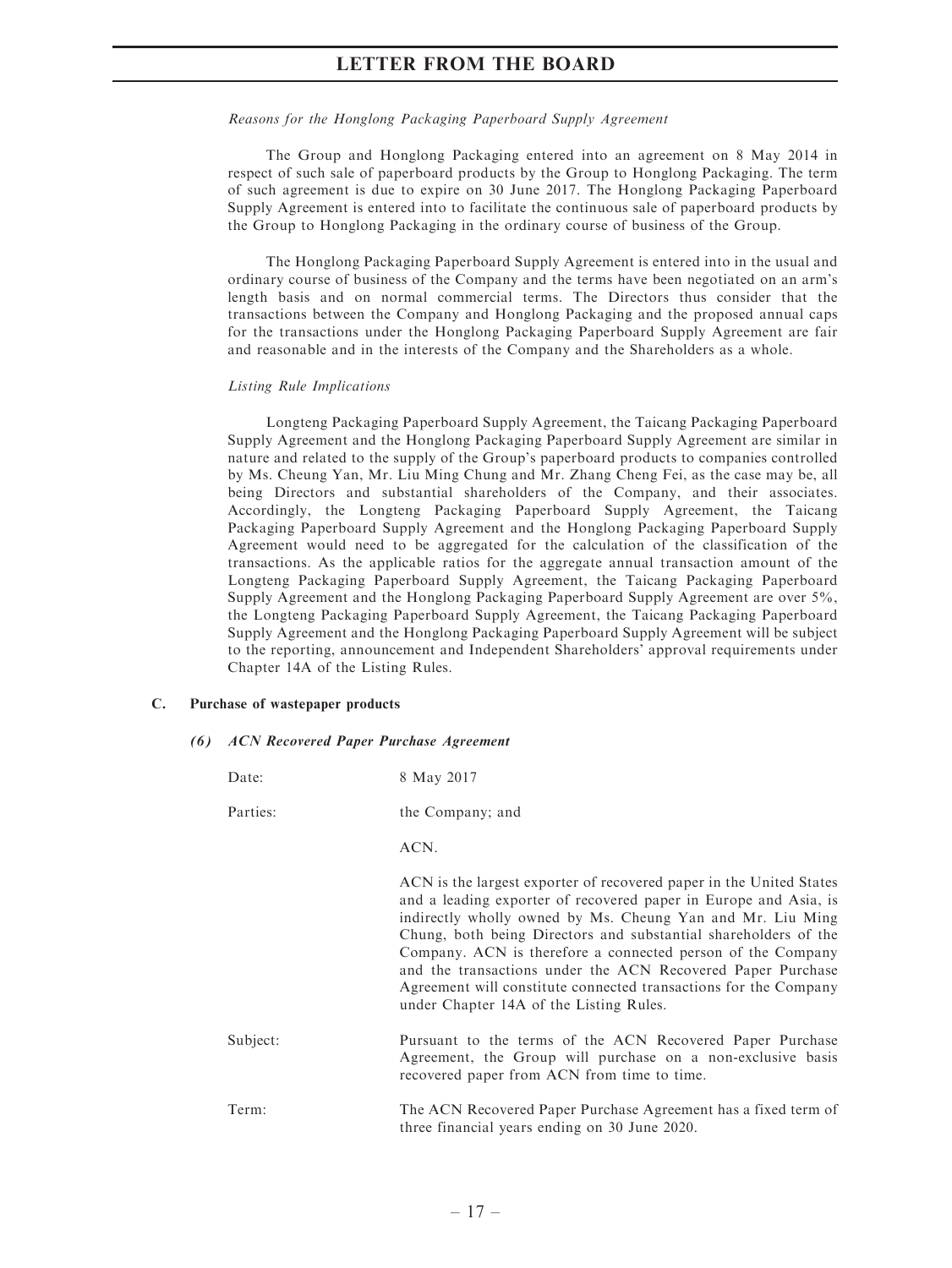| Price:         |           | The purchase prices of the products under the ACN Recovered<br>Paper Purchase Agreement will be determined with reference to the<br>prevailing market prices in the PRC and overseas markets and in<br>accordance with the pricing policies of continuing connected<br>transactions of the Group as detailed in the paragraph headed<br>"Pricing Principles for Continuing Connected Transactions" below,<br>subject to the following additional principles:                                                                                                                                                                  |                                     |                                     |
|----------------|-----------|-------------------------------------------------------------------------------------------------------------------------------------------------------------------------------------------------------------------------------------------------------------------------------------------------------------------------------------------------------------------------------------------------------------------------------------------------------------------------------------------------------------------------------------------------------------------------------------------------------------------------------|-------------------------------------|-------------------------------------|
|                |           | The pricing terms for individual orders of wastepaper shall be<br>determined by reference to:                                                                                                                                                                                                                                                                                                                                                                                                                                                                                                                                 |                                     |                                     |
|                | (a)       | the prevailing market price of similar waste paper as publicly<br>announced on the public website (www.risi-umpaper.com),<br>which contains pricing information in relation to the current<br>and historical market price of wastepaper, which collects data<br>from market participants and updates the pricing of<br>wastepaper; or                                                                                                                                                                                                                                                                                         |                                     |                                     |
|                | (b)       | the pricing terms of wastepaper of comparable quality,<br>specifications, quantities and required time of delivery<br>offered by the independent suppliers (the "Independent Raw<br>Material Pricing Terms") to the Group based on the<br>quotations obtained from at least three independent<br>suppliers on the Group's approved list of suppliers. The<br>procurement department of the Group will compare the<br>prices quoted and ensure that the pricing terms of the<br>wastepaper are no less favourable than the prevailing<br>market price or the Independent Raw Material Pricing<br>Terms available to the Group. |                                     |                                     |
|                | business. | The terms of the ACN Recovered Paper Purchase Agreement were<br>concluded after arm's length negotiations and were based on<br>normal commercial terms in the parties' ordinary course of                                                                                                                                                                                                                                                                                                                                                                                                                                     |                                     |                                     |
| Payment terms: |           | The payment terms of the products supplied by ACN to the Group<br>is based on 90 days letter of credit, which is in line with the payment<br>terms of the products purchased by the Group from independent<br>third parties overseas.                                                                                                                                                                                                                                                                                                                                                                                         |                                     |                                     |
| Cap Amount:    |           | The transaction amount under the ACN Recovered Paper Purchase<br>Agreement for each of three financial years ending 30 June 2020<br>will not exceed the following annual cap:                                                                                                                                                                                                                                                                                                                                                                                                                                                 |                                     |                                     |
|                |           | Financial<br>year ending<br>30 June                                                                                                                                                                                                                                                                                                                                                                                                                                                                                                                                                                                           | Financial<br>year ending<br>30 June | Financial<br>year ending<br>30 June |

Annual cap 19,000 21,000 23,000

 $\begin{array}{c} \textbf{2018} \\ \textbf{RMB'} \textit{million} \end{array}$ 

2019

 $RMB'$  million

 $\begin{array}{c} \textbf{2020} \\ \textbf{RMB'} \ million \end{array}$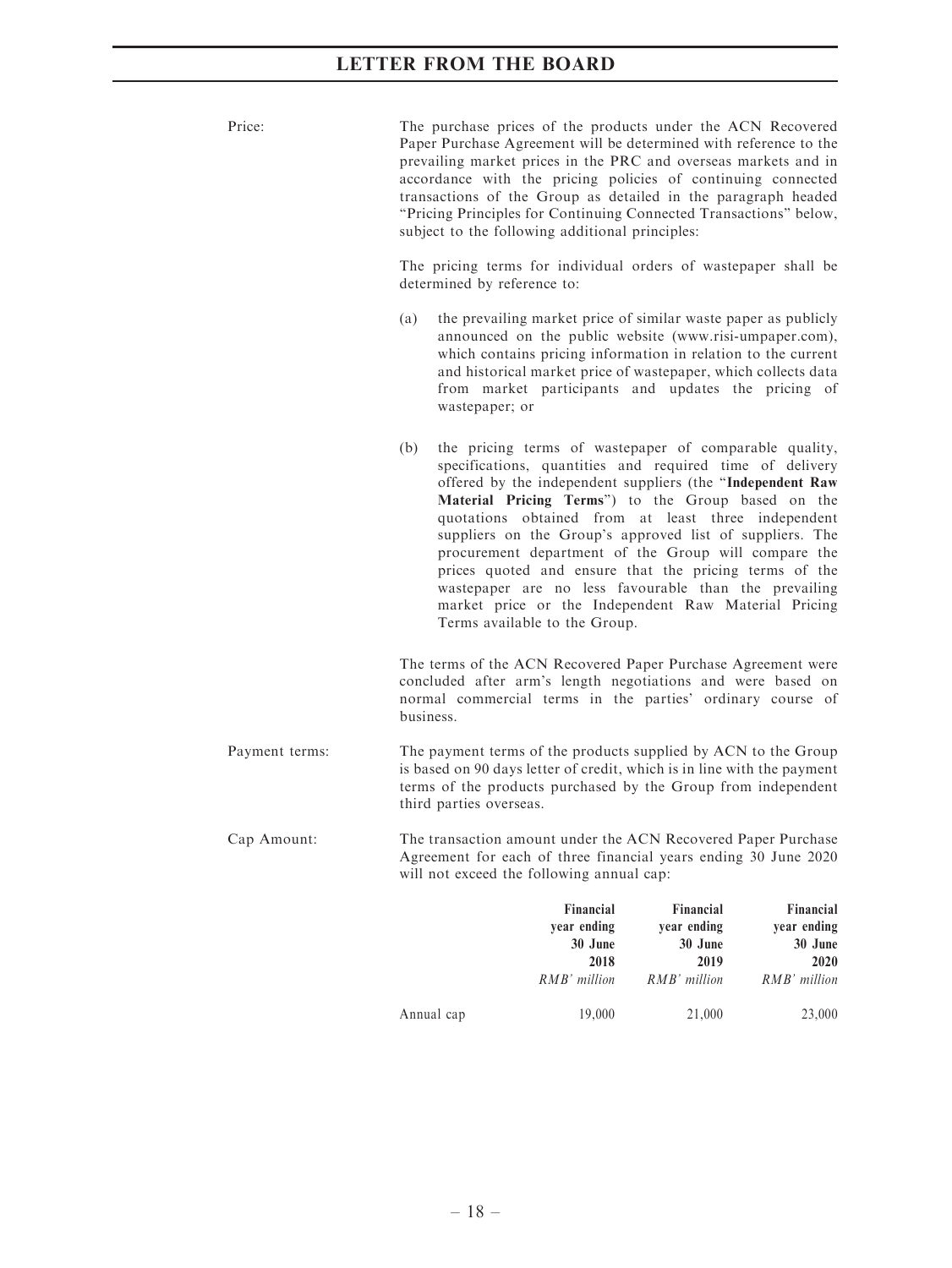The annual caps under the ACN Recovered Paper Purchase Agreement were determined by reference to the historical transaction amount and the expected demand of recovered paper by the Group. The historical amount of purchases from ACN for the three financial years ended 30 June 2016 and the six months ended 31 December 2016 are as follows. Such purchases represent approximately 40%, 50% and 45% of the total purchase of recovered paper products of the Group for the two years ended 30 June 2015 and 2016 and the six months ended 31 December  $2016.$ 

For the

|                  | For the<br>vear ended<br>30 June | For the<br>vear ended<br>30 June | For the<br>vear ended<br>30 June | ror the<br>six months<br>ended<br>31 December |
|------------------|----------------------------------|----------------------------------|----------------------------------|-----------------------------------------------|
|                  | 2014<br>RMB' million             | 2015<br>RMB' million             | 2016<br>RMB' million             | 2016<br>$RMB'$ million                        |
| Annual cap       | 23,500                           | 15,000                           | 17,000                           | 19,000                                        |
| Actual purchases | 13,268                           | 6,955                            | 9,013                            | (Note 1)<br>4,408<br>(Note 2)                 |

Notes:

- 1. The annual cap is for the entire financial year ended 30 June 2017
- 2. unaudited figures

As noted above, the Group is in the process of improving its existing production lines and introducing new paper machines at its production bases located in Vietnam and the PRC, which will commence production by the end of June 2017 and successively in the 4th quarter of 2018 respectively. It is therefore expected that the production volume of the Group will expand and its design production capacity will expand substantially by 2.35 million tpa from the currently 14.08 million tpa to over 16 million tpa. With the increase in production capacity, the volume of purchase of recovered paper by the Group will increase correspondingly. The said factor explains why the Group's expected demand for recovered paper from ACN for the financial year ending 30 June 2018 is considerably higher than the historical actual transaction amounts. Moreover, the Group is continuously implementing technological upgrade to its existing production lines, which is also expected to result in progressive increase in the Group's annual production volume in the next 3 years.

#### Reasons for the ACN Recovered Paper Purchase Agreement

Recovered paper is the Group's largest raw materials component. Like most large-scale packaging paperboard manufacturers, the Group's ability to source large volumes of consistently high-quality recovered paper under stable, long-term arrangements is critical to its success. Because of the Group's policy of maximizing the use of recovered paper to produce high-quality products to meet its customers' cost objectives and environmental policies, this ability is even more critical to the Group's strategy. As a result, the Group's sourcing strategy is to source from suppliers that can offer reliable and high volume supplies of recovered paper with consistent quality. ACN is the largest exporter of recovered paper from the United States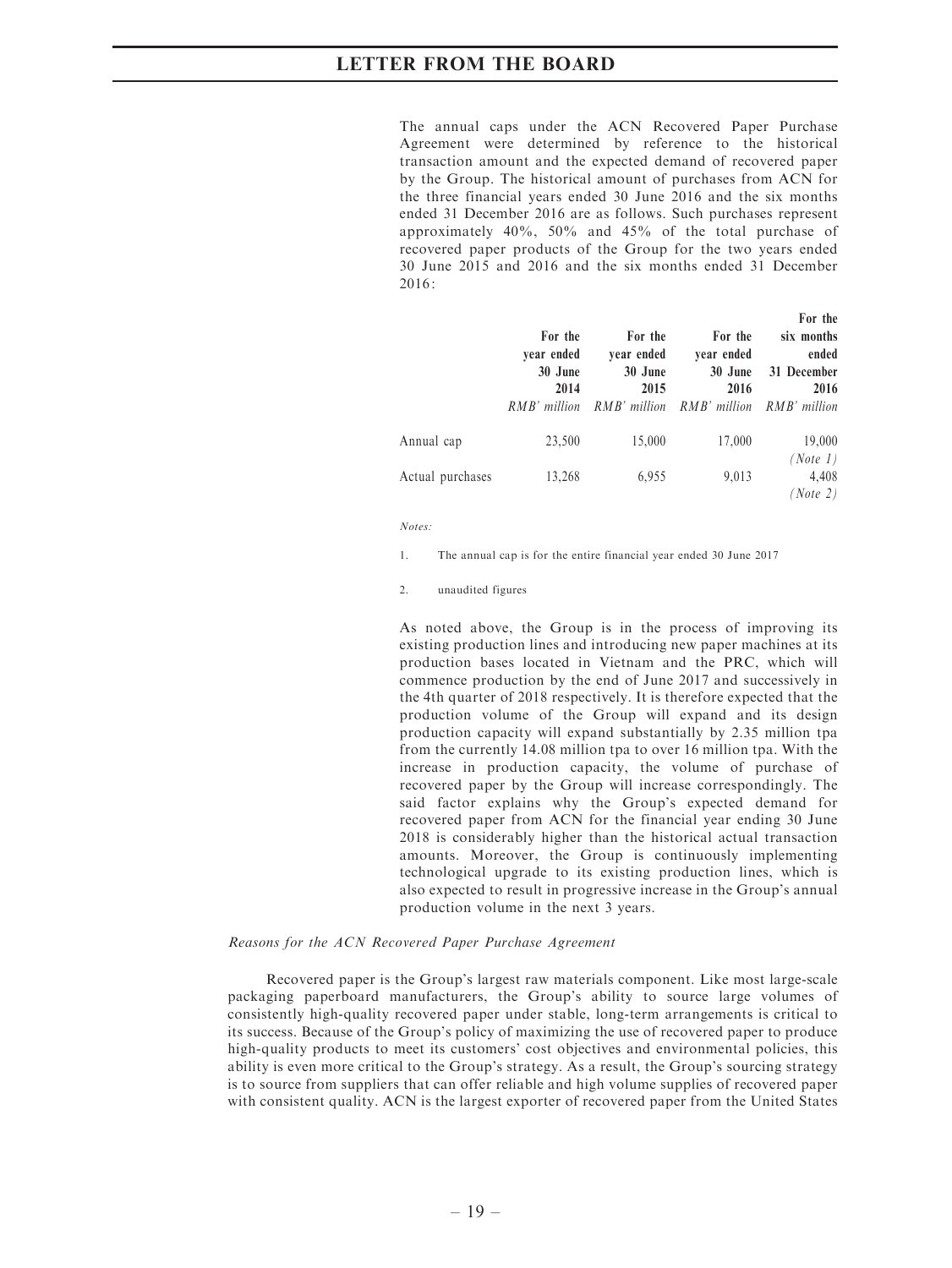and Europe to China. It is a well-known international supplier of recovered paper and procures recovered paper from major suppliers globally pursuant to long-term supply contracts to ensure a continuous and stable supply of recovered paper.

ACN has been a supplier of recovered paper to the Group since 1998 and is the major supplier of recovered paper to the Group. Given that recovered paper from North America and Europe are more consistent in quality, they form the key raw material component of the Group's production. Due to the volume of its shipments to China, ACN has been able to obtain favorable ocean freight rates for shipment of recovered paper to the Group. Moreover, the Group is able to obtain volume discounts on its purchases from ACN, which usually would result in the Group being able to source quality recovered paper from ACN at a more competitive price than those available from other suppliers for the same types of recovered paper. Such competitive price and the consistent quality of recovered paper available from ACN is beneficial to the operation and development of the Group.

ACN and the Company entered into an agreement on 12 February 2006 to regulate the supply of recovered paper to the Group. Such agreement was renewed on 26 June 2008, 30 June 2008, 16 May 2011 and 8 May 2014 respectively, and the current term of the agreement is due to expire on 30 June 2017.

The Group is introducing new paper machines at certain of its production bases in the PRC and Vietnam, which are targeted to be completed and commence production before the end of 2018. With the new equipment, it is expected that the Group's production capacity will increase from 14.08 million tpa to over 16 million tpa, and result in a significant increase in the Group's annual production volume. Furthermore, the Group is continuously implementing technological upgrading on its existing production lines, which is also expected to result in progressive increase in the Group's annual production volume in the next 3 years. With the increases in capacity, it is critical to the Group's continuous operation for it to be able to secure a stable and consistent source of supply of quality recovered paper at a competitive price. The ACN Recovered Paper Purchase Agreement is entered into to facilitate the continuous supply of such products to the Group.

Notwithstanding that ACN has been the major supplier of recovered paper to the Group, the Group has a policy to diversify its sources of supply and maintains a portion of its supplies of recovered paper from independent suppliers.

As the ACN Recovered Paper Purchase Agreement is entered into in the usual and ordinary course of business of the Company and the terms have been negotiated on an arm's length basis and on normal commercial terms, the Directors consider that the transactions between the Company and ACN and the proposed annual caps for the transactions under the ACN Recovered Paper Purchase Agreement are fair and reasonable and in the interests of the Company and the Shareholders as a whole.

#### (7) Tianjin ACN Wastepaper Purchase Agreement

Date: 8 May 2017

Parties: the Company; and

Tianjin ACN.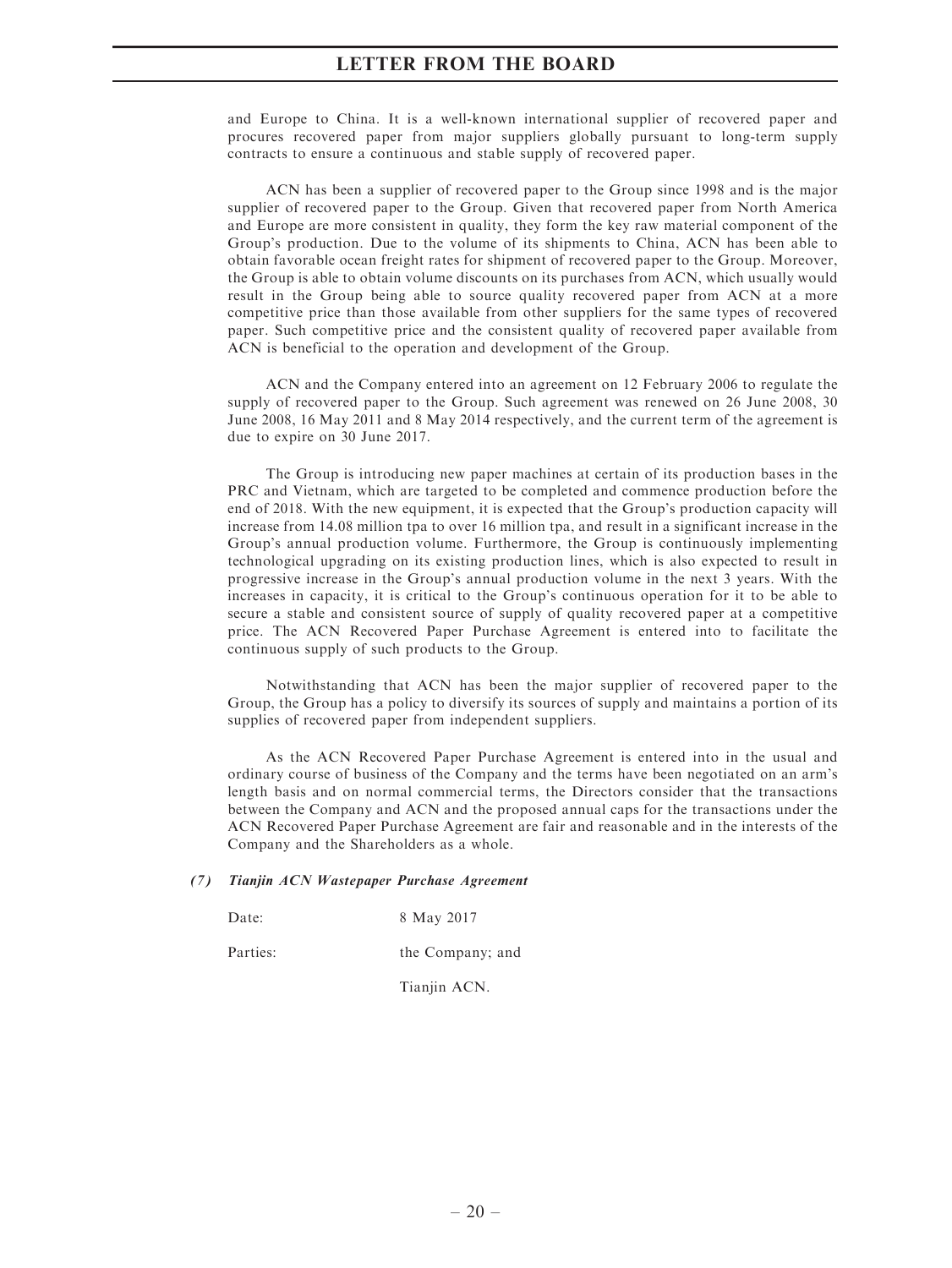|                | Financial<br>year ending<br>30 June<br>2018<br>RMB' million                                                                                                                                                                                                                                                                                                                                                                                                                                                                                                                                                                                 | Financial<br>Financial<br>year ending<br>year ending<br>30 June<br>30 June<br>2019<br>2020<br>RMB' million<br>$RMB'$ million |
|----------------|---------------------------------------------------------------------------------------------------------------------------------------------------------------------------------------------------------------------------------------------------------------------------------------------------------------------------------------------------------------------------------------------------------------------------------------------------------------------------------------------------------------------------------------------------------------------------------------------------------------------------------------------|------------------------------------------------------------------------------------------------------------------------------|
| Cap Amount:    | The transaction amount under the Tianjin ACN Wastepaper<br>Purchase Agreement for each of three financial years ending 30<br>June 2020 will not exceed the following annual cap:                                                                                                                                                                                                                                                                                                                                                                                                                                                            |                                                                                                                              |
| Payment terms: | The payment terms of the wastepaper supplied by Tianjin ACN to<br>the Group is based on 7 days credit terms from the delivery of the<br>relevant products to the Group, which is in line with the payment<br>terms of products purchased by the Group from independent third<br>parties.                                                                                                                                                                                                                                                                                                                                                    |                                                                                                                              |
|                | The terms of the Tianjin ACN Wastepaper Purchase Agreement<br>were concluded after arm's length negotiations and were based on<br>normal commercial terms in the parties' ordinary course of<br>business.                                                                                                                                                                                                                                                                                                                                                                                                                                   |                                                                                                                              |
| Price:         | The purchase prices of the products under the Tianjin ACN<br>Wastepaper Purchase Agreement will be determined with reference<br>to the prevailing market prices of waste paper in the PRC and in<br>accordance with the pricing policies of continuing connected<br>transactions of the Group as detailed in the paragraph headed<br>"Pricing Principles for Continuing Connected Transactions" below,<br>subject to the additional pricing principles set forth in (6) ACN<br>Recovered Paper Purchase Agreement above, and will be no less<br>favourable to the Group than those offered by independent<br>suppliers of similar products. |                                                                                                                              |
| Term:          | The Tianjin ACN Wastepaper Purchase Agreement has a fixed term<br>of three financial years ending on 30 June 2020.                                                                                                                                                                                                                                                                                                                                                                                                                                                                                                                          |                                                                                                                              |
| Subject:       | Pursuant to the terms of the Tianjin ACN Wastepaper Purchase<br>Agreement, the Group will purchase on a non-exclusive basis<br>recovered paper from Tianjin ACN from time to time.                                                                                                                                                                                                                                                                                                                                                                                                                                                          |                                                                                                                              |
|                | Tianjin ACN is a company established in the PRC and is principally<br>engaged in the business of the sourcing of wastepaper in PRC.<br>Tianjin ACN is indirectly owned as to 30% by the Company and as<br>to 70% beneficially owned by Ms. Cheung Yan and Mr. Liu Ming<br>Chung, both are Directors and substantial shareholders of the<br>Company. Accordingly, Tianjin ACN is a connected subsidiary of<br>the Company and the transactions under the Tianjin ACN<br>Wastepaper Purchase Agreement will constitute connected<br>transactions for the Company under Chapter 14A of the Listing<br>Rules.                                   |                                                                                                                              |

Annual cap 12,000 14,000 16,000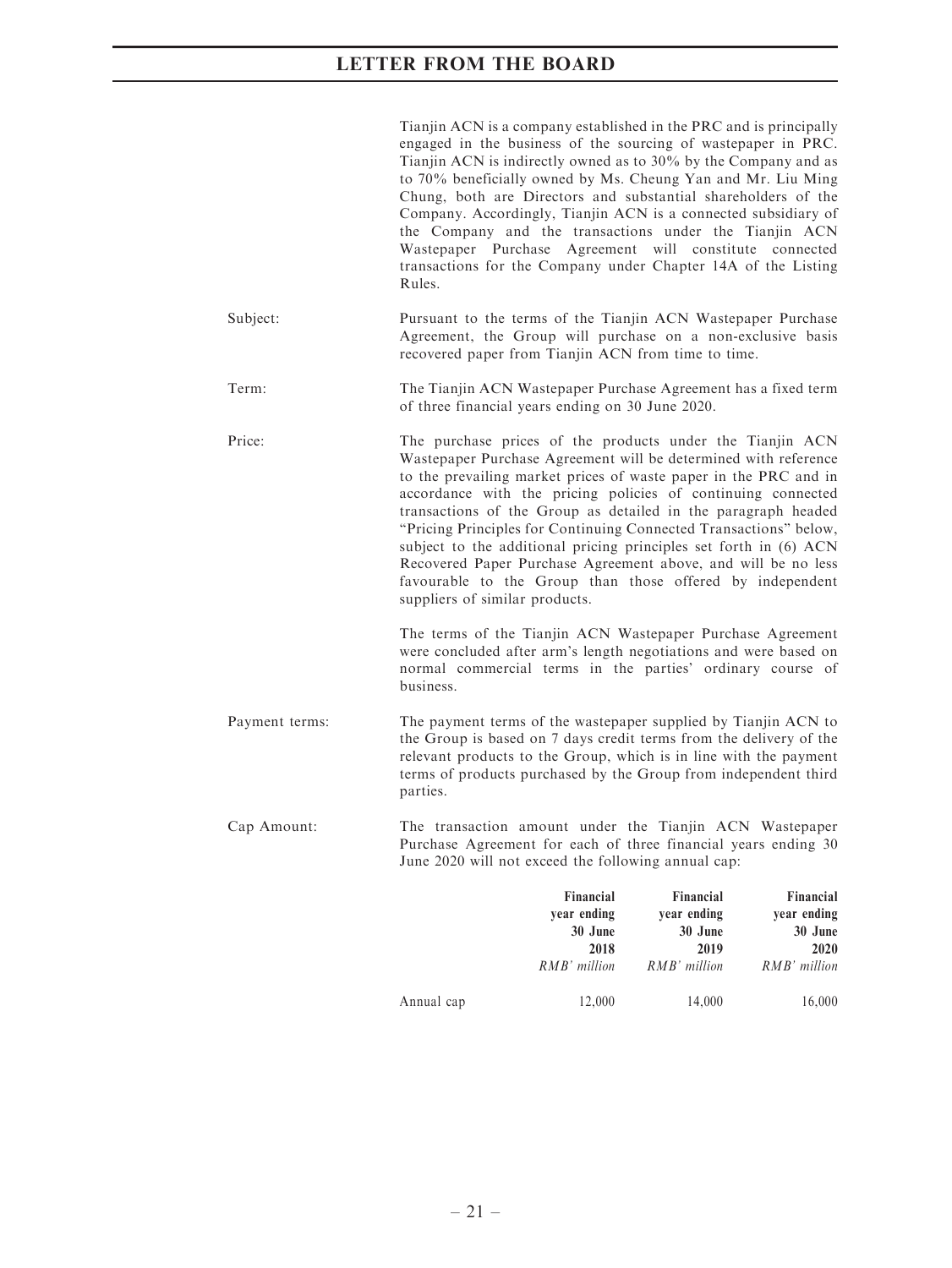The annual caps under the Tianjin ACN Wastepaper Purchase Agreement were determined by reference to the historical transaction amount, the expected demand of recovered paper by the Group, and the fluctuation in recovered paper prices in the PRC. The prices of recovered paper in the PRC has fluctuated and was highly volatile, with the average price for recovered paper being at a historical low point during 2013 to 2016. In early 2017, the average price for recovered paper has increased by approximately 30% to 40% as compared to the average price for 2013 to 2016. The annual caps have therefore taken into consideration the potential hike in recovered paper prices during the term of the agreement.

Moreover, the Group is introducing new paper machines at certain of its production bases in PRC and Vietnam, which will commence production by the end of June 2017 and successively in the 4th quarter of 2018 respectively. It is expected to increase the production capacity of the Group by 2.35 million tpa from the current 14.08 million tpa to over 16 million tpa. Such increase in the Group's annual production volume is also expected to increase the Group's demand for recovered paper to meet its production needs. The said factor explains why the Group's expected demand for recovered paper from Tianjin ACN for the financial year ending 30 June 2018 is considerably higher than the historical actual transaction amounts. Furthermore, the Group is continuously implementing technological upgrading on its existing production lines, which is also expected to result in progressive increase in the Group's annual production volume in the next 3 years.

The historical amount of purchases from Tianjin ACN for the two financial years ended 30 June 2016 and the six months ended 31 December 2016 are as follows. Such purchases represent approximately 36%, 27% and 33% of the total purchase of recovered paper products of the Group for the two years ended 30 June 2015 and 2016, and the six months ended 31 December 2016, respectively:

|                     | For the<br>year ended<br>30 June<br>2015<br>RMB' million | For the<br>year ended<br>30 June<br>2016<br>RMB' million | For the<br>six months<br>ended<br>31 December<br>2016<br>RMB' million |
|---------------------|----------------------------------------------------------|----------------------------------------------------------|-----------------------------------------------------------------------|
| Annual cap          | 7,600                                                    | 8,900                                                    | 10,000<br>(Note 1)                                                    |
| Actual<br>purchases | 5,784                                                    | 4,773                                                    | 3,302<br>(Note 2)                                                     |

Notes:

1. The annual cap is for the entire financial year ended 30 June 2017

2. unaudited figures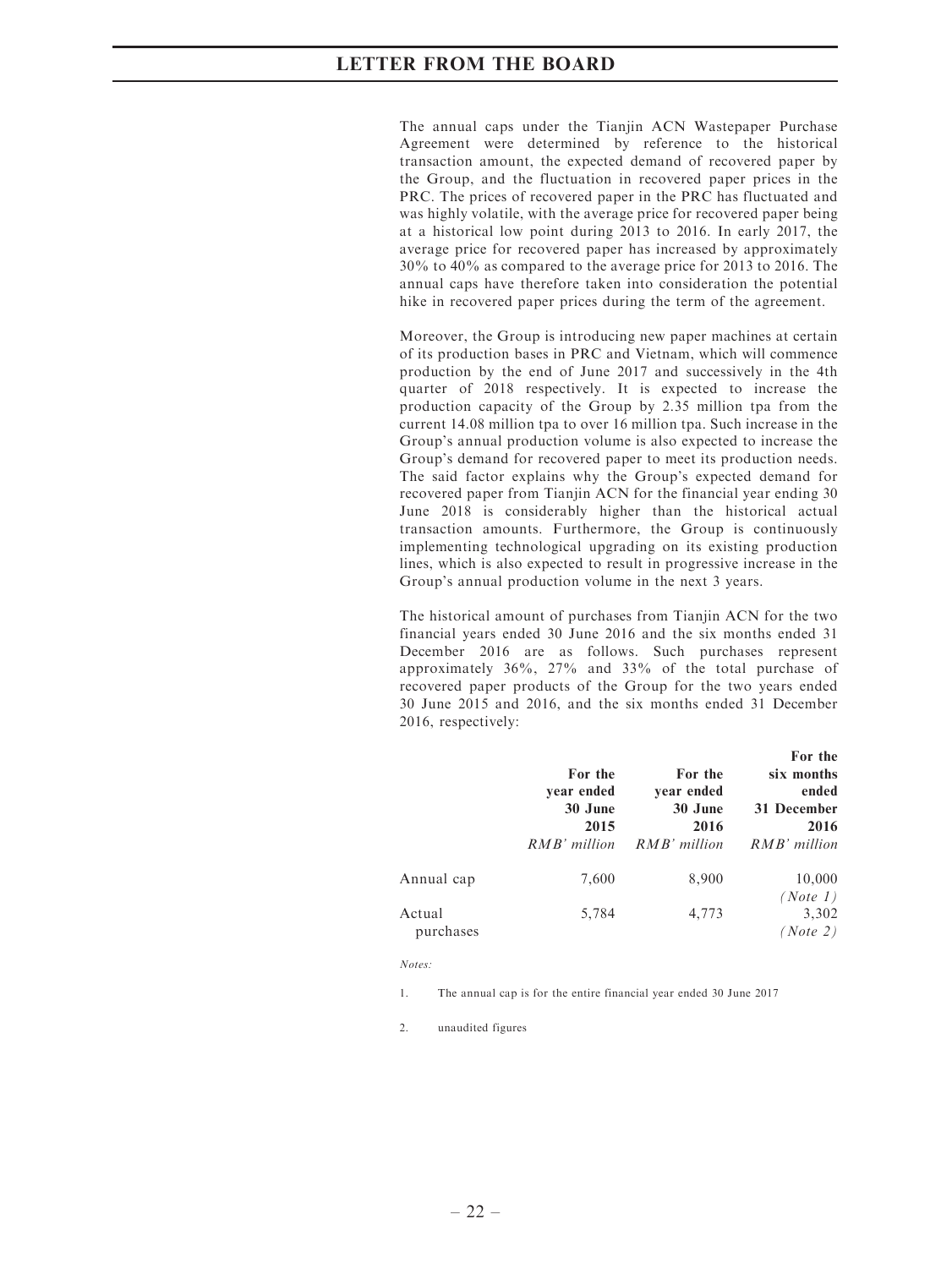#### Reasons for the Tianjin ACN Wastepaper Purchase Agreement

As noted above, recovered paper is a key raw material in the Group's production. Although recovered paper from North America and Europe still form the bulk of the supplies, with economic development in the PRC, recovered paper quality in the PRC has improved in the past decade and the Group has begun to source recovered paper locally in the PRC. The Group and Tianjin ACN entered into an agreement on 8 May 2014 in respect of purchases of recovered paper by the Group from Tianjin ACN. The term of such agreement is due to expire on 30 June 2017 and the Tianjin ACN Wastepaper Purchase Agreement is entered into to facilitate the continuous purchase by the Group of recovered paper products in the PRC.

As the Tianjin ACN Wastepaper Purchase Agreement is entered into in the usual and ordinary course of business of the Company and the terms have been negotiated on an arm's length basis and on normal commercial terms, the Directors consider that the transactions between the Company and Tianjin ACN and the proposed annual caps for the transactions under the Tianjin ACN Wastepaper Purchase Agreement are fair and reasonable and in the interests of the Company and the Shareholders as a whole.

### Listing Rule Implications

The ACN Recovered Paper Purchase Agreement and the Tianjin ACN Wastepaper Purchase Agreement are similar in nature and related to the purchase of waste paper for the Group's production requirements from companies controlled by or associated with Ms. Cheung Yan and Mr. Liu Ming Chung, both being Directors and substantial shareholders of the Company. Accordingly, the ACN Recovered Paper Purchase Agreement and the Tianjin ACN Wastepaper Purchase Agreement would need to be aggregated for the calculation of the classification of the transactions. As the applicable ratios for the aggregated annual transaction amount of the ACN Recovered Paper Purchase Agreement and the Tianjin ACN Wastepaper Purchase Agreement are over 5%, the ACN Recovered Paper Purchase Agreement and the Tianjin ACN Wastepaper Purchase Agreement will be subject to the reporting, announcement and Independent Shareholders' approval requirements under Chapter 14A of the Listing Rules.

### III. PRICING PRINCIPLES FOR CONTINUING CONNECTED TRANSACTIONS

The basis of determining the prices of the products to be supplied or purchased by the Group under the respective agreement of the continuing connected transactions of the Group will be in accordance with the prevailing market prices of similar products and on the following principles:

- (i) by reference to the prevailing market price of the same or substantially similar products, taking into account of the price of the same or substantially similar products with comparable order quantities and quality offered by other suppliers/purchasers;
- (ii) if there are not sufficient comparable transactions in (i) above, on normal commercial terms comparable to those offered to/received from independent third parties in respect of the same or substantially similar products with comparable quantities; and
- (iii) if both (i) and (ii) above are not applicable, by reference to the average price of similar products previously supplied or purchased by a party, and on normal commercial terms comparable to those offered by the relevant party to independent third parties.

In determining the prevailing market price for the products for a particular contract, the Company will:

(a) in respect of procurement of products from a connected person or his/her associates, invite quotations from at least three independent suppliers to give a reference on the prevailing market prices for the relevant products to be procured. Such quotations will be reviewed and evaluated from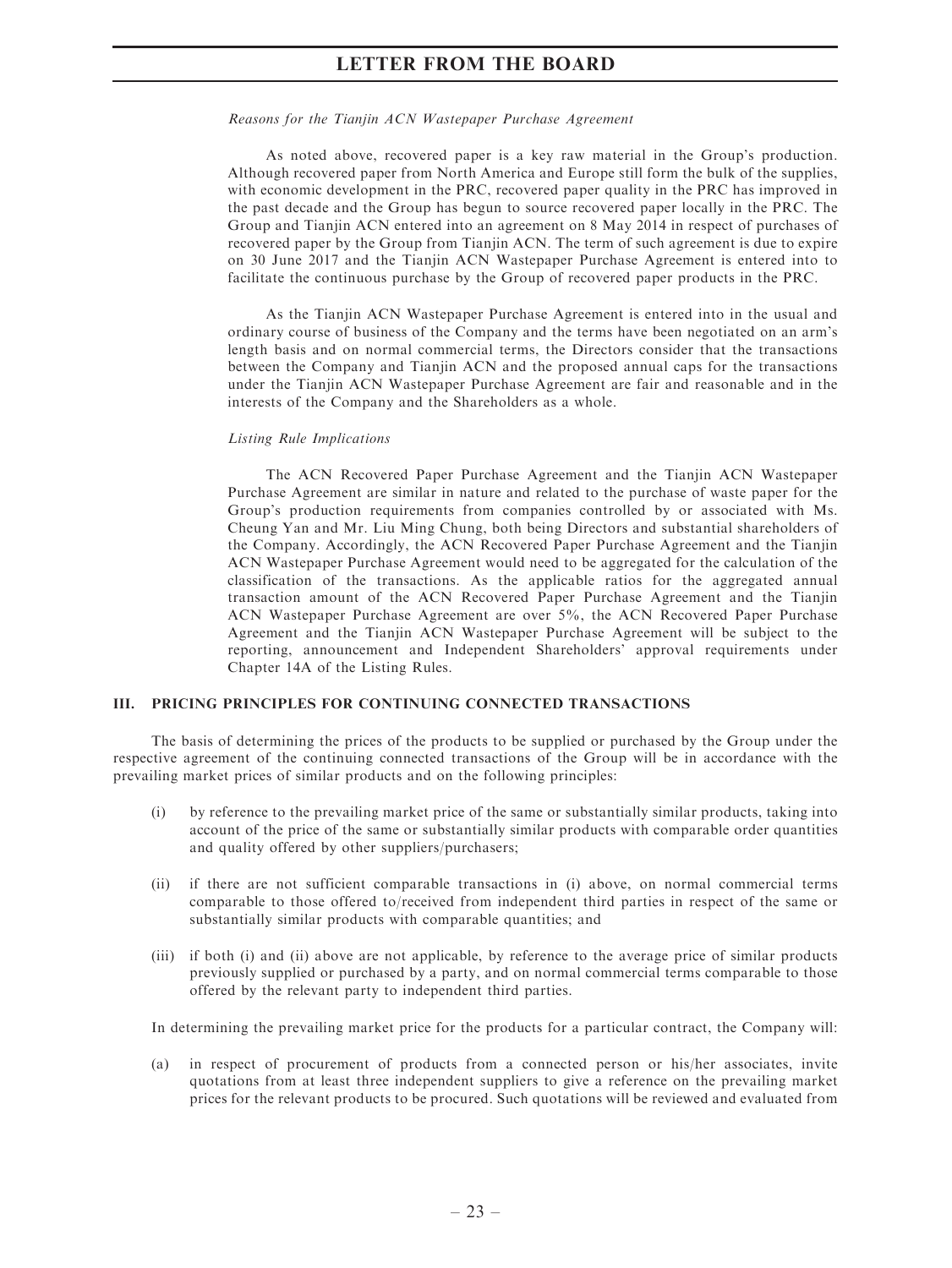both the technical and commercial perspectives by qualified personnel of the Company to ensure that the products to be procured from a connected person or his/her associates are comparable to the prices for such products being offered by independent third parties; and

(b) in respect of provision of products to be sold to a connected person or his/her associates, evaluate and assess the scope of the relevant order and prepare a detailed cost calculation by reference to cost of materials, products and labors, quotes of the Group to other independent third party customers and the level of fees charged by competitors of the Group in the market (if available) to ensure that the prices of the products of the Group are competitive and comparable to those being offered to independent third party customers of the Group.

To ensure that the actual prices for the continuing connected transactions of the Group are on normal commercial terms and on terms no less favourable to the Group than that available from independent third party suppliers/customers, the Group has in place procedures and principles to conduct regular checks to review and assess whether the products have been supplied/purchased in accordance with the terms of the relevant agreement.

### IV. INTERNAL CONTROL FOR CONTINUING CONNECTED TRANSACTIONS

In order to ensure that the prices of the products are fair and reasonable, and are in line with the market average, the Group adopts the following methods and procedures:

- (a) The relevant personnel of the business department of the Company will conduct regular checks on a monthly basis to review and assess whether the transactions contemplated under the relevant continuing connected transactions are conducted in accordance with the terms of its respective agreement and will also regularly update the market price for the purpose of considering if the price charged for a specific transaction is fair and reasonable and in accordance with the aforesaid pricing policy:
	- (i) both the sales team and the marketing team will from time to time (on a regular bi-weekly basis and/or prior to price negotiation) gather market intelligence by way of research and investigation to ascertain the quality of the products compared to similar products in the market and the reference price of each type of the products in the market;
	- (ii) the operations team will regularly on a bi-weekly basis review, monitor and benchmark with the average industry gross profit margin in respect of the sales of the products;
	- (iii) the Company also conducts regular bi-weekly basis reviews of the sales, margin, market and profitability of the products and ensures the transactions are within the annual cap;
	- (iv) the Group would also work closely with customers with a view to obtaining information on the demand and inventory situation of the customers. The Company would then adjust or negotiate the prices of the products as and when necessary to ensure price fairness.
- (b) The Company will conduct periodic half-yearly audit reviews of the continuing connected transactions of the Company, to consider (i) effective implementation of the pricing policies and the payment methods, evaluation of balances of annual caps; and (ii) identification of management weaknesses, and recommendation of improvement measures to ensure that the internal control measures in respect of the continuing connected transactions remain complete and effective and where any weaknesses are identified, the Company will take measures to address them as soon as practicable.
- (c) The independent non-executive directors of the Company will review the transactions contemplated under the continuing connected transactions of the Company pursuant to Listing Rule 14A.55, and confirm in the annual report whether the transactions have been entered in the ordinary and usual course of business of the listed issuer's group; on normal commercial terms or better; and according to the agreement governing the transactions on terms that are fair and reasonable and in the interests of the Company's shareholders as a whole.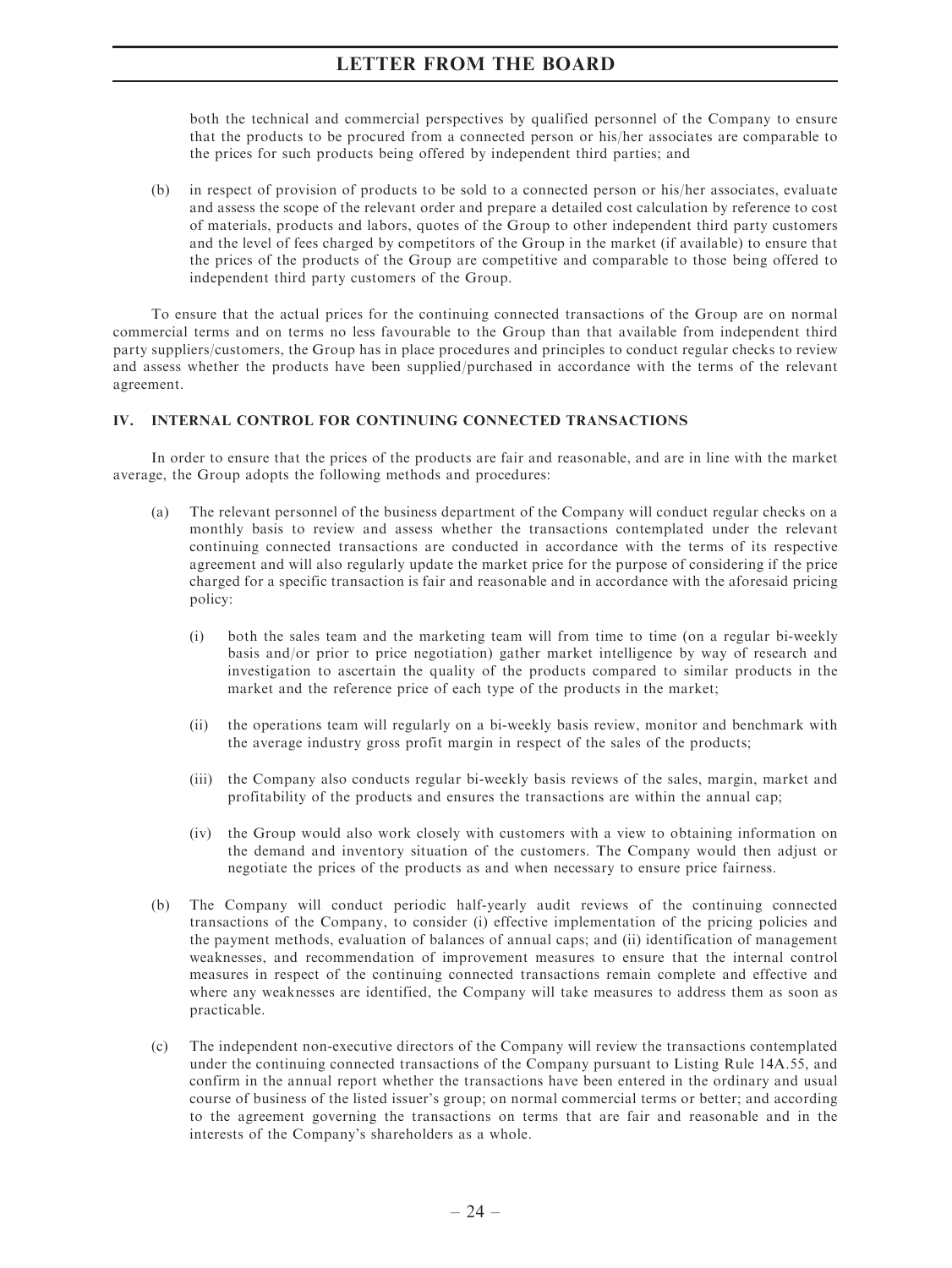The independent auditor of the Group will also conduct an annual review on the pricing terms and annual caps thereof.

### V. RELATIONSHIPS WITH CONTROLLING SHAREHOLDERS

Set out below is a summary of the purchases from or sales to connected persons under the non-exempt continuing connected transactions in this circular:

|                                      | year ended<br>30 June<br>2014<br>RMB' million | For the Percentage of<br>purchases/<br>supply under<br>the category | year ended<br>30 June<br>2015<br>RMB' million | For the Percentage of<br>purchases/<br>supply under<br>the category | year ended<br>30 June<br>2016<br>RMB' million | For the Percentage of<br>purchases/<br>supply under<br>the category | For the<br>ended<br>31 December<br>2016<br>RMB' million | six months Percentage of<br>purchases/<br>supply under<br>the category |
|--------------------------------------|-----------------------------------------------|---------------------------------------------------------------------|-----------------------------------------------|---------------------------------------------------------------------|-----------------------------------------------|---------------------------------------------------------------------|---------------------------------------------------------|------------------------------------------------------------------------|
| Purchase of chemicals from:          |                                               |                                                                     |                                               |                                                                     |                                               |                                                                     |                                                         |                                                                        |
| Dongguan Longteng<br>Hong Kong       | 226                                           | $8.3\%$                                                             | 234                                           | 7.6                                                                 | 213                                           | 7.4                                                                 | 110                                                     | 7.5                                                                    |
| International Paper                  |                                               |                                                                     | 108                                           | 3.5                                                                 | 238                                           | 8.3                                                                 | 135                                                     | 9.2                                                                    |
| Supply of paperboard<br>products to: |                                               |                                                                     |                                               |                                                                     |                                               |                                                                     |                                                         |                                                                        |
| Dongguan Longteng                    | 478                                           | $1.7\%$                                                             | 452                                           | 1.5                                                                 | 422                                           | 1.3                                                                 | 294                                                     | 1.5                                                                    |
| Taicang Packaging                    | 181                                           | $0.6\%$                                                             | 185                                           | 0.6                                                                 | 218                                           | 0.7                                                                 | 160                                                     | 0.8                                                                    |
| Honglong Packaging                   |                                               | -                                                                   | 80                                            | 0.3                                                                 | 132                                           | 0.4                                                                 | 89                                                      | 0.5                                                                    |
| Purchases of Recovered               |                                               |                                                                     |                                               |                                                                     |                                               |                                                                     |                                                         |                                                                        |
| Paper from:                          |                                               |                                                                     |                                               |                                                                     |                                               |                                                                     |                                                         |                                                                        |
| <b>ACN</b>                           | 13,268                                        | 80%                                                                 | 6,955                                         | 40                                                                  | 9,013                                         | 50                                                                  | 4,408                                                   | 45                                                                     |
| Tianjin ACN                          |                                               |                                                                     | 5,784                                         | 36                                                                  | 4,773                                         | 27                                                                  | 3,302                                                   | 33                                                                     |

Set out below is a summary of the purchases from the connected persons under the non-exempt continuing connected transactions in this circular as a percentage of the total purchases of the Group:

|                           |              |              |                                      |                   |              |            | For the                  |              |
|---------------------------|--------------|--------------|--------------------------------------|-------------------|--------------|------------|--------------------------|--------------|
|                           | For the      | Percentage   | For the                              | Percentage        | For the      | Percentage | six months               | Percentage   |
|                           | vear ended   | of total     | of total<br>vear ended<br>vear ended | of total<br>ended | of total     |            |                          |              |
|                           | 30 June      | purchases of | 30 June                              | purchases of      | 30 June      |            | purchases of 31 December | purchases of |
|                           | 2014         | the Group    | 2015                                 | the Group         | 2016         | the Group  | 2016                     | the Group    |
|                           | RMB' million |              | RMB' million                         |                   | RMB' million |            | RMB' million             |              |
| Purchase of chemicals and |              |              |                                      |                   |              |            |                          |              |
| recovered paper           | 13.494       | 61.8         | 13.081                               | 61.0              | 14.237       | 62.6       | 7.955                    | 57.1         |

As demonstrated by the table above, the connected persons, in particular ACN and Tianjin ACN, have been the major suppliers of recovered paper to the Group.

In respect of the supply of chemicals and packaging materials to the Group, the purchases from Dongguan Longteng and Hong Kong International Paper accounted for less than 20% of the Group's purchases of chemicals for its production and hence the Group is not in reliance on Dongguan Longteng and Hong Kong International Paper for its production requirements.

In respect of recovered paper, ACN and Tianjin ACN, supplied over 70% of the Group's requirements for recovered paper. Recovered paper is the Group's largest raw materials component. Like most large scale packaging paperboard manufacturers, the Group's ability to source large volumes of consistently high-quality recovered paper under stable, long-term arrangements is critical to its success. Because of the Group's policy of maximizing the use of recovered paper to produce high-quality products to meet its customers' cost objectives and environmental policies, this ability is even more critical to the Group's strategy.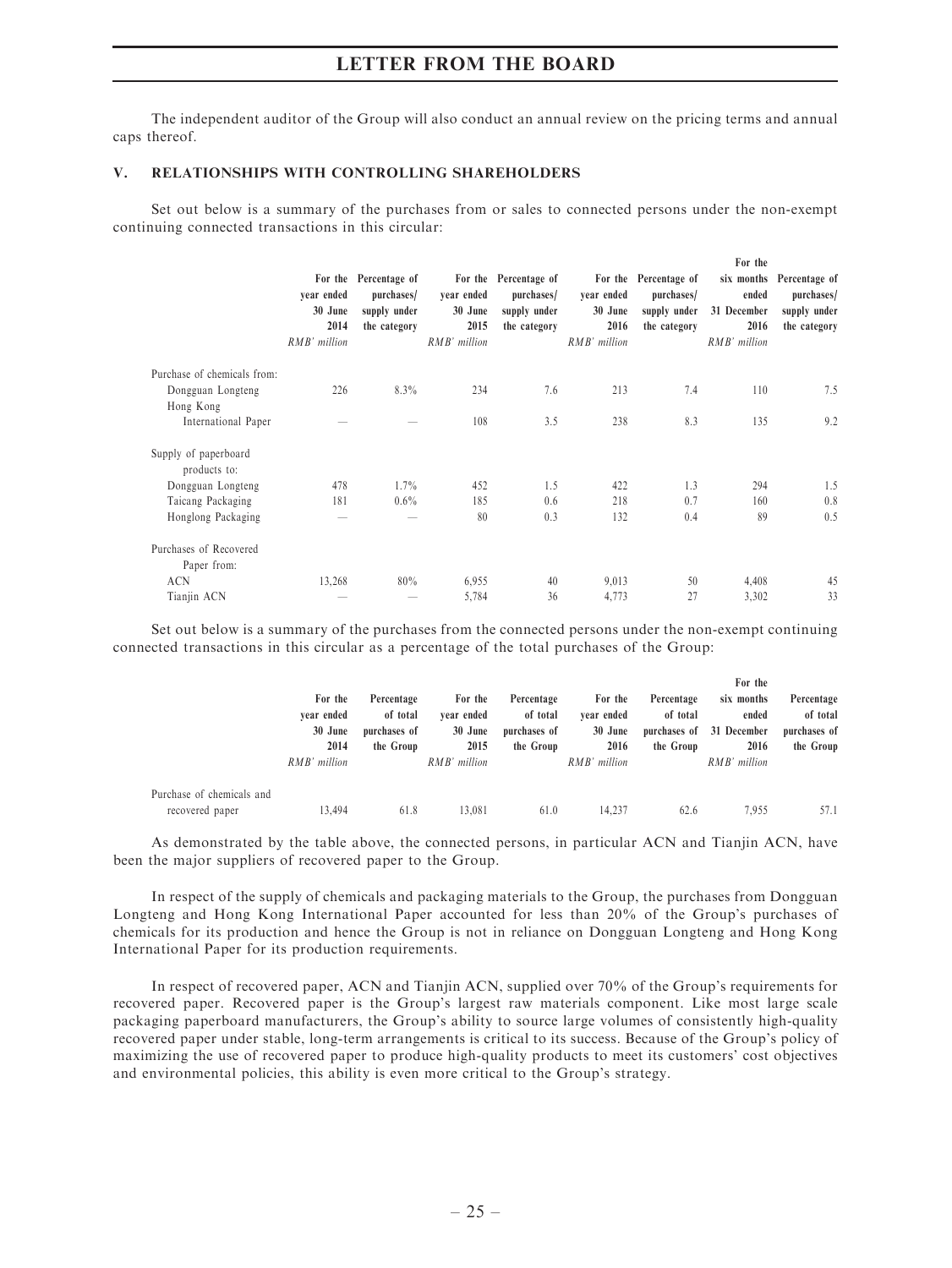### Background of ACN

In 1985, Ms. Cheung started her recovered paper business in Hong Kong. The business has grown quickly during the period from 1985 to 1990 and was principally engaged in the export of recovered paper to the PRC and other Asian countries. Capitalising the growing demand for recovered paper in the PRC market, Ms. Cheung founded ACN in 1990 in the U.S. where there was abundant supply of waste paper as the raw materials for recovered paper. ACN quickly developed into a major collector of waste paper and became the largest exporter of recovered paper from the United States and Europe to China.

ACN sources its supplies of waste paper globally including the United States and Europe and has its own recycled paper packing plants. The Directors understand that ACN has also entered into long-term supply agreements with major supply sources such as supermarkets and chain stores which ensures stable and consistent supply of raw materials. ACN's customers include various sizes of paper manufacturers in the PRC and overseas using recovered paper as primary raw materials. It is not supplying exclusively to the Group.

ACN's board of directors and management team are independent of the Company. For the purpose of the listing of the shares of the Company on the Stock Exchange, Ms. Cheung and Mr. Liu resigned from their office as directors of ACN in January 2006. The Company, in managing its business with ACN, has delegated such management to certain members of the Group's senior management other than Ms. Cheung and Mr. Liu. In addition, Ms. Cheung and Mr. Liu will, together with their associates who are the Directors, abstain from voting at the board meetings of the Company in respect of the supply arrangement between ACN and the Group.

#### Purchases of recovered paper from connected persons

The Group has been sourcing recovered paper from ACN due to its reliable supply, consistent quality and reasonable price, which are beneficial to the operations of the Group and provide the Group with a competitive edge. ACN procures its supplies from major sources globally and has long-term supply agreements with major supply sources. The Group believes that reliability of supply of recovered paper is essential for its production planning, inventory control, pricing and delivery schedules. As the Group is ACN's largest customer, ACN also gives priority to the Group's purchase orders over those from its other customers. In addition, ACN's strict control on the quality of recovered paper that it supplies helps ensure that the recovered paper that the Group purchases from ACN and hence its products are of consistent quality.

The mutually beneficial relationship between the Group and ACN has grown from the application of commercial considerations by both parties as two independent business entities. The Group is a significant player in the containerboard manufacturing sector in its own right commanding considerable bargaining power vis-a-vis its customers and suppliers. Due to the Group's recurring purchases of recovered paper in large quantities, the Group has been able to secure from ACN supplies at a lower average purchase cost as compared with ACN's sales of the same types of recovered paper to its other customers. As the ability of the Group to enjoy the lower costs benefit arising from its arrangement with ACN is due to its recurring bulk purchases, the Directors consider that the Group's purchases from ACN have been conducted on an arm's length basis and were on normal commercial terms.

Given that the purchases from ACN and Tianjin ACN are being carried out under normal commercial terms and on an arm's length basis and that the supplies from ACN and Tianjin ACN are of consistent and high quality, the Directors consider that purchasing a substantial majority of the Group's recovered paper requirements from ACN and Tianjin ACN is consistent with the Group's sourcing strategy and is fair and reasonable as far as the Company and its shareholders are concerned.

The Group sourced more than 70% of its recovered paper in terms of value from ACN and Tianjin ACN. Apart from ACN and Tianjin ACN, the Group also sources 20% and more of its recovered paper from other suppliers. The Group believes it would be able to source its recovered paper from other independent suppliers.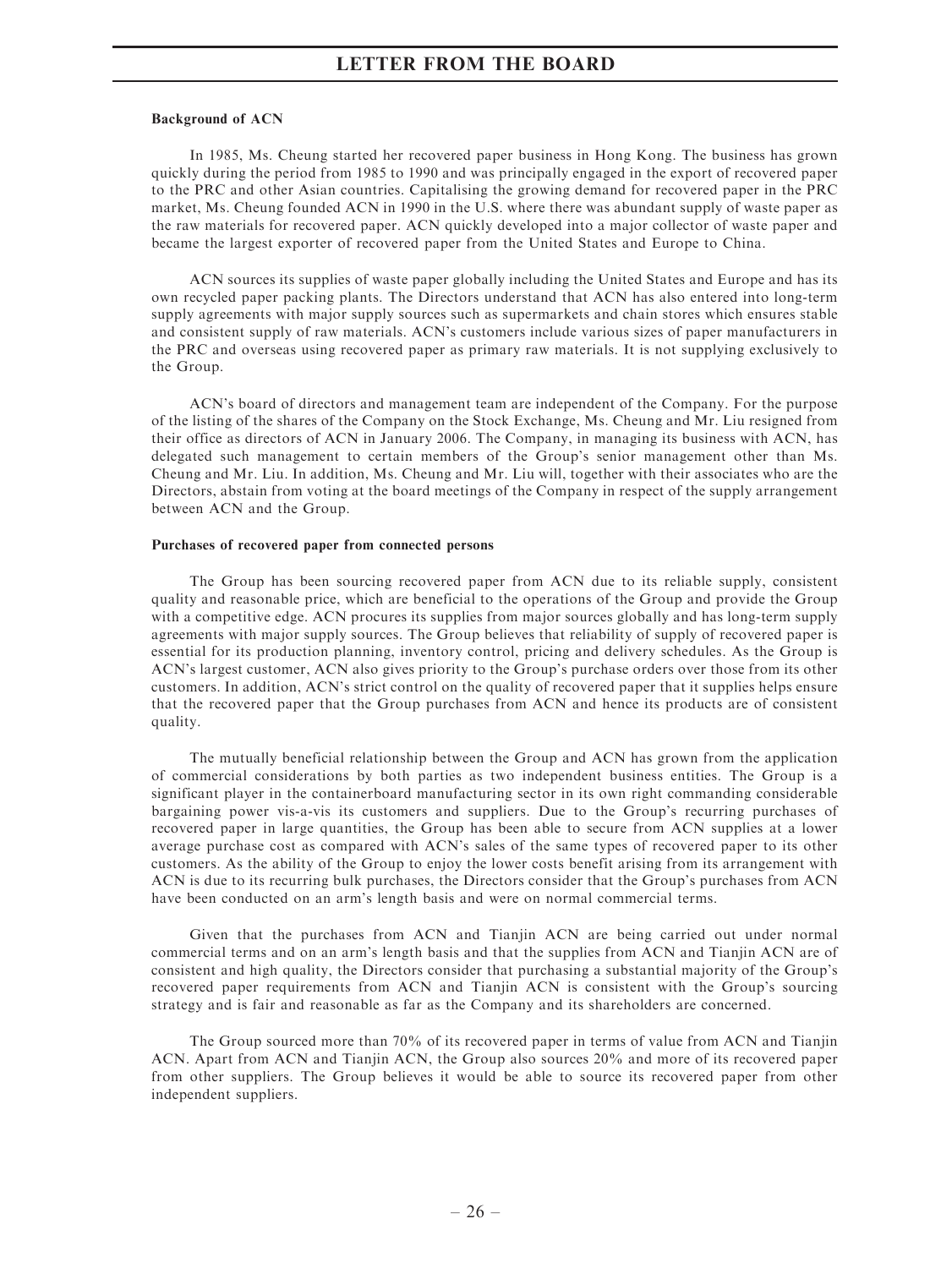According to China Paper Association, although imports accounted for the bulk of the consumption of recovered paper in China, with economic development and the fast developing on-line sales where large amount of paper products are being used for packaging purpose, the availability and quality of recovered paper in China have also increased/improved. Given the increased supply of recovered paper in the PRC and that the Group has various independent suppliers of varying sizes in Europe, China, Japan and Australia which are capable of offering recovered paper of comparable quality to that offered by ACN for similar and different product grades, the Group believes that it would be able to source from other existing and potential suppliers of recovered paper at competitive rates.

The Group's sourcing strategy is to source from suppliers that can offer reliable and high volume supply of recovered paper with consistent quality. To select additional suppliers, the Group's sourcing department compares the quality and price of recovered paper from major suppliers and considers each supplier's ability to satisfy its volume and delivery requirements. Given the Group's position as the leading containerboard manufacturer in China with considerable bargaining power, and that the Group has sufficient manpower, resources and expertise to develop suppliers, the Directors believe the Group would be able to source raw materials directly from alternative sources. However, as most of the suppliers of recovered paper have their own established sales network and it may take time for the Group to increase its purchases from new suppliers, the Group may experience short to medium term interruption in obtaining sufficient quantity of supplies to replace the quantities of recovered paper supplied by ACN.

### VI. SPECIAL GENERAL MEETING

Set out on pages 60 to 63 of this circular is a notice convening the Special General Meeting to consider the resolutions relating to the matters as detailed in the above paragraphs.

A form of proxy for the Special General Meeting is enclosed with this circular. To be valid, the form of proxy must be completed in accordance with the instructions printed thereon and deposit with the power of attorney or other authority, if any, under which it is signed or a certified copy of that power of attorney at the Company's share registrar in Hong Kong, Tricor Investor Services Limited at Level 22, Hopewell Centre, 183 Queen's Road East, Hong Kong not less than 48 hours before the time appointed for the holding the Special General Meeting or adjournment thereof. Completion and delivery of the form of proxy will not preclude you from attending and voting at the Special General Meeting if you so wish.

Pursuant to the Rule 13.39(4) of the Listing Rules, the vote of the shareholders at a general meeting would be taken by poll. Ms. Cheung Yan, Mr. Liu Ming Chung, Mr. Zhang Cheng Fei, Mr. Lau Chun Shun, and their associates are considered to be interested in the Longteng Packaging Materials and Chemicals Purchase Agreement, the Hong Kong International Paper Chemicals Purchase Agreement, the Longteng Packaging Paperboard Supply Agreement, the Taicang Packaging Paperboard Supply Agreement, the Honglong Packaging Paperboard Supply Agreement, the ACN Recovered Paper Purchase Agreement and the Tianjin ACN Wastepaper Purchase Agreement. As at the Latest Practicable Date, Ms. Cheung Yan, Mr. Liu Ming Chung, Mr. Zhang Cheng Fei and Mr. Lau Chun Shun, through Best Results Holdings Limited, held in aggregate 2,992,120,000 Shares, representing approximately 64.01% of the issued share capital of the Company. Ms. Cheung Yan, Mr. Liu Ming Chung, Mr. Zhang Cheng Fei and Mr. Lau Chun Shun also personally hold 85,597,758 Shares, 27,094,184 Shares, 29,899,821 Shares, and 9,649,000 Shares, representing 1.83%, 0.58%, 0.64% and 0.21% of the issued share capital of the Company, respectively. Accordingly, Ms. Cheung Yan, Mr. Liu Ming Chung, Mr. Zhang Cheng Fei, Mr. Lau Chun Shun, and their associates will abstain from voting for the resolutions proposed at the Special General Meeting to approve the Non-exempt Continuing Connected Transactions.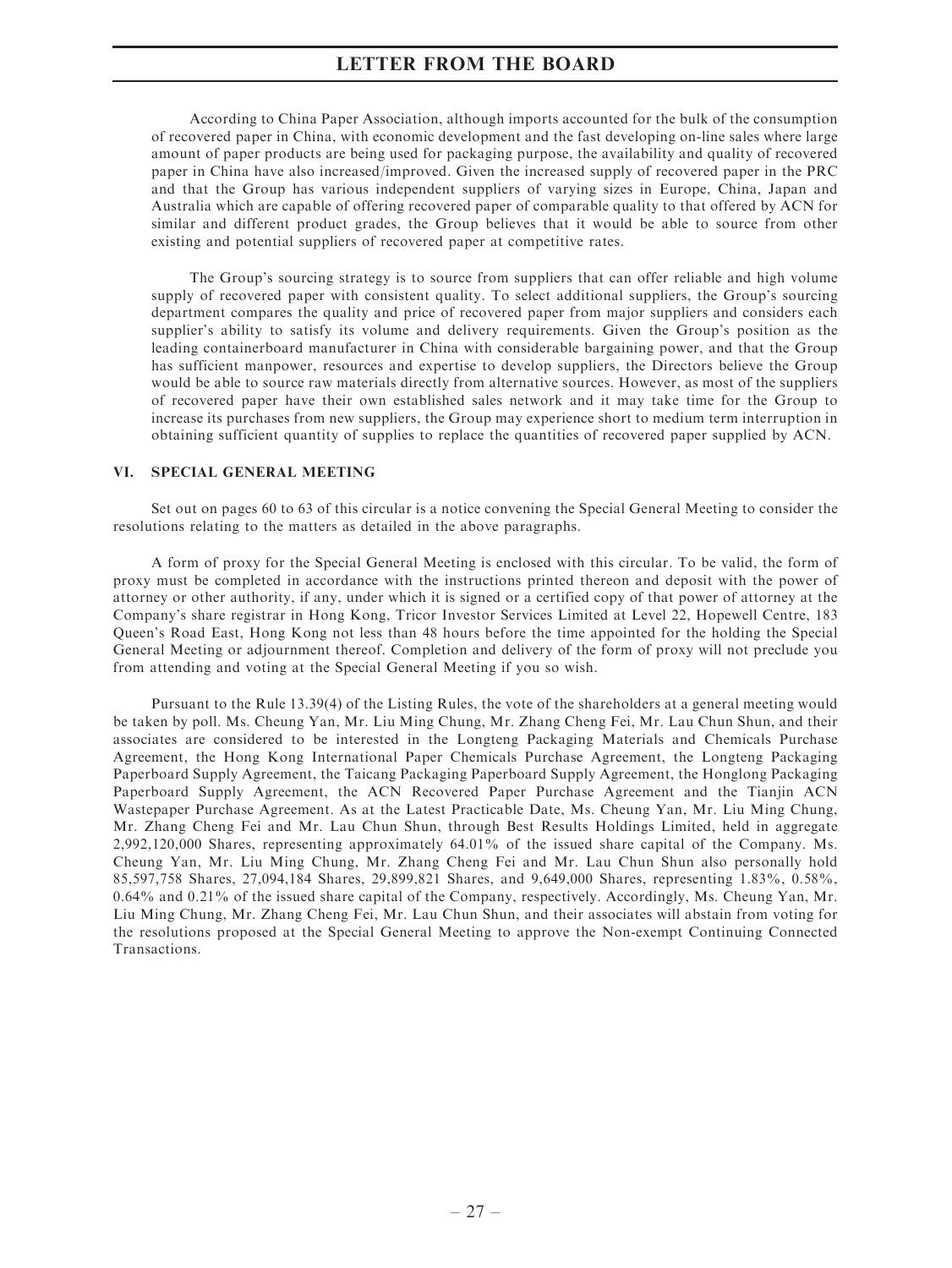#### VII. GENERAL

The Group is mainly engaged in the manufacture and sales of packaging paper, recycled printing and writing paper and high value specialty paper products in the PRC. The Company will comply with the relevant provisions under Chapter 14A of the Listing Rules governing connected transactions in the event that the annual caps in any of the above agreements are exceeded or that there is any material amendment to their terms.

Ms. Cheung Yan, Mr. Liu Ming Chung, Mr. Zhang Cheng Fei and Mr. Lau Chun Shun are considered to be interested in the Longteng Packaging Materials and Chemicals Purchase Agreement, the Hong Kong International Paper Chemicals Purchase Agreement, the Longteng Packaging Paperboard Supply Agreement, the Taicang Packaging Paperboard Supply Agreement, the Honglong Packaging Paperboard Supply Agreement, the ACN Recovered Paper Purchase Agreement and the Tianjin ACN Wastepaper Purchase Agreement, and have abstained from voting for the approval of such agreements at the Board meeting held to approve such agreements.

The Independent Board Committee has been established to consider and, if appropriate, make recommendations to the Independent Shareholders on whether the terms of the Non-exempt Continuing Connected Transactions and their respective annual caps, are fair and reasonable and in the interests of the Company and the Shareholders as a whole.

The Company has appointed VBG Capital as the independent financial adviser to advise the Independent Board Committee and the Independent Shareholders in relation to the terms of the Non-exempt Continuing Connected Transactions and their respective annual caps.

### VIII. RECOMMENDATION

Your attention is drawn to the letter from the Independent Board Committee set out on pages 29 to 30 of this circular which contains its recommendation to the Independent Shareholders on the terms of the Nonexempt Continuing Connected Transactions. Your attention is also drawn to the letter of advice from VBG Capital which contains, amongst other matters, its advice to the Independent Board Committee and the Independent Shareholders in relation to the Non-exempt Continuing Connected Transactions.

Your attention is also drawn to the additional information set out in the appendices to this circular.

Yours faithfully, For and on behalf of the Board of Nine Dragons Paper (Holdings) Limited Cheung Yan Chairlady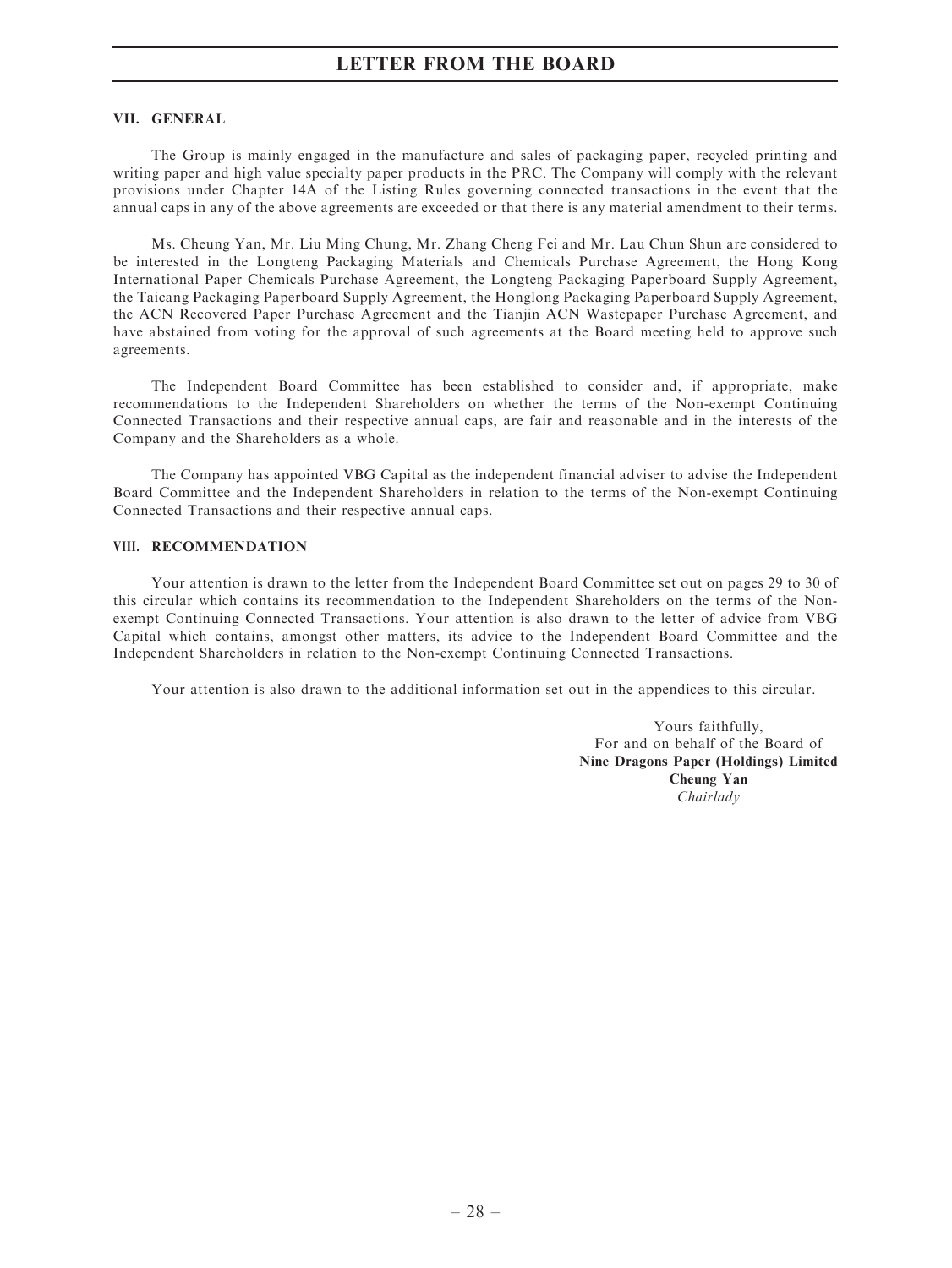# LETTER FROM THE INDEPENDENT BOARD COMMITTEE



(Stock Code: 2689)

Independent non-executive Directors: Ms. Tam Wai Chu, Maria GBM, JP Mr. Ng Leung Sing SBS, JP Mr. Lam Yiu Kin

Registered office: Clarendon House 2 Church Street Hamilton HM 11 Bermuda

Principal place of business in Hong Kong: Unit 1, 22/F One Harbour Square 181 Hoi Bun Road Kwun Tong, Kowloon Hong Kong

14 June 2017

To the Independent Shareholders and, for information only, holders of the share options

Dear Sir or Madam,

# CONTINUING CONNECTED TRANSACTIONS

We refer to the circular dated 14 June 2017 issued by the Company (the "Circular") to its Shareholders, of which this letter forms part. Unless the context otherwise requires, terms defined in the Circular shall have the same meanings when used in this letter.

We have been appointed as members of the Independent Board Committee to consider the terms of the Non-exempt Continuing Connected Transactions and their respective annual caps, and to advise the Independent Shareholders as to the fairness and reasonableness of the same and to recommend how the Independent Shareholders should vote at the Special General Meeting. None of the members of the Independent Board Committee has any direct or indirect interest in the Non-exempt Continuing Connected Transactions. In addition, VBG Capital Limited (''VBG Capital'') has been appointed the independent financial adviser to advise us, the Independent Board Committee and the Independent Shareholders in relation to Non-exempt Continuing Connected Transactions and their respective annual caps.

We wish to draw your attention to the letter from the Board, as set out on pages 4 to 28 of the Circular, and the letter from VBG Capital to us and the Independent Shareholders containing its advice in respect of the terms of Non-exempt Continuing Connected Transactions and their respective annual caps, as set out on pages 31 to 54 of this Circular.

Having taken into account of the principal factors and reasons considered by VBG Capital and its conclusion and advice, we concur with the views of VBG Capital and consider that the terms of the Non-exempt Continuing Connected Transactions and their respective annual caps, are (i) in the ordinary and usual course of business of the Group; (ii) on normal commercial terms; and (iii) fair and reasonable so far as the Independent Shareholders are concerned and in the interests of the Group and the Shareholders as a whole. Accordingly, we

<sup>\*</sup> For identification purposes only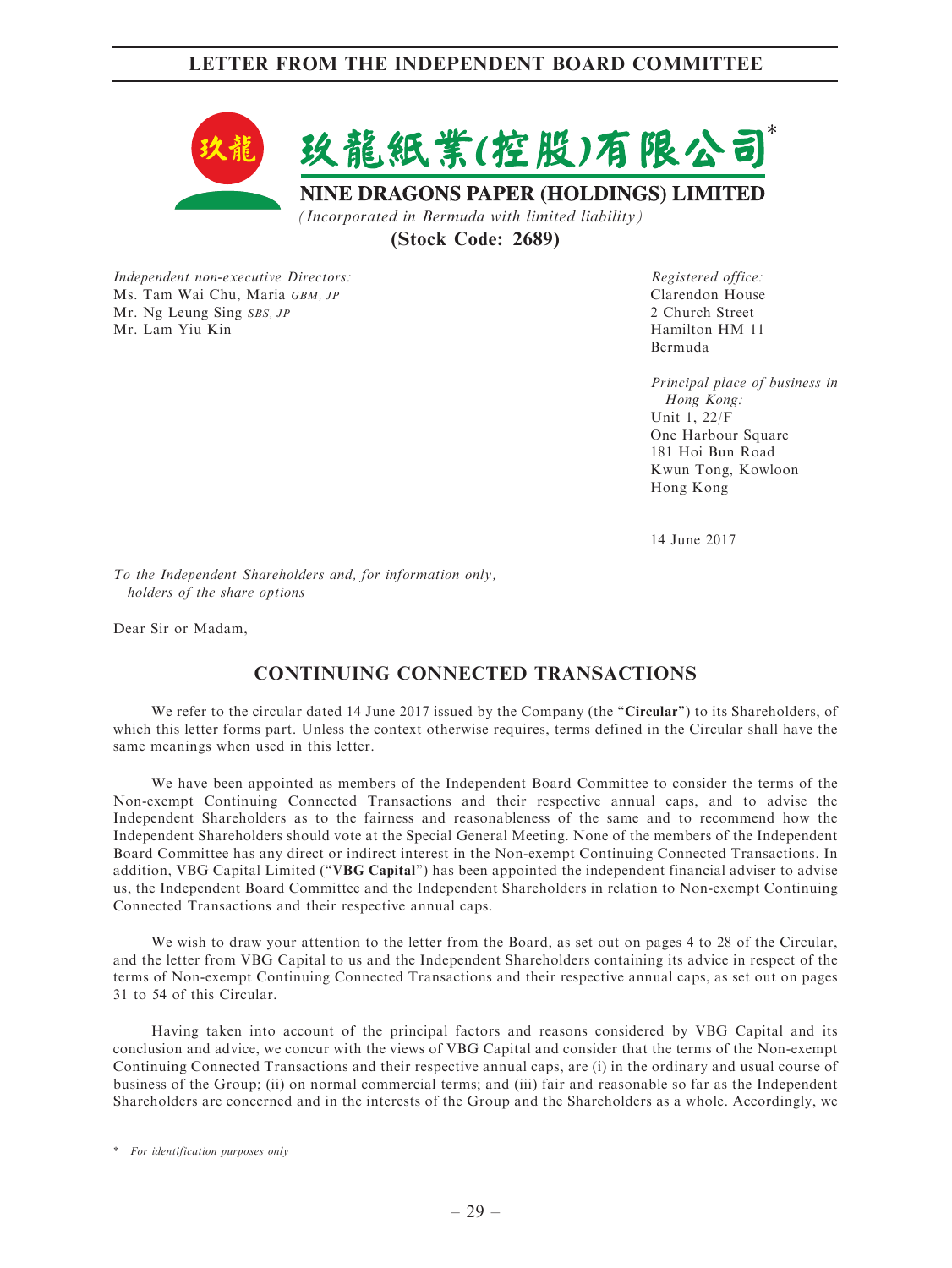# LETTER FROM THE INDEPENDENT BOARD COMMITTEE

recommend the Independent Shareholders to vote in favour of the ordinary resolutions to be proposed at the Special General Meeting to approve Non-exempt Continuing Connected Transactions and their respective annual caps.

Ms. Tam Wai Chu, Maria GBM, JP Independent non-executive Director

Yours faithfully, The Independent Board Committee of Nine Dragons Paper (Holdings) Limited Mr. Ng Leung Sing  $SS, JP$ Independent non-executive Director

Mr. Lam Yiu Kin

Independent non-executive Director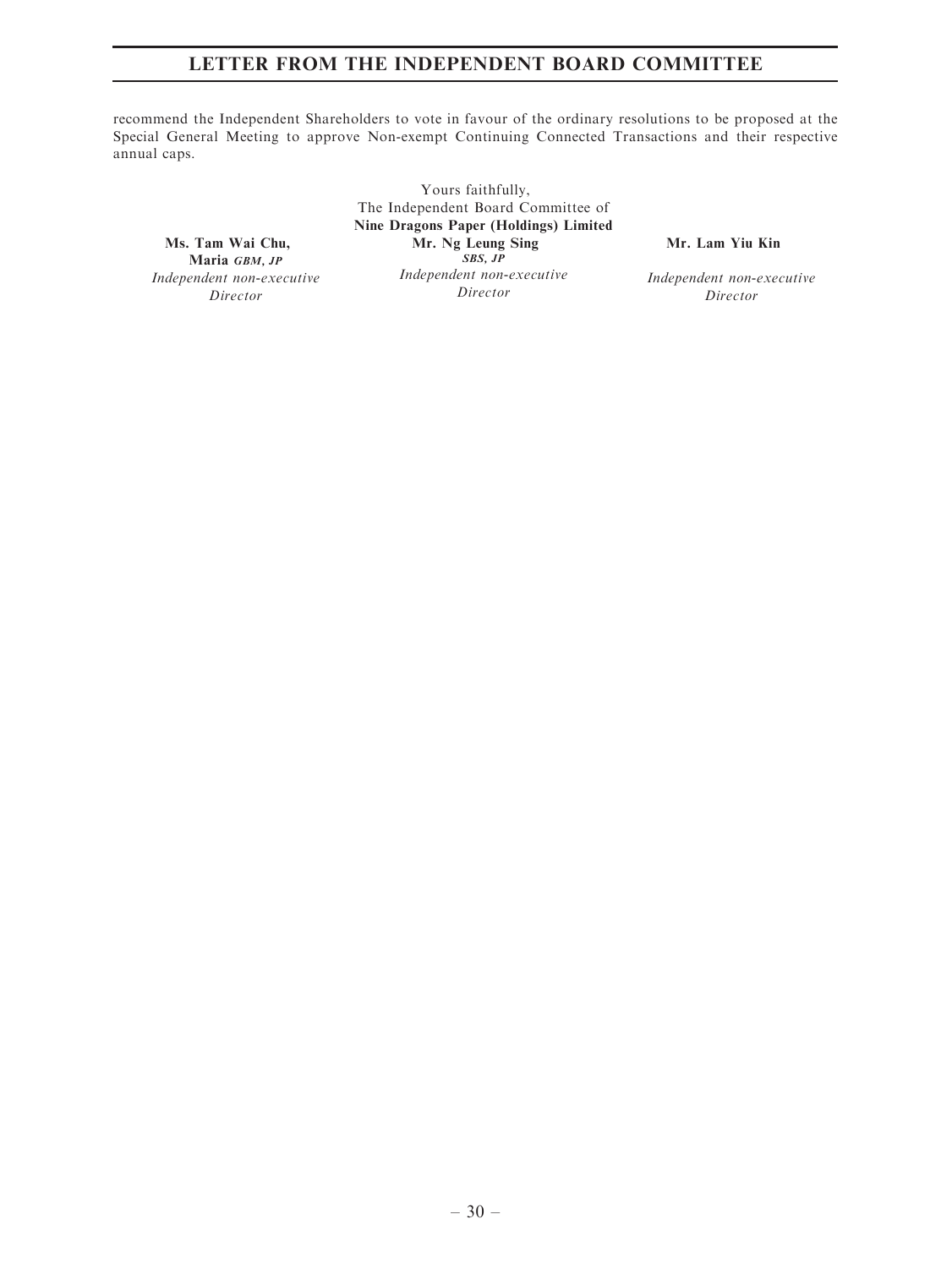Set out below is the text of a letter received from VBG Capital Limited, the Independent Financial Adviser to the Independent Board Committee and the Independent Shareholders in respect of the Non-exempt Continuing Connected Transactions for the purpose of inclusion in this circular.



18/F., Prosperity Tower 39 Queen's Road Central Hong Kong

14 June 2017

To: The independent board committee and the independent shareholders of Nine Dragons Paper (Holdings) Limited

Dear Sirs,

# RENEWAL OF CONTINUING CONNECTED TRANSACTIONS

### INTRODUCTION

We refer to our appointment as the Independent Financial Adviser to advise the Independent Board Committee and the Independent Shareholders in respect of the Non-exempt Continuing Connected Transactions, details of which are set out in the letter from the Board (the ''Letter from the Board'') contained in the circular dated 14 June 2017 issued by the Company to the Shareholders (the "Circular"), of which this letter of advice forms part. Terms used in this letter of advice shall have the same meanings as defined in the Circular unless the context requires otherwise.

References are made to the announcement and circular of the Company dated 8 May 2014 and 29 May 2014 respectively in relation to the continuing connected transactions of the Group under the 2014 Continuing Connected Transactions. As the current term of each of the agreements under the 2014 Continuing Connected Transactions will expire on 30 June 2017, the Company has on 8 May 2017 entered into, amongst others, the Longteng Packaging Materials and Chemicals Purchase Agreement, the Hong Kong International Paper Chemicals Purchase Agreement, the Longteng Packaging Paperboard Supply Agreement, the Taicang Packaging Paperboard Supply Agreement, the Honglong Packaging Paperboard Supply Agreement, the ACN Recovered Paper Purchase Agreement and the Tianjin ACN Wastepaper Purchase Agreement (altogether, the ''CCT Agreements'') to renew the terms and conditions of such continuing connected transactions. Completion of each of the CCT Agreements is subject to fulfilment of the respective condition(s) precedent thereunder.

With reference to the Letter from the Board, the transactions contemplated under each of the aforesaid agreements constitute non-exempt continuing connected transactions for the Company under Chapter 14A of the Listing Rules. As such, the Non-exempt Continuing Connected Transactions are subject to the reporting, announcement and independent shareholders' approval requirements under the Listing Rules.

The Independent Board Committee comprising Ms. Tam Wai Chu, Maria, Mr. Ng Leung Sing and Mr. Lam Yiu Kin (all being independent non-executive Directors) has been established to advise the Independent Shareholders on (i) whether the terms of each of the CCT Agreements are on normal commercial terms and are fair and reasonable so far as the Independent Shareholders are concerned; (ii) whether the Non-exempt Continuing Connected Transactions are in the interests of the Company and the Shareholders as a whole and are conducted in the ordinary and usual course of business of the Group; and (iii) how the Independent Shareholders should vote in respect of the resolutions to approve the CCT Agreements and the Non-exempt Continuing Connected Transactions at the Special General Meeting. We, VBG Capital Limited, have been appointed as the Independent Financial Adviser to advise the Independent Board Committee and the Independent Shareholders in this respect.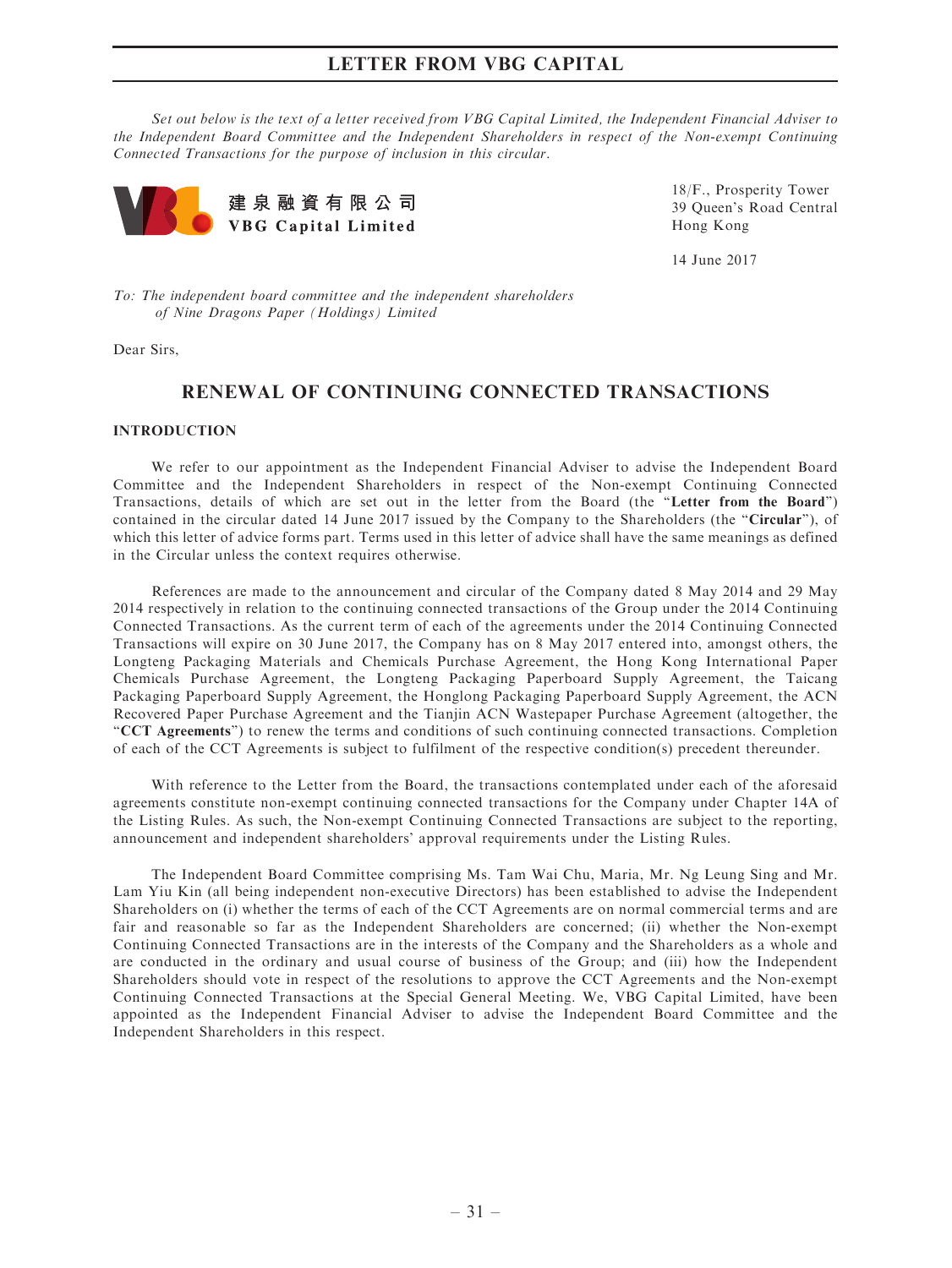#### BASIS OF OUR OPINION

In formulating our opinion with regard to the Non-exempt Continuing Connected Transactions, we have relied on the information and facts supplied, opinions expressed and representations made to us by the management of the Group (including but not limited to those contained or referred to in the announcement of the Company dated 8 May 2017 and the Circular). We have assumed that the information and facts supplied, opinions expressed and representations made to us by the management of the Group were true, accurate and complete at the time they were made and continue to be true, accurate and complete in all material aspects until the date of the Special General Meeting. We have also assumed that all statements of belief, opinions, expectation and intention made by the management of the Group in the Circular were reasonably made after due enquiry and careful consideration. We have no reason to suspect that any material facts or information have been withheld or to doubt the truth, accuracy and completeness of the information and facts contained in the Circular, or the reasonableness of the opinions expressed by the Company, its management and/or advisers, which have been provided to us.

The Directors have collectively and individually accepted full responsibility for the accuracy of the information contained in the Circular and have confirmed, having made all reasonable enquiries, which to the best of their knowledge and belief, that the information contained in the Circular is accurate and complete in all material respects and not misleading or deceptive, and there are no other matters the omission of which would make any statement in the Circular or the Circular misleading. We, as the Independent Financial Adviser, take no responsibility for the contents of any part of the Circular, save and except for this letter of advice.

We consider that we have been provided with sufficient information to reach an informed view and to provide a reasonable basis for our opinion. We have not, however, conducted any independent in-depth investigation into the business and affairs or future prospects of the Group, Dongguan Longteng, Hong Kong International Paper, Taicang Packaging, Honglong Packaging, ACN, Tianjin ACN or their respective subsidiaries or associates, nor have we considered the taxation implication on the Group or the Shareholders as a result of the Non-exempt Continuing Connected Transactions. Our opinion is necessarily based on the market, financial, economic and other conditions in effect and the information made available to us as at the Latest Practicable Date. Shareholders should note that subsequent developments (including material change in market and economic conditions) may affect and/or change our opinion and we have no obligation to update this opinion to take into account events occurring after the Latest Practicable Date or to update, revise or reaffirm our opinion. Nothing contained in this letter of advice should be construed as a recommendation to hold, sell or buy any Shares or any other securities of the Company.

Where information in this letter of advice has been extracted from published or otherwise publicly available sources, we have ensured that such information has been correctly and fairly extracted, reproduced or presented from the relevant sources while we are not obligated to conduct any independent in-depth investigation into the accuracy and completeness of such information.

Shareholders should note that as the proposed annual caps are relating to future events and were estimated based on assumptions which may or may not remain valid for the entire period up to 30 June 2020, and they do not represent forecasts of revenues/costs or purchases/sales to be recorded/incurred from the Nonexempt Continuing Connected Transactions. Consequently, we express no opinion as to how closely the actual revenue, costs, purchases or sales to be incurred under the Non-exempt Continuing Connected Transactions will correspond with the proposed annual caps.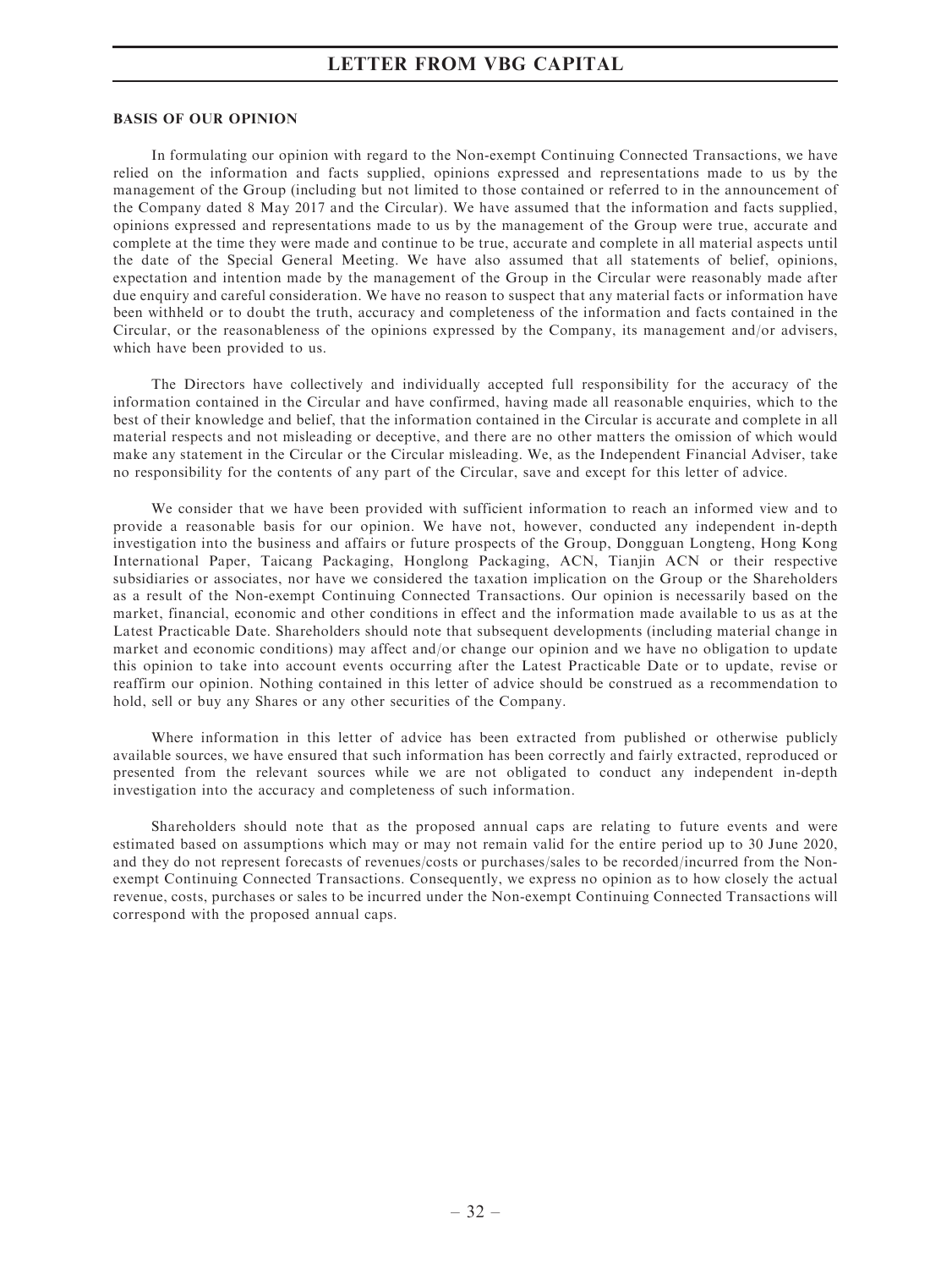#### PRINCIPAL FACTORS AND REASONS CONSIDERED

In arriving at our opinion in respect of the Non-exempt Continuing Connected Transactions, we have taken into consideration the following principal factors and reasons:

#### (1) Background of and reasons for the Non-exempt Continuing Connected Transactions

#### Business overview of the Group

As referred to in the Letter from the Board, the Group is engaged in the manufacture of linerboard, high performance corrugating medium and certain types of coated duplex board and printing and writing paper.

Set out below is the consolidated financial information of the Group for the six months ended 31 December 2016 and 2015 and two financial years ended 30 June 2016 as extracted from the interim report of the Company for the six months ended 31 December 2016 (the  $"2016/17$  Interim Report") and its annual report for the financial year ended 30 June 2016 (the "2015/16 Annual Report'') respectively:

|                            | For the six<br>months ended 31 | For the six<br>months ended 31 | vear ended<br>30 June | For the financial For the financial<br>vear ended<br>30 June |
|----------------------------|--------------------------------|--------------------------------|-----------------------|--------------------------------------------------------------|
|                            | December 2016                  | December 2015                  | 2016                  | 2015                                                         |
|                            | (unaudited)                    | (unaudited)                    | (audited)             | (audited)                                                    |
|                            | <i>RMB'000</i>                 | <i>RMB'000</i>                 | <i>RMB'000</i>        | <i>RMB'000</i>                                               |
| <b>Sales</b>               | 19.125.024                     | 16.310.521                     | 32,092,770            | 30,092,546                                                   |
| Profit for the period/year | 1,919,084                      | 327.658                        | 1,149,379             | 1,456,289                                                    |

As depicted by the above table, the Group recorded sales of approximately RMB32.1 billion for the financial year ended 30 June 2016, representing a modest growth of approximately 6.7% as compared to the prior financial year. The Group's profitability, however, decreased by approximately 21.1% during the said financial year under review which, with reference to the 2015/16 Annual Report, was mainly attributable to the effect of exchange rate changes. If the exchange losses on operating and financing activities and the one-off loss from derivative financial instruments (including loss on currency and interest rate swap contracts and foreign currency option contracts and cash flow hedge reserve released) (net of tax) were excluded, the profit attributable to equity holders of the Company would have been approximately RMB2,834.1 million, representing a significant increase of over 100% as compared to the prior financial year.

As advised by the Directors, the major contributor of the Group's revenue was its packaging paper business, including linerboard, high performance corrugating medium and coated duplex board, which altogether accounted for approximately 93.5% of the revenue of the Group for the financial year ended 30 June 2016. The Group generated the rest of its revenue from the recycled printing and writing paper and high value specialty paper products business. The total sales volume of packaging paperboard products and recycled printing and writing paper reached approximately 13.0 million tonnes for the financial year ended 30 June 2016, up by approximately 7.1% as compared to the prior financial year.

From the above table, we further noted that the Group recorded sales of approximately RMB19.1 billion for the six months ended 31 December 2016, representing a significant increase of approximately 17.3% as compared to the corresponding period of prior financial year. The Group's profitability also jumped by more than five times during the said period under review. With reference to the 2016/17 Interim Report, the increase of the Group's sales was mainly driven by the approximately 6.2% increase in sales volume and approximately 10.4% increase in average selling price for the period as compared to the corresponding period of prior financial year.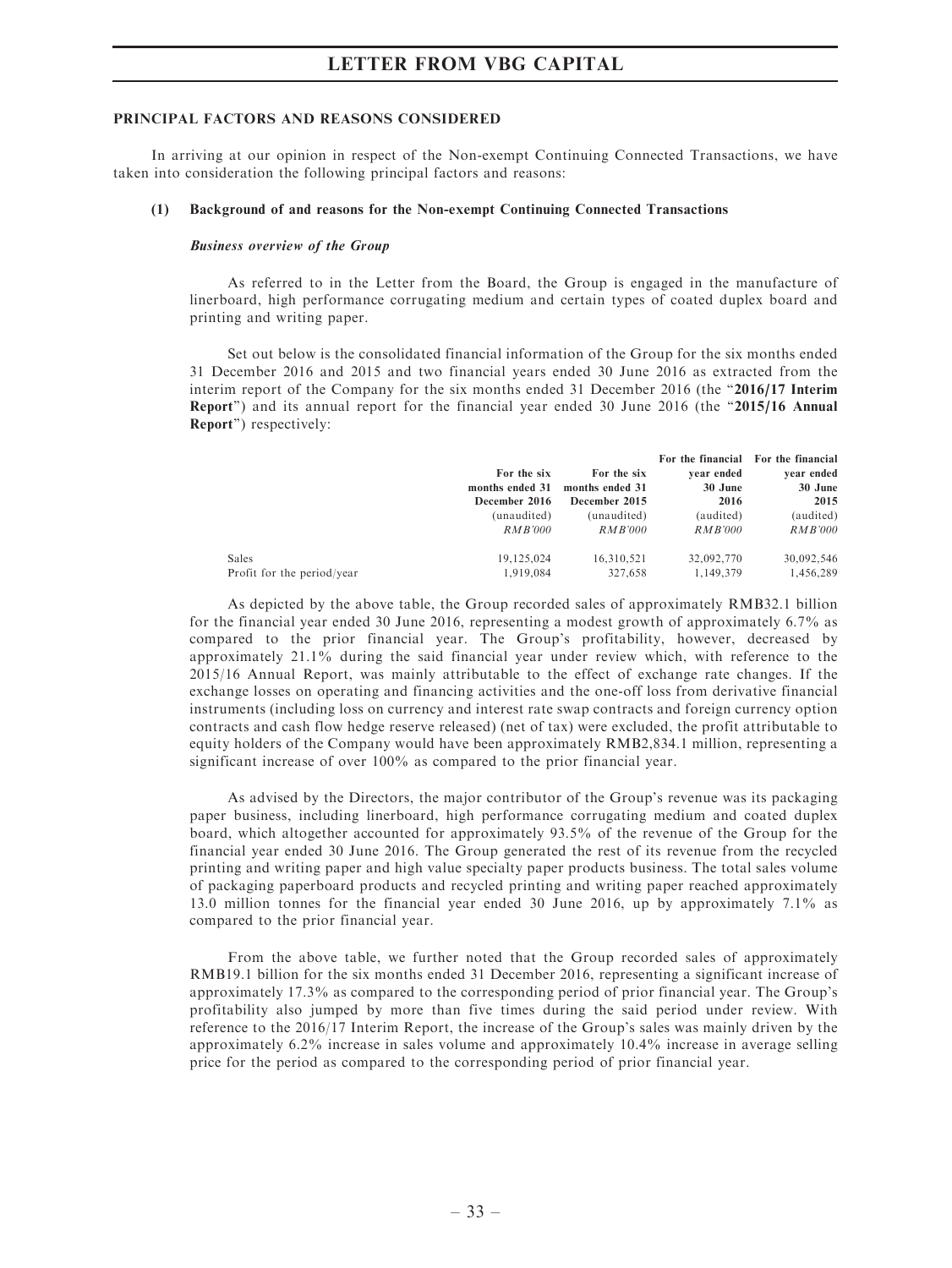#### The Group's production capacity

Based on our discussion with the Directors, we understand that as at the Latest Practicable Date, the Group had 38 paper machines for packaging paperboard and printing and writing paper at nine production bases located in the PRC and Vietnam, with aggregate design production capacity of 13,730,000 tonnes per annum (tpa). Although the Group did not have any new paper machine commencing production during the financial year ended 30 June 2016 and up to the six months ended 31 December 2016, the Directors advised us that the Group's sales volume achieved historical high due to internal optimisation and upgrading of paper machines at production bases as well as effective strategies of the sales team. The Group is in the process of improving its existing production lines and it is expected that the production volume of the Group will expand progressively in the next three years. Moreover, with reference to the 2016/17 Interim Report, the Group is implementing new paper machine plans at a number of production bases, which include:

| <b>Production base</b> | Design capacity |
|------------------------|-----------------|
| Vietnam                | 350,000 tpa     |
| Quanzhou, the PRC      | 350,000 tpa     |
| Chongqing, the PRC     | $550,000$ tpa   |
| Hebei Yongxin, the PRC | $500,000$ tpa   |
| Shenyang, the PRC      | $600,000$ tpa   |
| Total                  | 2,350,000 tpa   |

Following the Group's current production plan, the new paper machine at the Vietnam base will commence production by the end of June 2017; whilst the other new paper machines in the PRC are expected to commence production successively in the 4th quarter of 2018.

#### Information on Dongguan Longteng

As extracted from the Letter from the Board, Dongguan Longteng is a limited liability company established in the PRC which is principally engaged in the trading of packaging paperboard and production of packaging materials and chemicals. The Directors consider that Dongguan Longteng is capable of supplying reliable quality products to the Group.

#### Information on Hong Kong International Paper

As extracted from the Letter from the Board, Hong Kong International Paper is a company incorporated in Hong Kong with limited liability and is an investment holding company. It has several subsidiaries including Nantong Tenglong and Guangdong Tenglong Chemicals, both being engaged in the production of chemicals. The Directors consider that Hong Kong International Paper is capable of supplying reliable quality chemicals to the Group.

#### Information on Taicang Packaging

As extracted from the Letter from the Board, Taicang Packaging is a limited liability company established in the PRC and is principally engaged in the manufacture of paper carton boxes and processing of paper products.

#### Information on Honglong Packaging

As extracted from the Letter from the Board, Honglong Packaging is a limited liability company established in the PRC which is principally engaged in the manufacture of paper carton boxes.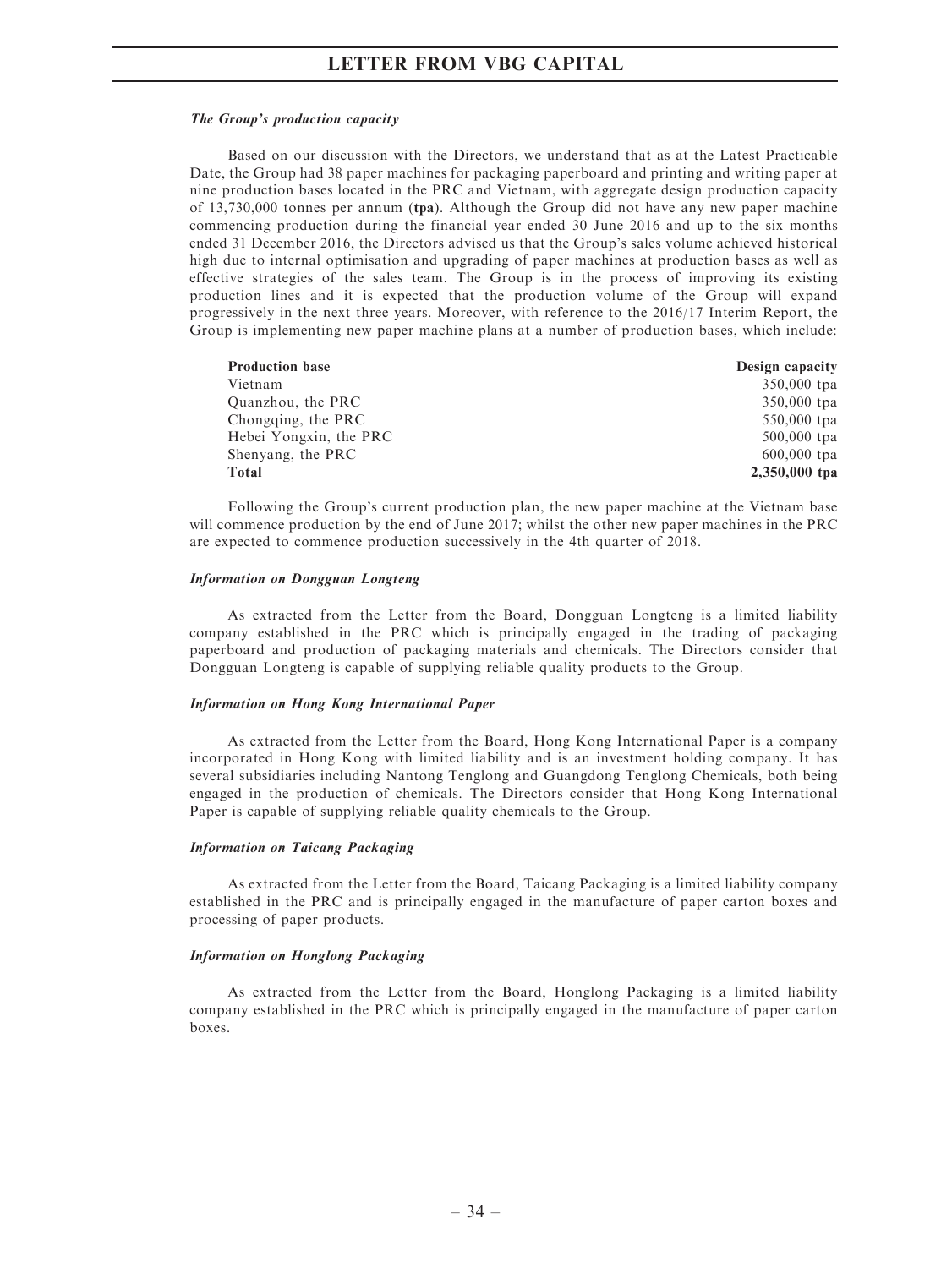#### Information on ACN

As extracted from the Letter from the Board, ACN is a corporation established with limited liability under the laws of the State of California in the United States and is the largest exporter of recovered paper in the United States and a leading exporter of recovered paper in Europe and Asia.

#### Information on Tianjin ACN

As extracted from the Letter from the Board, Tianjin ACN is a company established in the PRC and is principally engaged in the business of the sourcing of wastepaper in the PRC.

Shareholders may refer to the Letter from the Board for the shareholding structure of the aforesaid companies and each of their connected relationship with the Group.

#### Reasons for and possible benefits of the Non-exempt Continuing Connected Transactions

The Company has set forth the respective reasons for and possible benefits of the Non-exempt Continuing Connected Transactions in the paragraph headed ''Non-exempt Continuing Connected Transactions'' in the Letter from the Board. To sum up, while the Non-exempt Continuing Connected Transactions are recurrent, the entering into of the CCT Agreements are for the purposes of facilitating (i) the purchase of reliable quality chemicals and packaging materials as well as high volume and reliable quality recovered paper and wastepaper products (all being the necessary inputs for the Group's production of paperboard products); and (ii) the supply of paperboard products to parties which require paperboard products as part of the manufacturing operation, by the Group. The Directors consider that the CCT Agreements are entered into in the ordinary and usual course of business of the Group and the terms have been negotiated on an arm's length basis and on normal commercial terms. The Directors also consider that the transactions contemplated under each of the CCT Agreements and the proposed annual caps under the CCT Agreements are fair and reasonable and in the interests of the Company and the Shareholders as a whole.

Having considered that according to the Directors,

- (i) both of Dongguan Longteng and Hong Kong International Paper have cooperated with the Group in the past in developing specialty chemicals specifically for the products of the Company and they are capable of supplying reliable quality products to the Group;
- (ii) the selling of paperboard products to Dongguan Longteng, Taicang Packaging and Honglong Packaging can broaden the revenue base of the Group;
- (iii) recovered paper is the Group's largest raw materials component and hence the Group's ability to source large volumes of consistently high quality recovered paper under stable, long-term arrangements is critical for its success;
- (iv) the recovered paper from North America and Europe are more consistent in quality and due to the volume of ACN's shipments to the PRC, ACN has been able to obtain favourable ocean freight rates for shipment of recovered paper to the Group; and
- (v) although recovered paper from North America and Europe still form the bulk of the supplies, with economic development in the PRC, recovered paper quality in the PRC has improved in the past decade and the Group has begun to source recovered paper locally (including but not limited to sourcing from Tianjin ACN) in the PRC.

We are of the view that the Non-exempt Continuing Connected Transactions are in the interests of the Company and the Shareholders as a whole even though the relevant transactions are not conducted with independent external suppliers/ customers (as the case may be), and the Non-exempt Continuing Connected Transactions are conducted in the ordinary and usual course of business of the Group.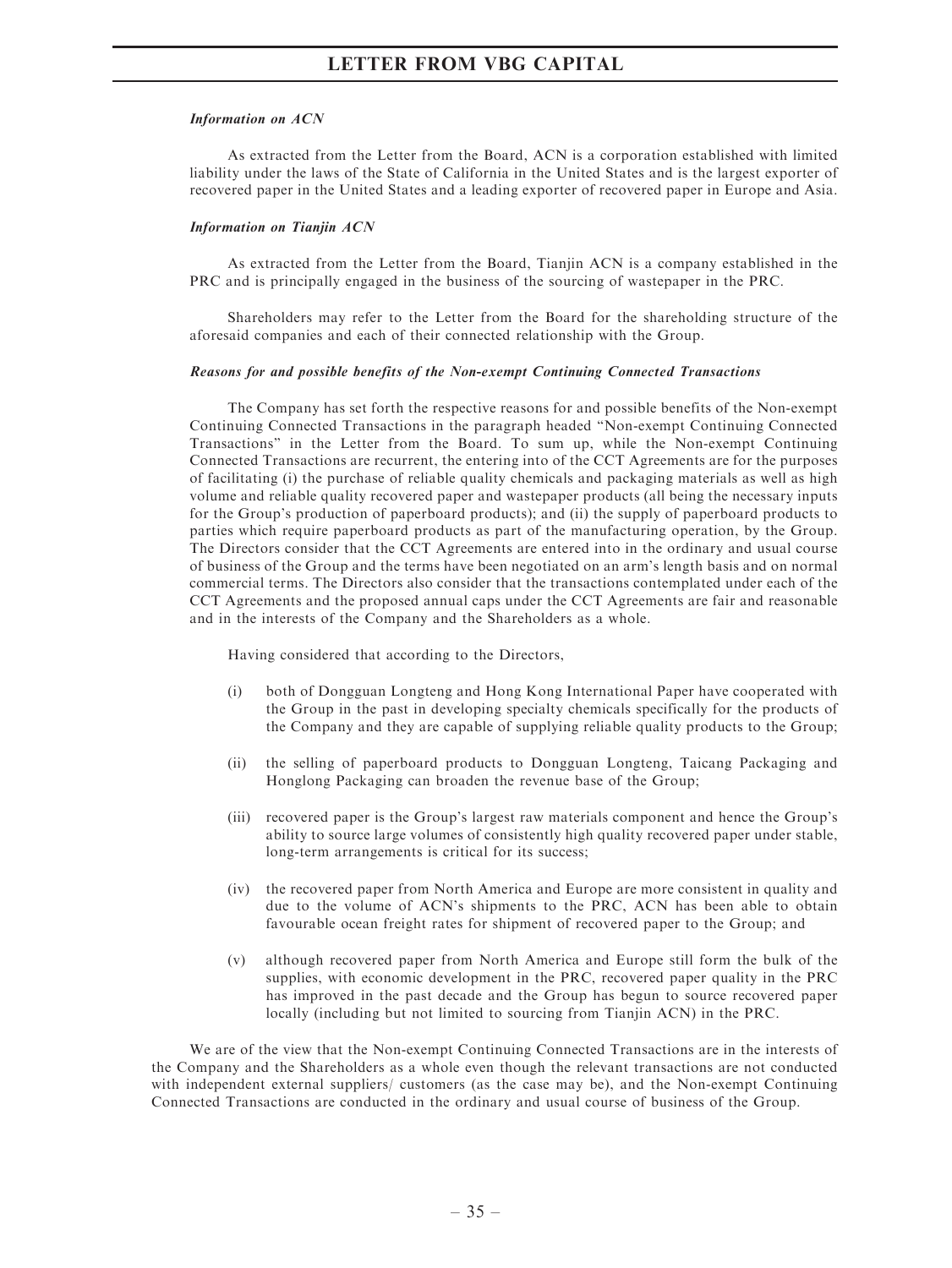### (2) Principal terms of the CCT Agreements

The tables below summarise the major terms of each of the CCT Agreements dated 8 May 2017 as extracted from the Letter from the Board:

(A) Longteng Packaging Materials and Chemicals Purchase Agreement  $(^{\circ}CCT1")$ 

| Term:           | A fixed term of three financial years ending on 30 June 2020.                                                                                                                                                                                                                                                                                                                                                                     |  |  |
|-----------------|-----------------------------------------------------------------------------------------------------------------------------------------------------------------------------------------------------------------------------------------------------------------------------------------------------------------------------------------------------------------------------------------------------------------------------------|--|--|
| <b>Parties:</b> | (i)<br>The Company<br>Dongguan Longteng<br>(ii)                                                                                                                                                                                                                                                                                                                                                                                   |  |  |
| Subject:        | Dongguan Longteng will supply packaging materials and chemicals on a<br>non-exclusive basis to the Group for the Group's production<br>requirements from time to time.                                                                                                                                                                                                                                                            |  |  |
| Price:          | The purchase prices of the products supplied by Dongguan Longteng will<br>be determined with reference to the prevailing market prices and in<br>accordance with the pricing policies of continuing connected transactions<br>of the Group as detailed in the paragraph headed "Pricing principles for<br>continuing connected transactions" in the Letter from the Board, and<br>subject to the following additional principles: |  |  |
|                 | The pricing terms for individual orders of packaging materials and<br>chemicals will also be determined by reference to:                                                                                                                                                                                                                                                                                                          |  |  |
|                 | the prevailing market price of similar chemical products as publicly<br>(a)<br>announced on public websites, for example www.100ppi.com,<br>which contains pricing information in relation to the current and<br>historical market price of chemical products; or                                                                                                                                                                 |  |  |
|                 | the pricing terms of chemical products of comparable quality,<br>(b)<br>specifications, quantities and required time of delivery offered by<br>the independent suppliers to the Group, which should include<br>quotations from at least three independent suppliers on the Group's<br>approved suppliers' list.                                                                                                                   |  |  |
|                 | The terms of the Longteng Packaging Materials and Chemicals Purchase<br>Agreement were concluded after arm's length negotiations and were<br>based on normal commercial terms in the parties' ordinary course of<br>business, and on terms that are no less favourable to the Group than from<br>independent third party suppliers.                                                                                               |  |  |
| Payment terms:  | The payment terms of the products supplied by Dongguan Longteng is<br>from 15 days to 30 days (as the case may be) of receipt of the relevant<br>products by the Group, which is in line with the payment terms of the                                                                                                                                                                                                            |  |  |

The Longteng Packaging Materials and Chemicals Purchase Agreement is a framework agreement that sets out the general principles of the purchase of products only. Therefore, for our due diligence purpose, we have reviewed (i) around ten individual agreements (which were picked randomly) governing the actual transactions between the Group and Dongguan Longteng under the relevant framework agreement for the 2014 Continuing Connected Transactions; and (ii) around ten agreements (which were picked randomly) entered into between the Group (as purchaser) and independent third parties (as supplier) in relation to the supply of products similar as those under CCT 1. We noted that the major terms (including the pricing and payment terms) offered by the independent third parties to the Group were similar to those offered by Dongguan Longteng to the Group previously.

Group for purchases from independent third parties.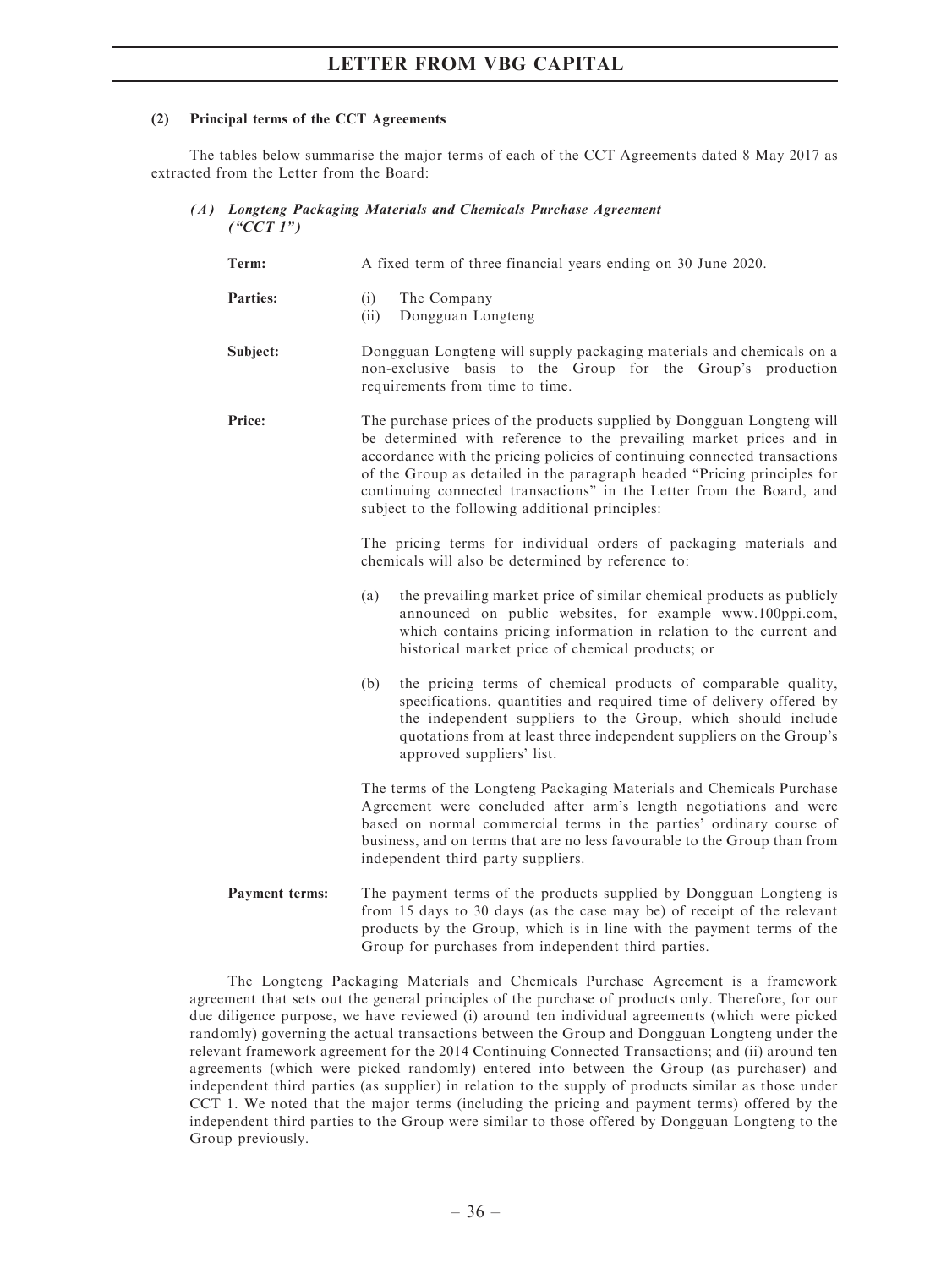In light of that (i) the terms of the individual agreements governing the actual transactions between the Group and Dongguan Longteng under the relevant framework agreement for the 2014 Continuing Connected Transactions are similar to those offered by the independent third parties to the Group; (ii) it is stipulated under the Longteng Packaging Materials and Chemicals Purchase Agreement that the prices of the products will be determined with reference to the prevailing market prices and in accordance with the pricing policies of continuing connected transactions of the Group; and (iii) the Company will adopt thorough internal control measures as detailed in the paragraphs headed ''Pricing principles for continuing connected transactions'' and ''Internal control for continuing connected transactions'' in the Letter from the Board to monitor the future transactions under the Longteng Packaging Materials and Chemicals Purchase Agreement, we concur with the Directors that the terms of the Longteng Packaging Materials and Chemicals Purchase Agreement are on normal commercial terms and are fair and reasonable so far as the Independent Shareholders are concerned.

### (B) Hong Kong International Paper Chemicals Purchase Agreement (''CCT 2'')

| Term:                 | A fixed term of three financial years ending on 30 June 2020.                                                                                                                                                                                                                                                                                                                                                                                                                                                                                   |
|-----------------------|-------------------------------------------------------------------------------------------------------------------------------------------------------------------------------------------------------------------------------------------------------------------------------------------------------------------------------------------------------------------------------------------------------------------------------------------------------------------------------------------------------------------------------------------------|
| <b>Parties:</b>       | The Company<br>(i)<br>Hong Kong International Paper<br>(ii)                                                                                                                                                                                                                                                                                                                                                                                                                                                                                     |
| Subject:              | Hong Kong International Paper will supply packaging materials and<br>chemicals on a non-exclusive basis to the Group for the Group's<br>production requirements time to time.                                                                                                                                                                                                                                                                                                                                                                   |
| Price:                | The purchase prices of the products supplied by Hong Kong<br>International Paper will be determined with reference to the prevailing<br>market prices and in accordance with the pricing policies of continuing<br>connected transactions of the Group as detailed in the paragraph headed<br>"Pricing principles for continuing connected transactions" in the Letter<br>from the Board, and subject to the additional principles as set out in $4(A)$<br>Longteng Packaging Materials and Chemicals Purchase Agreement<br>$("CCT 1")"$ above. |
|                       | The terms of the Hong Kong International Paper Chemicals Purchase<br>Agreement were concluded after arm's length negotiations and were<br>based on normal commercial terms in the parties' ordinary course of<br>business, and on terms that are no less favourable to the Group than from<br>independent third party suppliers.                                                                                                                                                                                                                |
| <b>Payment terms:</b> | The payment terms of the products supplied by Hong Kong International<br>Paper is from 15 days to 30 days (as the case may be) of receipt of the<br>relevant products by the Group, which is in line with the payment terms<br>of the Group for purchases from independent third parties.                                                                                                                                                                                                                                                       |

The Hong Kong International Paper Chemicals Purchase Agreement is a framework agreement that sets out the general principles of the purchase of products only. Therefore, for our due diligence purpose, we have reviewed (i) around ten agreements (which were picked randomly) governing the actual transactions between the Group and Nantong Tenglong (subsidiary of Hong Kong International Paper which is engaged in the production of chemicals) under the relevant framework agreement for the 2014 Continuing Connected Transactions; and (ii) around ten agreements (which were picked randomly) entered into between the Group (as purchaser) and independent third parties (as supplier) in relation to the supply of products similar as those under CCT 2. We noted that the major terms (including the pricing and payment terms) offered by the independent third parties to the Group were similar to those offered by Nantong Tenglong to the Group previously.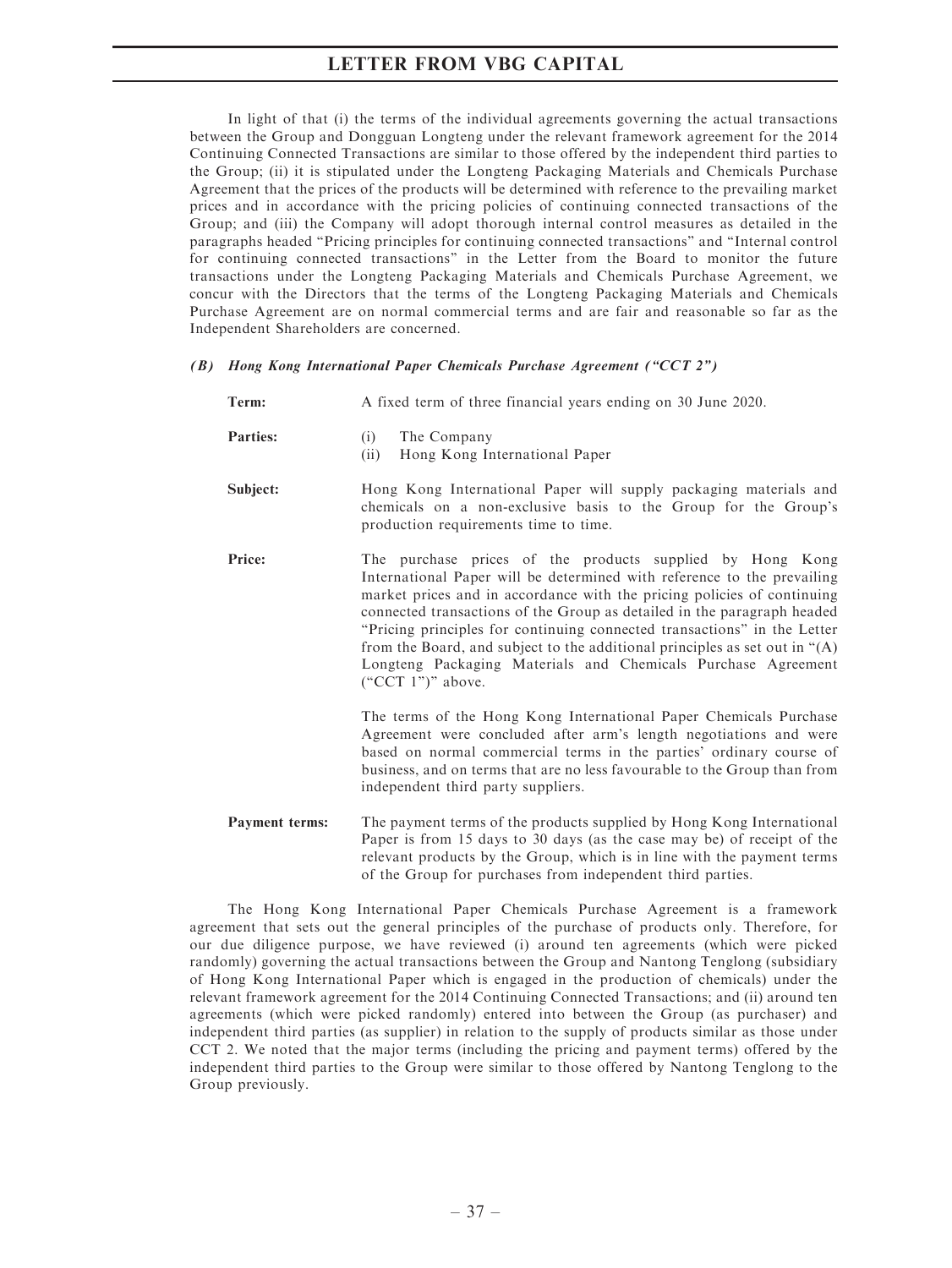In light of that (i) the terms of the individual agreements governing the actual transactions between the Group and Nantong Tenglong under the relevant framework agreement for the 2014 Continuing Connected Transactions are similar to those offered by the independent third parties to the Group; (ii) it is stipulated under the Hong Kong International Paper Chemicals Purchase Agreement that the prices of the products will be determined with reference to the prevailing market prices and in accordance with the pricing policies of continuing connected transactions of the Group, and will be no less favourable to the Group than those offered by independent suppliers of similar products to the Group; and (iii) the Company will adopt thorough internal control measures as detailed in the paragraphs headed ''Pricing principles for continuing connected transactions'' and ''Internal control for continuing connected transactions'' in the Letter from the Board to monitor the future transactions under the Hong Kong International Paper Chemicals Purchase Agreement, we concur with the Directors that the terms of the Hong Kong International Paper Chemicals Purchase Agreement are on normal commercial terms and are fair and reasonable so far as the Independent Shareholders are concerned.

### (C) Longteng Packaging Paperboard Supply Agreement (''CCT 3'')

| Term:           | A fixed term of three financial years ending on 30 June 2020.                                                                                                                                                                                                                                                                                                                                                                         |  |  |
|-----------------|---------------------------------------------------------------------------------------------------------------------------------------------------------------------------------------------------------------------------------------------------------------------------------------------------------------------------------------------------------------------------------------------------------------------------------------|--|--|
| <b>Parties:</b> | (i)<br>The Company<br>Dongguan Longteng<br>(ii)                                                                                                                                                                                                                                                                                                                                                                                       |  |  |
| Subject:        | The Group will supply packaging paperboard products on a non-<br>exclusive basis to Dongguan Longteng.                                                                                                                                                                                                                                                                                                                                |  |  |
| Price:          | The selling prices of the products sold by the Group to Dongguan<br>Longteng will be determined with reference to the prevailing market<br>prices and in accordance with the pricing policies of continuing connected<br>transactions of the Group as detailed in the paragraph headed "Pricing<br>principles for continuing connected transactions" in the Letter from the<br>Board, subject to the following additional principles: |  |  |
|                 | The pricing terms for individual orders shall be determined by reference<br>to:                                                                                                                                                                                                                                                                                                                                                       |  |  |
|                 | the costs of the paperboard products as calculated by the accounts<br>(a)<br>department and the sales and marketing department of the Group;                                                                                                                                                                                                                                                                                          |  |  |
|                 | the prevailing market price of paperboard products of comparable<br>(b)<br>quality, specifications, quantities and related delivery costs (the<br>"Prevailing Market Terms") based on the market information<br>collected by the sales and marketing department of the Group<br>through its network from time to time; and                                                                                                            |  |  |
|                 | where applicable, the terms agreed with independent customers for<br>(c)<br>products of comparable quality, specifications, quantities and<br>related delivery costs in recent transactions (the "Independent<br>Products Pricing Terms").                                                                                                                                                                                            |  |  |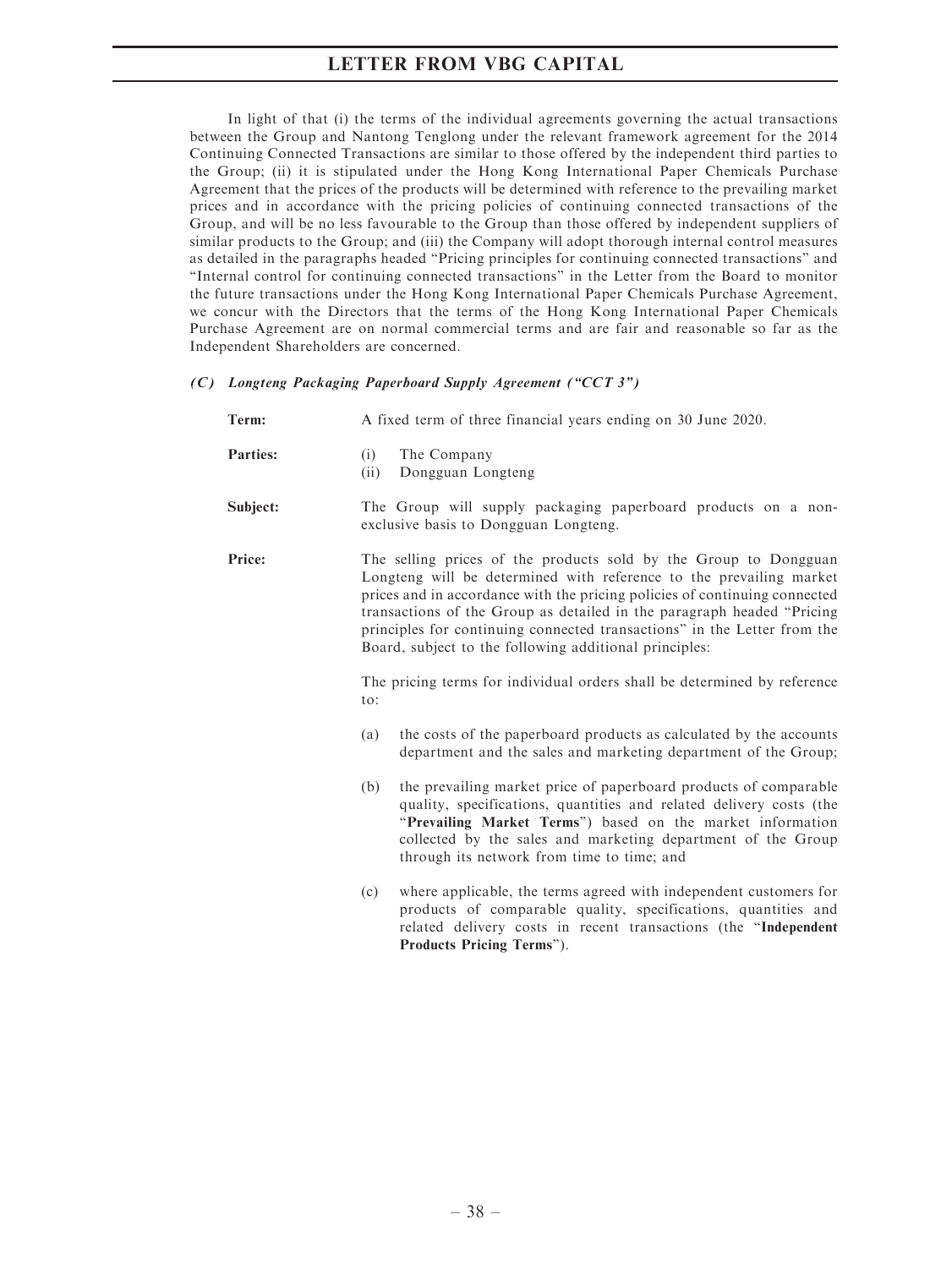Based on the above, the sales and marketing department of the Group will take into account the costs of the paperboard products as a benchmark reference, upon which the sales and marketing department of the Group will determine the final prices through comparison with the Prevailing Market Terms or the Independent Products Pricing Terms from at least three independent customers of the Group of similar products, depending on the availability of such information at the time of transaction. In any event, the sales and marketing department of the Group will conduct such comparison before entering into each transaction with the connected person and will ensure that the pricing terms agreed with the connected person are no less favourable than the Prevailing Market Terms or the Independent Products Pricing Terms.

**Payment terms:** The payment terms of the products supplied by the Group to Dongguan Longteng is from 15 days to 30 days (as the case may be) from delivery of the relevant products to Dongguan Longteng, which is in line with the payment terms of the products sold by the Group to independent third parties.

The Longteng Packaging Paperboard Supply Agreement is a framework agreement that sets out the general principles of the supply of products only. Therefore, for our due diligence purpose, we have reviewed (i) around three individual agreements (which were picked randomly) governing the actual transactions between the Group and Dongguan Longteng under the relevant framework agreement for the 2014 Continuing Connected Transactions; and (ii) around ten agreements (which were picked randomly) entered into between the Group (as supplier) and independent third parties (as purchaser) in relation to the supply of products similar as those under CCT 3. We noted that the major terms (including the pricing and payment terms) offered by the Group to the independent third parties are similar to those offered by the Group to Dongguan Longteng previously.

In light of that (i) the terms of the individual agreements governing the actual transactions between the Group and Dongguan Longteng under the relevant framework agreement for the 2014 Continuing Connected Transactions are similar to those offered by the Group to the independent third parties; (ii) it is stipulated under the Longteng Packaging Paperboard Supply Agreement that the prices of the products will be determined with reference to the prevailing market prices and in accordance with the pricing policies of continuing connected transactions of the Group, and will be no less favourable to the Group than those offered to the independent third parties; and (iii) the Company will adopt thorough internal control measures as detailed in the paragraphs headed ''Pricing principles for continuing connected transactions'' and ''Internal control for continuing connected transactions'' in the Letter from the Board to monitor the future transactions under the Longteng Packaging Paperboard Supply Agreement, we concur with the Directors that the terms of the Longteng Packaging Paperboard Supply Agreement are on normal commercial terms and are fair and reasonable so far as the Independent Shareholders are concerned.

#### (D) Taicang Packaging Paperboard Supply Agreement (''CCT 4'')

| Term:           | A fixed term of three financial years ending on 30 June 2020.                                                                                        |
|-----------------|------------------------------------------------------------------------------------------------------------------------------------------------------|
| <b>Parties:</b> | The Company<br>(1)<br>Taicang Packaging<br>(i)                                                                                                       |
| Subject:        | The Group will from time to time supply packaging paperboard products<br>manufactured by the Group on a non-exclusive basis to Taicang<br>Packaging. |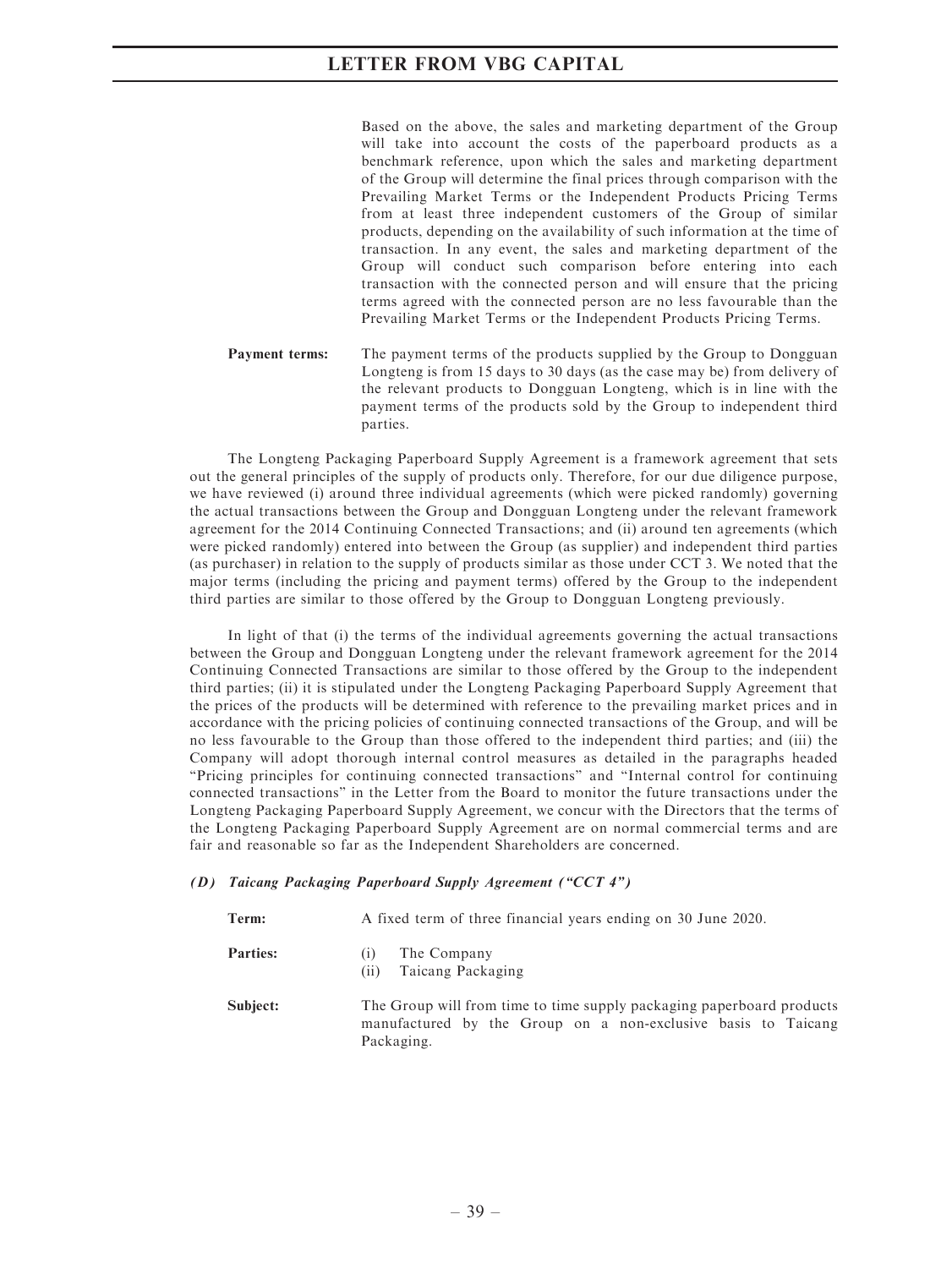| Price: | The selling prices of the products sold by the Group to Taicang                         |
|--------|-----------------------------------------------------------------------------------------|
|        | Packaging will be determined with reference to the prevailing market                    |
|        | prices and in accordance with the pricing policies of continuing connected              |
|        | transactions of the Group as detailed in the paragraph headed "Pricing"                 |
|        | principles for continuing connected transactions" in the Letter from the                |
|        | Board, subject to such additional pricing principles as set out in $\lq$ <sup>(C)</sup> |
|        | Longteng Packaging Paperboard Supply Agreement ("CCT 3")" above                         |
|        | and will be no less favourable to the Group than those offered to                       |
|        | independent purchasers of the Group.                                                    |
|        |                                                                                         |

Payment terms: The payment terms of the products supplied by the Group to Taicang Packaging is from 15 days to 30 days (as the case may be) from delivery of the relevant products to Taicang Packaging, which is in line with the payment terms of the products sold by the Group to independent third parties.

The Taicang Packaging Paperboard Supply Agreement is a framework agreement that sets out the general principles of the supply of products only. Therefore, for our due diligence purpose, we have reviewed (i) around ten individual agreements (which were picked randomly) governing the actual transactions between the Group and Taicang Packaging under the relevant framework agreement for the 2014 Continuing Connected Transactions; and (ii) around ten agreements (which were picked randomly) entered into between the Group (as supplier) and independent third parties (as purchaser) in relation to the supply of products similar as those under CCT 4. We noted that the major terms (including the pricing and payment terms) offered by the Group to the independent third parties are similar to those offered by the Group to Taicang Packaging previously.

In light of that (i) the terms of the individual agreements governing the actual transactions between the Group and Taicang Packaging under the relevant framework agreement for the 2014 Continuing Connected Transactions are similar to those offered by the Group to the independent third parties; (ii) it is stipulated under the Taicang Packaging Paperboard Supply Agreement that the prices of the products will be determined with reference to the prevailing market prices and in accordance with the pricing policies of continuing connected transactions of the Group, and will be no less favourable to the Group than those offered to the independent third parties; and (iii) the Company will adopt thorough internal control measures as detailed in the paragraphs headed ''Pricing principles for continuing connected transactions'' and ''Internal control for continuing connected transactions'' in the Letter from the Board to monitor the future transactions under the Taicang Packaging Paperboard Supply Agreement, we concur with the Directors that the terms of the Taicang Packaging Paperboard Supply Agreement are on normal commercial terms and are fair and reasonable so far as the Independent Shareholders are concerned.

### (E) Honglong Packaging Paperboard Supply Agreement (''CCT 5'')

| Term:           | A fixed term of three financial years ending on 30 June 2020.                                                                                         |
|-----------------|-------------------------------------------------------------------------------------------------------------------------------------------------------|
| <b>Parties:</b> | The Company<br>Honglong Packaging<br>(11)                                                                                                             |
| Subject:        | The Group will from time to time supply packaging paperboard products<br>manufactured by the Group on a non-exclusive basis to Honglong<br>Packaging. |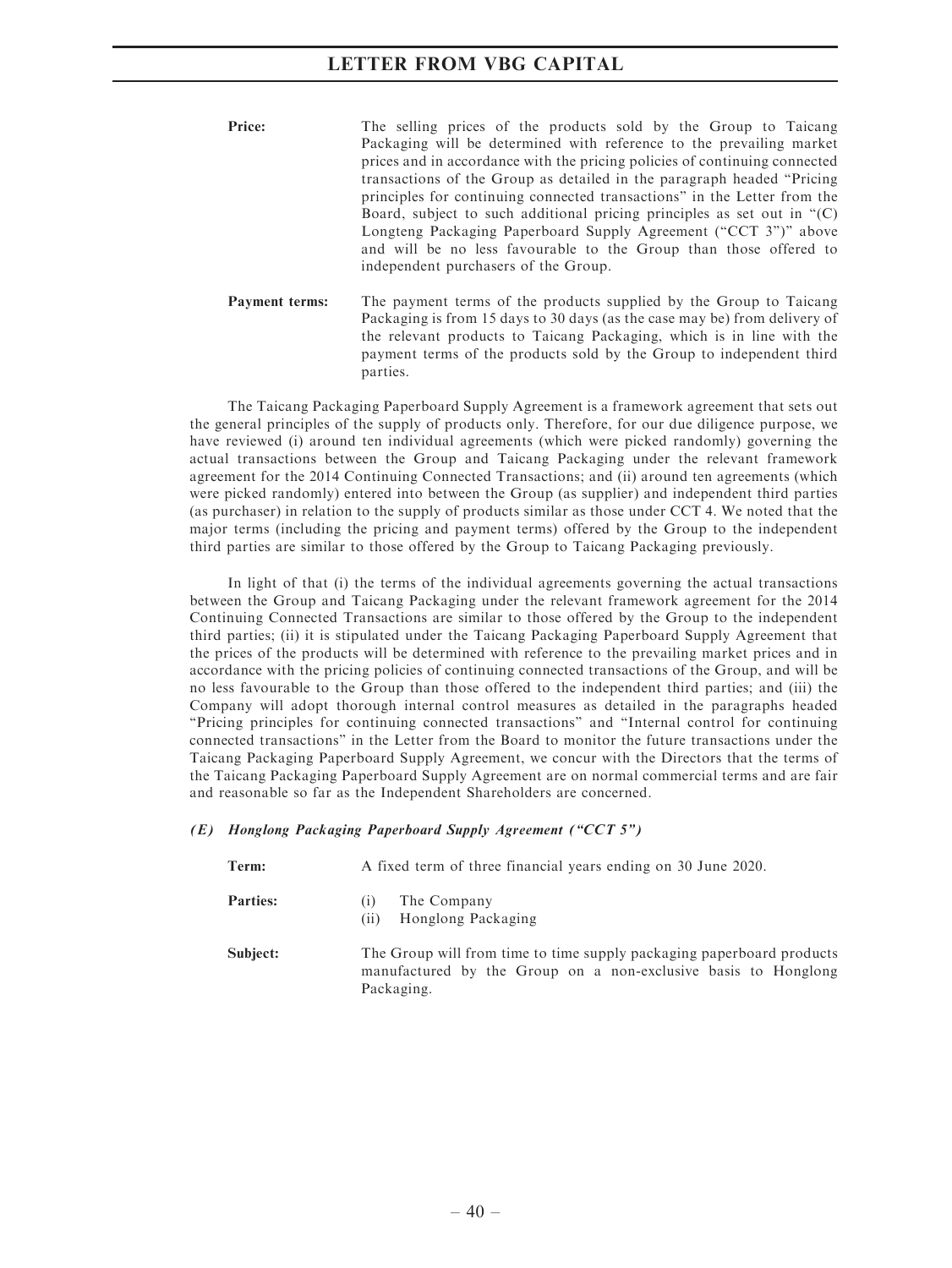| Price: | The selling prices of the products sold by the Group to Honglong           |
|--------|----------------------------------------------------------------------------|
|        | Packaging will be determined with reference to the prevailing market       |
|        | prices and in accordance with the pricing policies of continuing connected |
|        | transactions of the Group as detailed in the paragraph headed "Pricing"    |
|        | principles for continuing connected transactions" in the Letter from the   |
|        | Board, subject to such additional pricing principles as set out in " $(C)$ |
|        | Longteng Packaging Paperboard Supply Agreement ("CCT 3")" above,           |
|        | and will be no less favourable to the Group than those offered to          |
|        | independent purchasers of the Group.                                       |
|        |                                                                            |

Payment terms: The payment terms of the products supplied by the Group to Honglong Packaging is from 15 days to 30 days (as the case may be) from delivery of the relevant products to Honglong Packaging, which is in line with the payment terms of the products sold by the Group to independent third parties.

The Honglong Packaging Paperboard Supply Agreement is a framework agreement that sets out the general principles of the supply of products only. Therefore, for our due diligence purpose, we have reviewed (i) around three individual agreements (which were picked randomly) governing the actual transactions between the Group and Honglong Packaging under the relevant framework agreement for the 2014 Continuing Connected Transactions; and (ii) around ten agreements (which were picked randomly) entered into between the Group (as supplier) and independent third parties (as purchaser) in relation to the supply of products similar as those under CCT 5. We noted that the major terms (including the pricing and payment terms) offered by the Group to the independent third parties are similar to those offered by the Group to Honglong Packaging previously.

In light of that (i) the terms of the individual agreements governing the actual transactions between the Group and Honglong Packaging under the relevant framework agreement for the 2014 Continuing Connected Transactions are similar to those offered by the Group to the independent third parties; (ii) it is stipulated under the Honglong Packaging Paperboard Supply Agreement that the prices of the products will be determined with reference to the prevailing market prices and in accordance with the pricing policies of continuing connected transactions of the Group, and will be no less favourable to the Group than those offered to the independent third parties; and (iii) the Company will adopt thorough internal control measures as detailed in the paragraphs headed ''Pricing principles for continuing connected transactions'' and ''Internal control for continuing connected transactions'' in the Letter from the Board to monitor the future transactions under the Honglong Packaging Paperboard Supply Agreement, we concur with the Directors that the terms of the Honglong Packaging Paperboard Supply Agreement are on normal commercial terms and are fair and reasonable so far as the Independent Shareholders are concerned.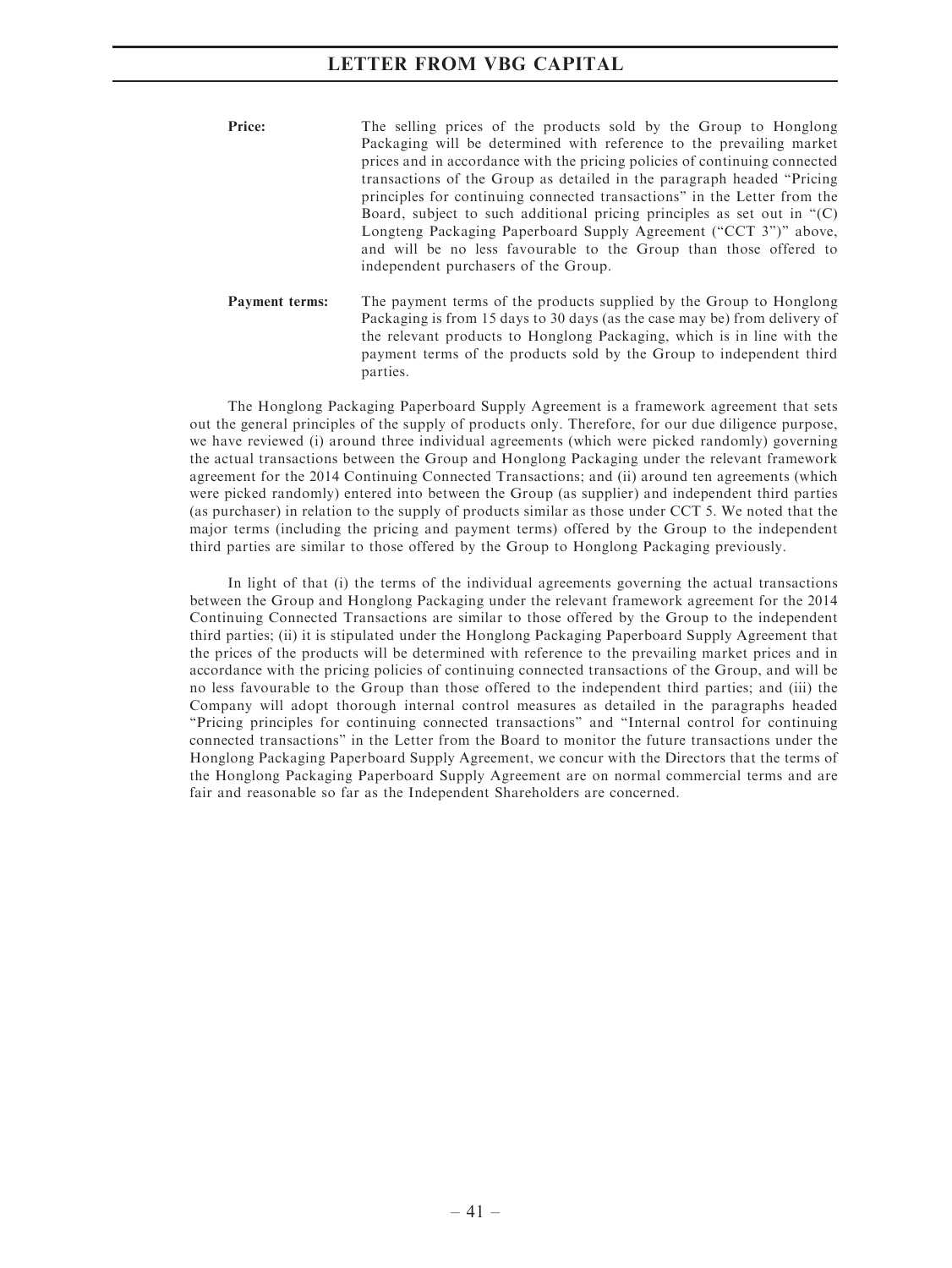| (F) ACN Recovered Paper Purchase Agreement ("CCT 6")                   |                                                                                                                                                                                                                                                                                                                                                                                                                                                                                                                                                                                                                                   |  |  |  |  |
|------------------------------------------------------------------------|-----------------------------------------------------------------------------------------------------------------------------------------------------------------------------------------------------------------------------------------------------------------------------------------------------------------------------------------------------------------------------------------------------------------------------------------------------------------------------------------------------------------------------------------------------------------------------------------------------------------------------------|--|--|--|--|
| Term:<br>A fixed term of three financial years ending on 30 June 2020. |                                                                                                                                                                                                                                                                                                                                                                                                                                                                                                                                                                                                                                   |  |  |  |  |
| <b>Parties:</b>                                                        | The Company<br>(i)<br><b>ACN</b><br>(ii)                                                                                                                                                                                                                                                                                                                                                                                                                                                                                                                                                                                          |  |  |  |  |
| Subject:                                                               | Pursuant to the terms of the ACN Recovered Paper Purchase Agreement,<br>the Group will purchase recovered paper from ACN on a non-exclusive<br>basis from time to time.                                                                                                                                                                                                                                                                                                                                                                                                                                                           |  |  |  |  |
| Price:                                                                 | The purchase prices of the products supplied by ACN will be determined<br>with reference to the prevailing market prices in the PRC and overseas<br>markets and in accordance with the pricing policies of continuing<br>connected transactions of the Group as detailed in the paragraph<br>headed "Pricing principles for continuing connected transactions" in<br>the Letter from the Board, subject to the following additional principles:<br>The pricing terms for individual orders of wastepaper shall be determined<br>by reference to:                                                                                  |  |  |  |  |
|                                                                        |                                                                                                                                                                                                                                                                                                                                                                                                                                                                                                                                                                                                                                   |  |  |  |  |
|                                                                        | the prevailing market price of similar wastepaper as publicly<br>(a)<br>announced on the public website (www.risi-umpaper.com), which<br>contains pricing information in relation to the current and<br>historical market price of wastepaper; or                                                                                                                                                                                                                                                                                                                                                                                 |  |  |  |  |
|                                                                        | the pricing terms of wastepaper of comparable quality,<br>(b)<br>specifications, quantities and required time of delivery offered by<br>the independent suppliers (the "Independent Raw Material Pricing<br>Terms") to the Group based on the quotations obtained from at<br>least three independent suppliers on the Group's approved list of<br>suppliers. The procurement department of the Group will compare<br>the prices quoted and ensure that the pricing terms of the<br>wastepaper are no less favourable than the prevailing market<br>price or the Independent Raw Material Pricing Terms available to<br>the Group. |  |  |  |  |
|                                                                        | The terms of the ACN Recovered Paper Purchase Agreement were<br>concluded after arm's length negotiations and were based on normal<br>commercial terms in the parties' ordinary course of business.                                                                                                                                                                                                                                                                                                                                                                                                                               |  |  |  |  |
| Payment terms:                                                         | The payment terms of the products supplied by ACN to the Group is<br>based on 90 days letter of credit, which is in line with the payment terms<br>of the products purchased by the Group from independent third parties<br>overseas.                                                                                                                                                                                                                                                                                                                                                                                             |  |  |  |  |

The ACN Recovered Paper Purchase Agreement is a framework agreement that sets out the general principles of the purchase of products only. Therefore, for our due diligence purpose, we have reviewed (i) around ten individual agreements (which were picked randomly) governing the actual transactions between the Group and ACN under the relevant framework agreement for the 2014 Continuing Connected Transactions; and (ii) around ten agreements (which were picked randomly) entered into between the Group (as purchaser) and independent third parties (as supplier) in relation to the purchase of products similar as those under CCT 6. We noted that the major terms (including the pricing and payment terms) offered by the independent third parties to the Group are similar to those offered by ACN to the Group previously.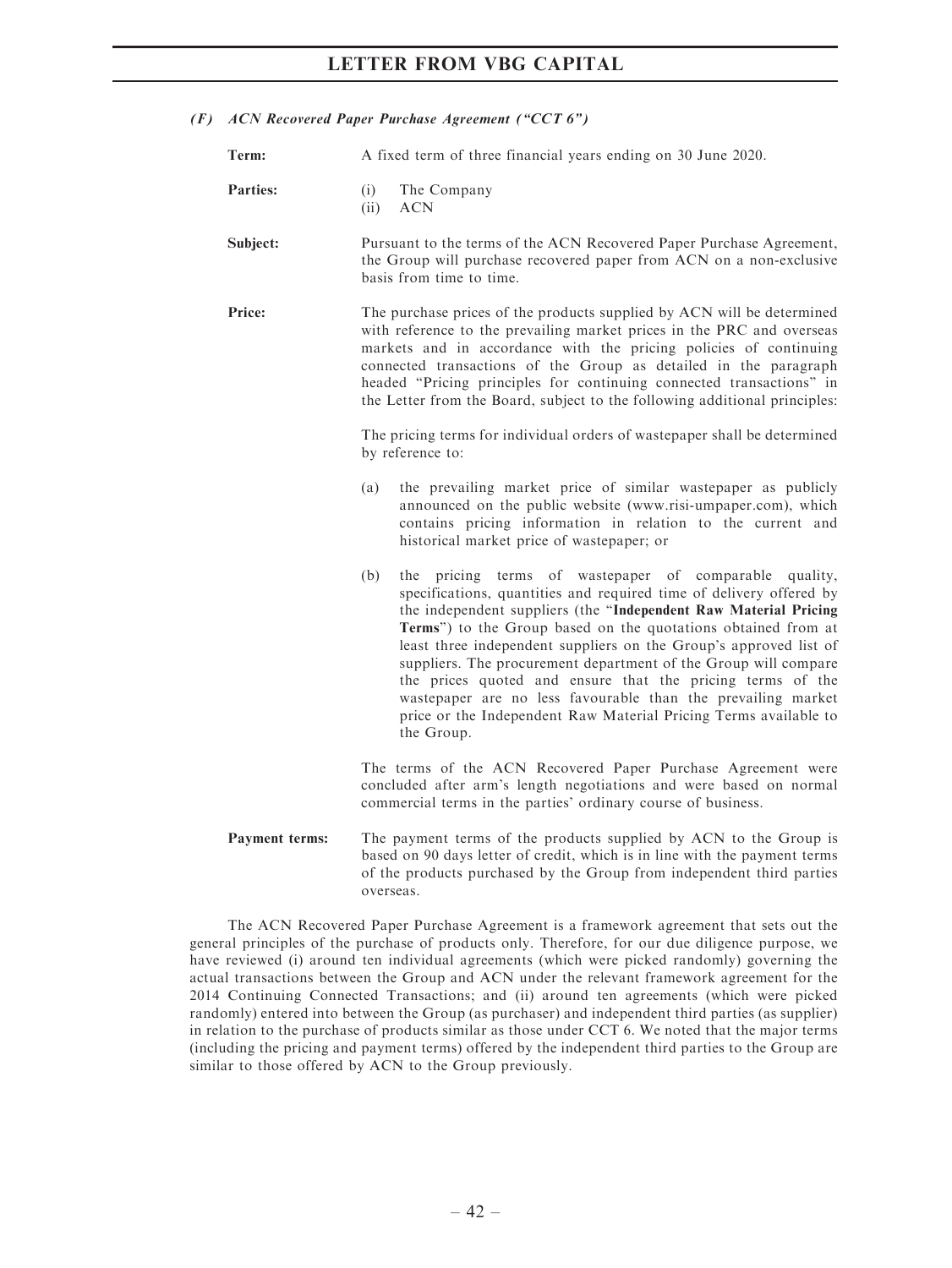In light of that (i) the terms of the individual agreements governing the actual transactions between the Group and ACN under the relevant framework agreement for the 2014 Continuing Connected Transactions are similar to those offered by the independent third parties to the Group; (ii) it is stipulated under the ACN Recovered Paper Purchase Agreement that the prices of the products will be determined with reference to the prevailing market prices and in accordance with the pricing policies of continuing connected transactions of the Group, and will be no less favourable to the Group than those offered by the independent third parties; and (iii) the Company will adopt thorough internal control measures as detailed in the paragraphs headed "Pricing principles for continuing connected transactions'' and ''Internal control for continuing connected transactions'' in the Letter from the Board to monitor the future transactions under the ACN Recovered Paper Purchase Agreement, we concur with the Directors that the terms of the ACN Recovered Paper Purchase Agreement are on normal commercial terms and are fair and reasonable so far as the Independent Shareholders are concerned.

### (G) Tianjin ACN Wastepaper Purchase Agreement (''CCT 7'')

| Term:                 | A fixed term of three financial years ending on 30 June 2020.                                                                                                                                                                                                                                                                                                                                                                                                                                                                                                                                                                                                                                                                                                                                                                                                         |
|-----------------------|-----------------------------------------------------------------------------------------------------------------------------------------------------------------------------------------------------------------------------------------------------------------------------------------------------------------------------------------------------------------------------------------------------------------------------------------------------------------------------------------------------------------------------------------------------------------------------------------------------------------------------------------------------------------------------------------------------------------------------------------------------------------------------------------------------------------------------------------------------------------------|
| <b>Parties:</b>       | The Company<br>(i)<br>Tianjin ACN<br>(ii)                                                                                                                                                                                                                                                                                                                                                                                                                                                                                                                                                                                                                                                                                                                                                                                                                             |
| Subject:              | Pursuant to the terms of the Tianjin ACN Wastepaper Purchase<br>Agreement, the Group will purchase recovered paper from Tianjin<br>ACN on a non-exclusive basis from time to time.                                                                                                                                                                                                                                                                                                                                                                                                                                                                                                                                                                                                                                                                                    |
| Price:                | The purchase prices of the products supplied by Tianjin ACN will be<br>determined with reference to the prevailing market prices in the PRC of<br>wastepaper and in accordance with the pricing policies of continuing<br>connected transactions of the Group as detailed in the paragraph headed<br>"Pricing principles for continuing connected transactions" in the Letter<br>from the Board, subject to the additional pricing principles set forth in<br>"(F) ACN Recovered Paper Purchase Agreement ("CCT 6")" above, and<br>will be no less favourable to the Group than those offered by independent<br>suppliers of similar products to the Group. The terms of the Tianjin ACN<br>Wastepaper Purchase Agreement were concluded after arm's length<br>negotiations and were based on normal commercial terms in the parties'<br>ordinary course of business. |
| <b>Payment terms:</b> | The payment terms of the wastepaper supplied by Tianjin ACN to the<br>Group is based on seven days credit terms from delivery of the relevant<br>products to the Group, which is in line with the payment terms of                                                                                                                                                                                                                                                                                                                                                                                                                                                                                                                                                                                                                                                    |

The Tianjin ACN Wastepaper Purchase Agreement is a framework agreement that sets out the general principles of the purchase of products only. Therefore, for our due diligence purpose, we have reviewed (i) around ten individual agreements (which were picked randomly) governing the actual transactions between the Group and Tianjin ACN under the relevant framework agreement for the 2014 Continuing Connected Transactions; and (ii) around ten agreements (which were picked randomly) entered into between the Group (as purchaser) and independent third parties (as supplier) in relation to the purchase of products similar as those under CCT 7. We noted that the major terms (including the pricing and payment terms) offered by the independent third parties to the Group are similar to those offered by Tianjin ACN to the Group previously.

products purchased by the Group from independent third parties.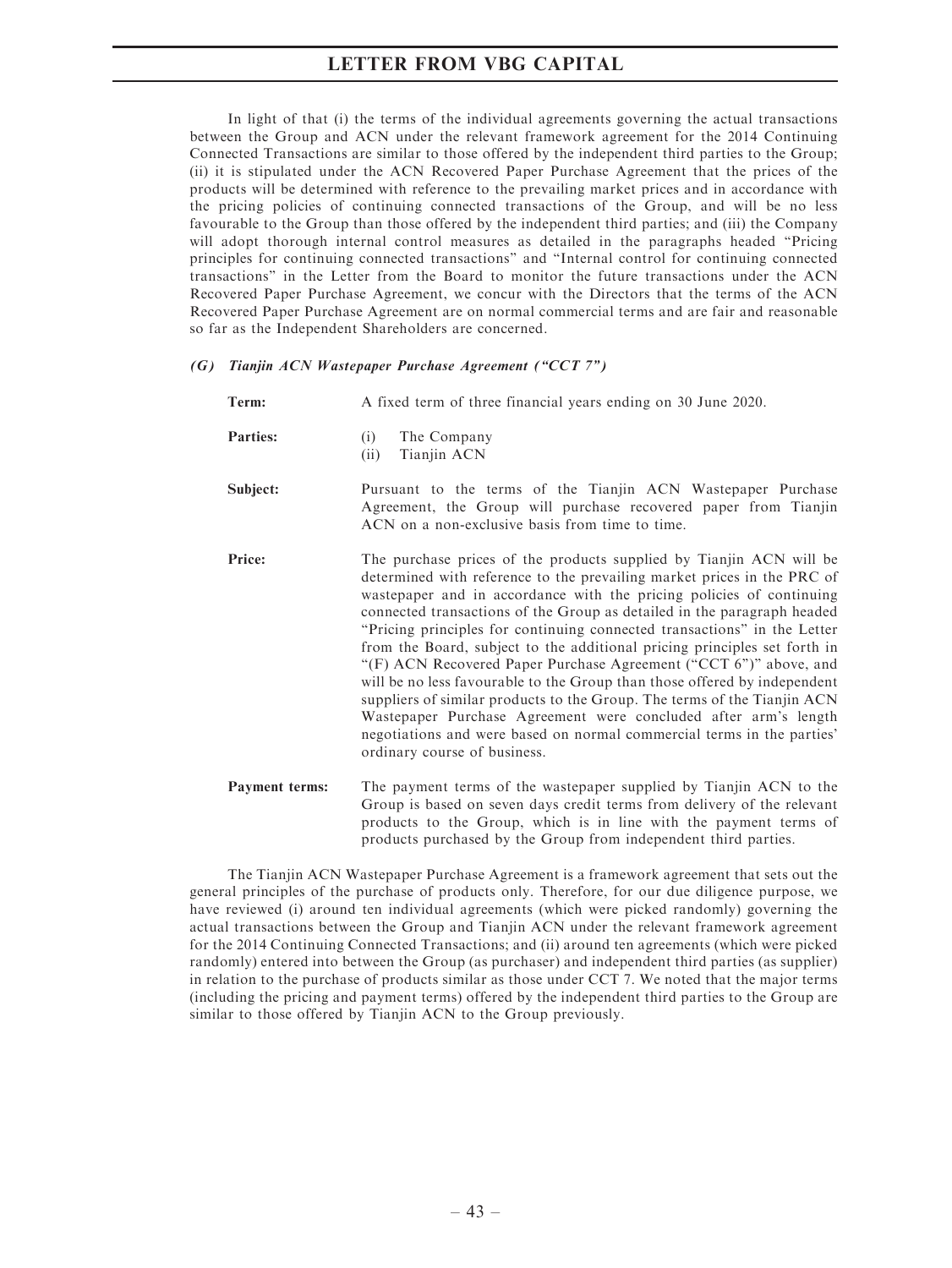In light of that (i) the terms of the individual agreements governing the actual transactions between the Group and Tianjin ACN under the relevant framework agreement for the 2014 Continuing Connected Transactions are similar to those offered by the independent third parties to the Group; (ii) it is stipulated under the Tianjin ACN Wastepaper Purchase Agreement that the prices of the products will be determined with reference to the prevailing market prices and in accordance with the pricing policies of continuing connected transactions of the Group, and will be no less favourable to the Group than those offered by the independent third parties; and (iii) the Company will adopt thorough internal control measures as detailed in the paragraphs headed ''Pricing principles for continuing connected transactions'' and ''Internal control for continuing connected transactions'' in the Letter from the Board to monitor the future transactions under the Tianjin ACN Wastepaper Purchase Agreement, we concur with the Directors that the terms of the Tianjin ACN Wastepaper Purchase Agreement are on normal commercial terms and are fair and reasonable so far as the Independent Shareholders are concerned.

#### (3) Annual caps under each of the CCT Agreements

Set out below are the proposed annual caps under each of the CCT Agreements for the three financial years ending 30 June 2020. For reference purpose, we also set out below the actual transaction amounts of the 2014 Continuing Connected Transactions for the three financial years ended 30 June 2016 and the six months ended 31 December 2016:

|                  |                    | <b>Actual transaction amounts</b> |                        |                                |                                                                                            | Proposed annual caps |         |
|------------------|--------------------|-----------------------------------|------------------------|--------------------------------|--------------------------------------------------------------------------------------------|----------------------|---------|
|                  |                    | For the financial year ended      |                        | For the<br>six months<br>ended | For the financial year ending                                                              |                      |         |
|                  | 30 June            | 30 June                           | 30 June<br>30 December |                                | 30 June                                                                                    | 30 June              | 30 June |
|                  | 2014               | 2015                              | 2016                   | 2016                           | 2018                                                                                       | 2019                 | 2020    |
|                  |                    |                                   |                        |                                | RMB' million RMB' million RMB' million RMB' million RMB' million RMB' million RMB' million |                      |         |
| CCT 1            | 226                | 234                               | 213                    | 110                            | 150                                                                                        | 100                  | 100     |
| CCT <sub>2</sub> | $0$ (Note)         | 108                               | 238                    | 135                            | 1,150                                                                                      | 1,350                | 1,550   |
| CCT <sub>3</sub> | 478                | 452                               | 422                    | 294                            | 1.000                                                                                      | 1.000                | 1,000   |
| CCT <sub>4</sub> | 181                | 185                               | 218                    | 160                            | 600                                                                                        | 1.200                | 1,320   |
| CCT <sub>5</sub> | (Note)<br>$\theta$ | 80                                | 132                    | 89                             | 280                                                                                        | 300                  | 320     |
| CCT 6            | 13,268             | 6.955                             | 9,013                  | 4.408                          | 19,000                                                                                     | 21,000               | 23,000  |
| CCT 7            | (Note)             | 5,784                             | 4,773                  | 3,302                          | 12,000                                                                                     | 14,000               | 16,000  |

Note: The relevant business has not vet commenced during the financial year ended 30 June 2014.

To assess the fairness and reasonableness of the proposed annual caps under each of the CCT Agreements, we have discussed with the Directors regarding the basis and assumptions underlying the projections of each of the proposed annual caps and requested for the relevant supporting documents. Details of our due diligence work done are as follows:

#### Purchase of chemicals and packaging materials

#### CCT<sub>1</sub>

As stated in the Letter from the Board, the proposed annual caps under CCT 1 were estimated based on the historical transaction amounts between the Group and Dongguan Longteng and the expected production requirements of the Group. The decrease in the annuals caps from RMB600 million for the financial year ending 30 June 2017 to RMB150 million for the financial year ending 30 June 2018 and further to RMB100 million for the financial year ending 30 June 2019 is due to the reason that Dongguan Longteng will transfer its chemical business partly to Guangdong Tenglong Chemicals (subsidiary of Hong Kong International Paper which is engaged in the production of chemicals) which is expected to commence production in July 2017, and thereby resulting in less purchases by the Group from Dongguan Longteng. To substantiate the proposed annual caps under CCT 1, we have obtained the Group's expected demand for packaging materials and chemicals for the three financial years ending 30 June 2020 from Dongguan Longteng, with comprehensive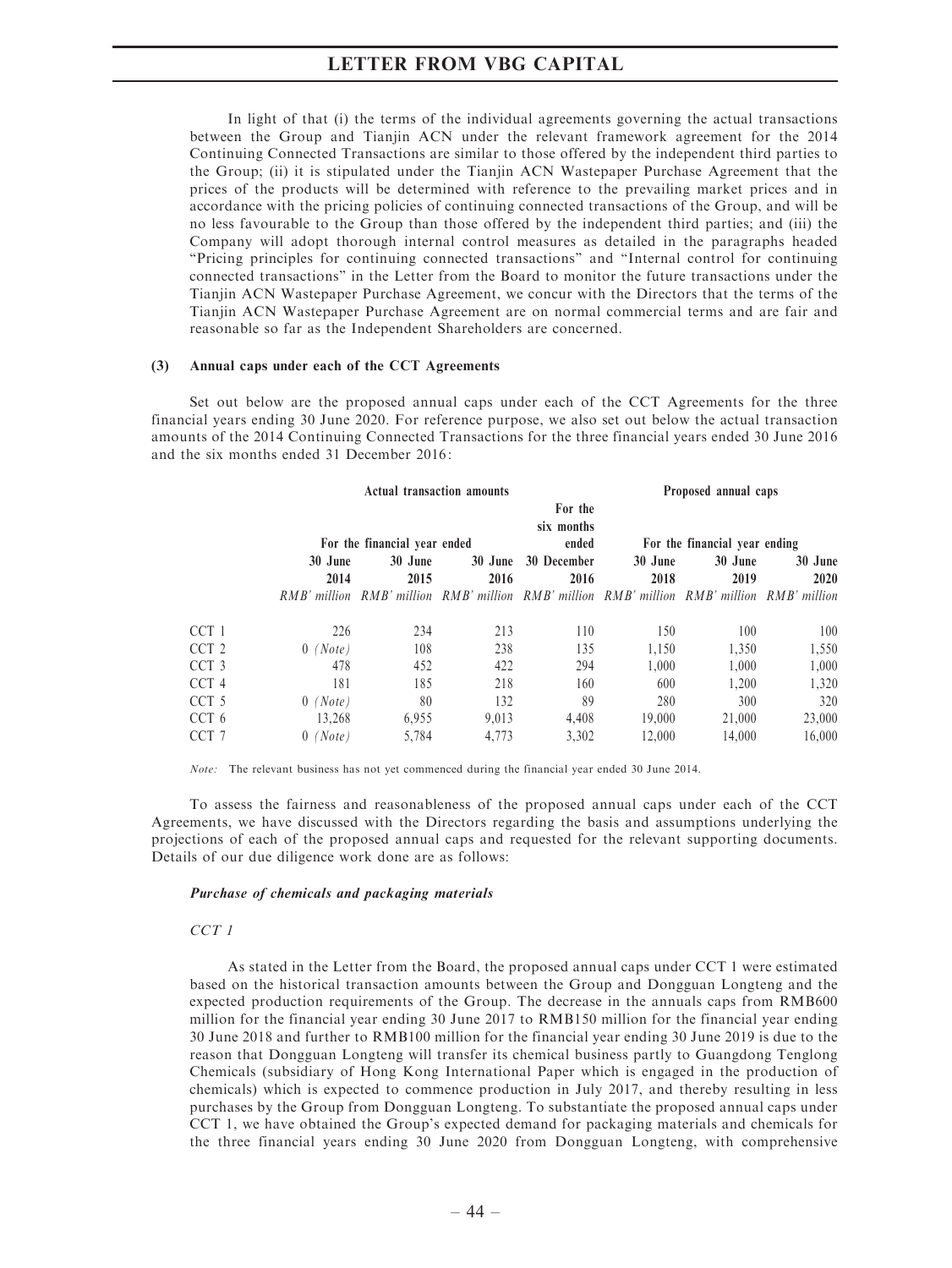breakdown by (i) the types of materials and chemicals and their respective expected prices throughout the three financial years ending 30 June 2020; and (ii) the expected usage of those materials and chemicals by different paper machines and production bases of the Group based on their respective production capacities. In particular, upon our enquiry with the Directors, we understand that since it is expected that Dongguan Longteng will transfer its chemical business partly to Guangdong Tenglong Chemicals starting from the second half of 2017, the Group will purchase chemicals from Dongguan Longteng for three months only during the financial year ending 30 June 2018.

Summarises below are the key data for calculation of the proposed annual caps for CCT 1:

|                                                                                                                        | <b>Financial year</b><br>ending<br>30 June 2018 | <b>Financial</b> year<br>ending<br>30 June 2019 | <b>Financial year</b><br>ending<br>30 June 2020 |
|------------------------------------------------------------------------------------------------------------------------|-------------------------------------------------|-------------------------------------------------|-------------------------------------------------|
| Expected total demand for packaging<br>materials by the Group<br>(A)                                                   | 5,376 tonnes<br>and 4,116,000<br>pieces         | $10,176$ tonnes<br>and 8,139,600<br>pieces      | $10,176$ tonnes<br>and 8,139,600<br>pieces      |
| Expected average price of packaging<br>materials per tonne/piece (RMB)<br>(B)                                          | 4,997 per<br>tonne and 2.75<br>per piece        | 5,436 per<br>tonne and 2.76<br>per piece        | 5,436 per<br>tonne and 2.76<br>per piece        |
| Expected total demand for chemicals by<br>the Group (tonnes)<br>(C)                                                    | 18,839                                          |                                                 |                                                 |
| Expected average price of chemicals per<br>tonne (RMB)<br>(D)                                                          | 4,470                                           |                                                 |                                                 |
| <b>Expected total purchase from Dongguan</b><br>Longteng for packaging materials<br>(RMB' million)<br>$(E) = (A)* (B)$ | 38                                              | 78                                              | 78                                              |
| <b>Expected total purchase from Dongguan</b><br>Longteng for chemicals<br>(RMB' million)<br>$(F) = (C)^*(D)$           | 84                                              |                                                 |                                                 |
| <b>Expected total purchase from Dongguan</b><br>Longteng (RMB' million)<br>$(G) = (E) + (F)$                           | 122                                             | 78                                              | 78                                              |

### CCT<sub>2</sub>

As stated in the Letter from the Board, the proposed annual caps under CCT 2 were estimated based on the historical transaction amounts between the Group and Nantong Tenglong. As mentioned in the paragraph headed ''The Group's production capacity'' in this letter of advice, the Group is in the process of improving its existing production lines and implementing new paper machine plans at production bases located in Vietnam and the PRC, which will commence production by the end of June 2017 and successively in the 4th quarter of 2018 respectively. It is therefore expected that the production volume of the Group will expand and its design production capacity will also expand substantially by 2,350,000 tpa from the second half of 2017 and hence the volume of purchase of chemicals by the Group will increase correspondingly. Besides, Dongguan Longteng will transfer its chemical business partly to Guangdong Tenglong Chemicals (subsidiary of Hong Kong International Paper which is engaged in the production of chemicals) which is expected to commence production in July 2017. The above factors explain why the Group's expected demand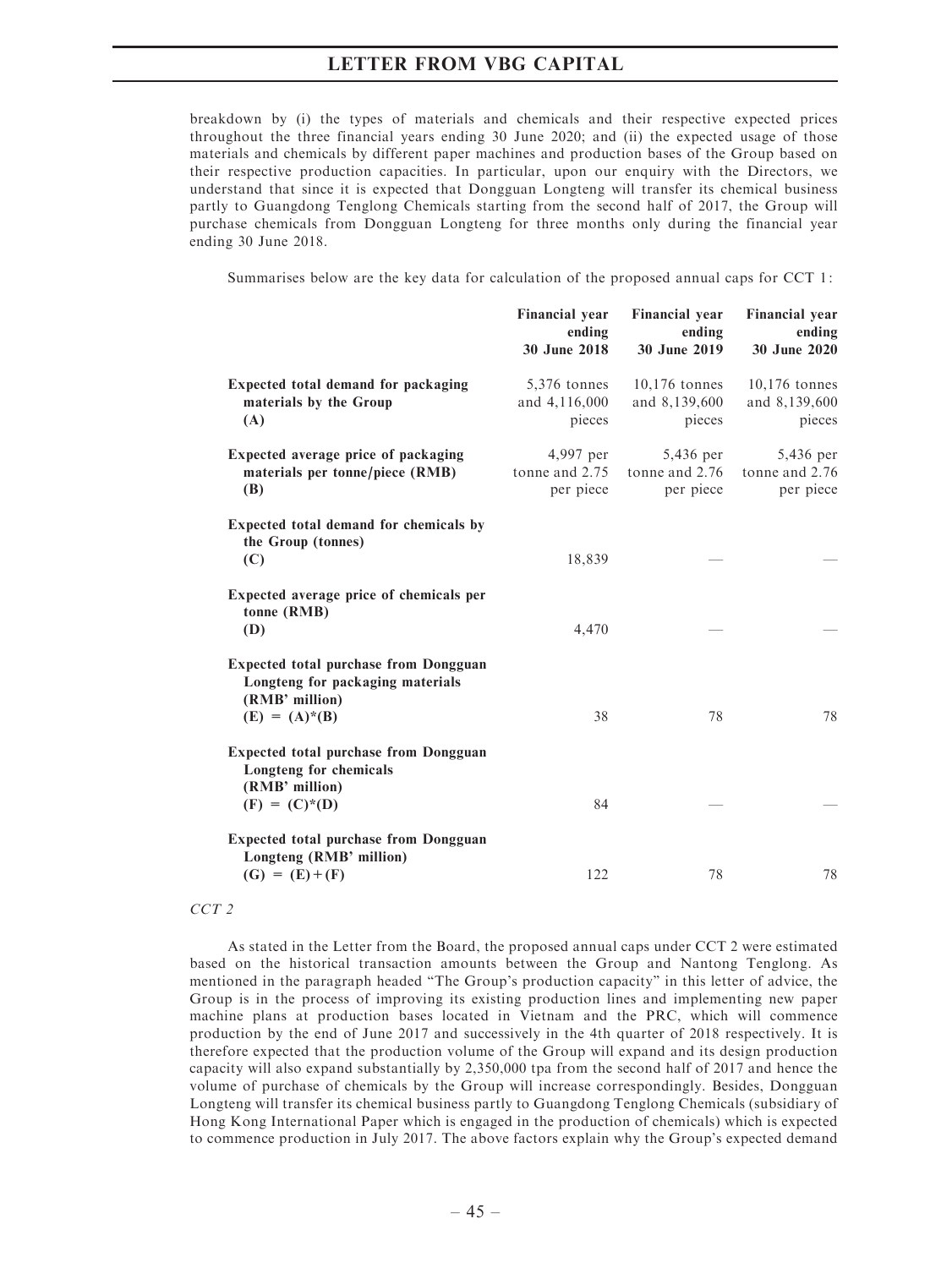for chemical products from Hong Kong International Paper for the financial year ending 30 June 2018 is considerably higher than the historical actual transaction amounts. The aforesaid gradual successive commencement of production of the Group's new paper machines in the PRC in the 4th quarter of 2018 further explains why the Group's expected demand for chemical products from Hong Kong International Paper for the two financial years ending 30 June 2020 will increase continuously.

To substantiate the proposed annual caps under CCT 2, we have obtained the Group's expected demand for chemical products for the three financial years ending 30 June 2020 from Hong Kong International Paper, with comprehensive breakdown by (i) the types of chemicals and their respective prices; and (ii) the expected usage of those chemical products by different paper machines and production bases of the Group based on their respective production capacities. We have also independently researched over the internet and we noted that the expected increase in the average price of chemical products is supported by its recent increasing trend as revealed in the industry updates published at www.100ppi.com, an on-line data and market information provider on the paper industry in the PRC.

Summarises below are the key data for calculation of the proposed annual caps for CCT 2:

|                                                                                     | <b>Financial year</b><br>ending<br>30 June 2018 | <b>Financial year</b><br>ending<br>30 June 2019 | <b>Financial year</b><br>ending<br>30 June 2020 |
|-------------------------------------------------------------------------------------|-------------------------------------------------|-------------------------------------------------|-------------------------------------------------|
| Expected annual demand for chemical<br>products by the Group (tonnes)               |                                                 |                                                 |                                                 |
| (A)                                                                                 | 165,869                                         | 188,869                                         | 205,401                                         |
| Expected average price of chemical<br>products per tonne (RMB)                      |                                                 |                                                 |                                                 |
| (B)                                                                                 | 6,830                                           | 7,052                                           | 7.105                                           |
| <b>Expected total purchase from Hong Kong</b><br>International Paper (RMB' million) |                                                 |                                                 |                                                 |
| $(C) = (A)^*(B)$                                                                    | 1,133                                           | 1,332                                           | 1,459                                           |

Supply of paperboard products

### CCT<sub>3</sub>

As stated in the Letter from the Board, the proposed annual caps under CCT 3 were estimated based on the historical transaction amounts and the expected business growth of Dongguan Longteng in the future. To substantiate the proposed annual caps under CCT 3, we have obtained (i) the purchase indication from Dongguan Longteng for different packaging paperboard products for the three financial years ending 30 June 2020, indicating that its demand for packaging paperboard from the Group will be higher than the historical actual transaction amounts and stays relatively constant at around 300,000 tonnes per annum; and (ii) information with regard to the price movement of paperboard products in recent years. We have also independently researched over the internet and we noted that the expected increase in the average price of packaging paperboard products is supported by its recent increasing trend as revealed in the industry updates published at www.chinapaper.net, an on-line data and market information provider on the paper industry in the PRC.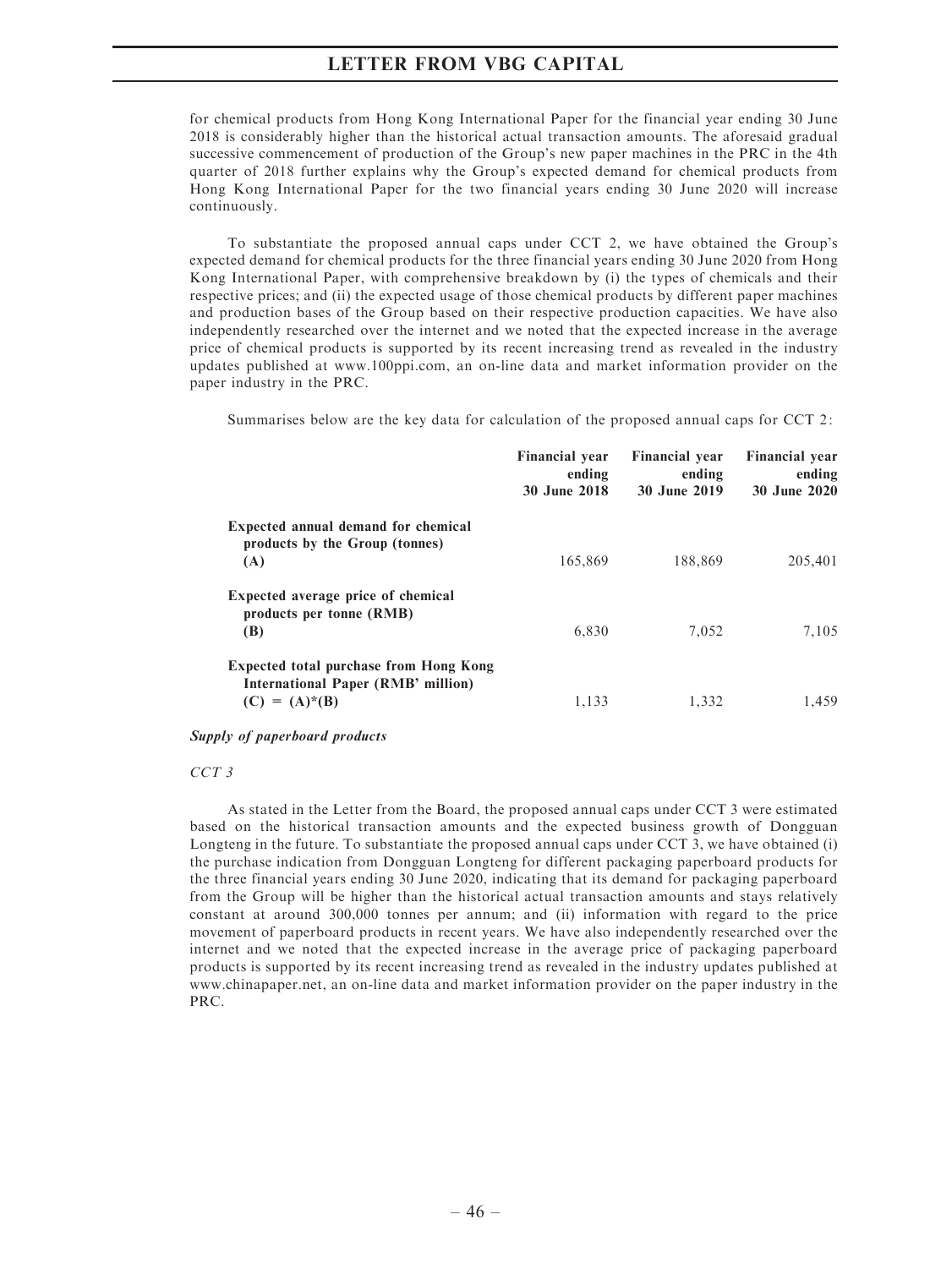|                                                                                                                      | <b>Financial year</b><br>ending<br>30 June 2018 | <b>Financial year</b><br>ending<br>30 June 2019 | <b>Financial year</b><br>ending<br>30 June 2020 |
|----------------------------------------------------------------------------------------------------------------------|-------------------------------------------------|-------------------------------------------------|-------------------------------------------------|
| Purchase indication for packaging<br>paperboard products received by the<br>Group from Dongguan Longteng<br>(tonnes) |                                                 |                                                 |                                                 |
| (A)                                                                                                                  | 300,000                                         | 300,000                                         | 300,000                                         |
| Expected average price of packaging<br>paperboard products per tonne (RMB)<br>(B)                                    | 2,591                                           | 2,720                                           | 2,850                                           |
| <b>Expected total sales to Dongguan</b><br>Longteng (RMB' million)<br>$(C) = (A)^*(B)$                               | 777                                             | 816                                             | 855                                             |

Summarises below are the key data for calculation of the proposed annual caps for CCT 3:

CCT<sub>4</sub>

As stated in the Letter from the Board, the proposed annual caps under CCT 4 were estimated based on (i) the historical transaction amounts with Taicang Packaging; (ii) the increases in price of the products as a result of increased material costs; and (iii) the expected increase in demand from Taicang Packaging as a result of the increase in its production capacity in mid-2018 from 200 million square meters to 680 million square meters. Based on the purchase indication for packaging paperboard products received by the Group from Taicang Packaging, its demand for packaging paperboard from the Group will be around 164,160 tonnes for the financial year ending 30 June 2018, which is higher than the historical actual transaction amounts. The Company was also informed by Taicang Packaging that as a result of the expected increase in its production capacity in mid-2018, there will be a significant jump in its annual demand for packaging paperboard from around 164,160 tonnes to 362,880 tonnes for the financial year ending 30 June 2019. Thereafter, Taicang Packaging's annual demand of packaging paperboard from the Group will remain relatively constant as compared to that for the financial year ending 30 June 2019.

To substantiate the proposed annual caps under CCT 4, we have obtained (i) the purchase indication received by the Group from Taicang Packaging for packaging paperboard products for the three financial years ending 30 June 2020 as supported by the expected increase of its production scale and hence the quantity of paperboard products it would require from the Company; and (ii) information with regard to the price movement of the products in recent years. We have also independently researched over the internet and we noted that the expected increase in the average price of packaging paperboard products is supported by its recent increasing trend as revealed in the industry updates published at www.chinapaper.net, an on-line data and market information provider on the paper industry in the PRC.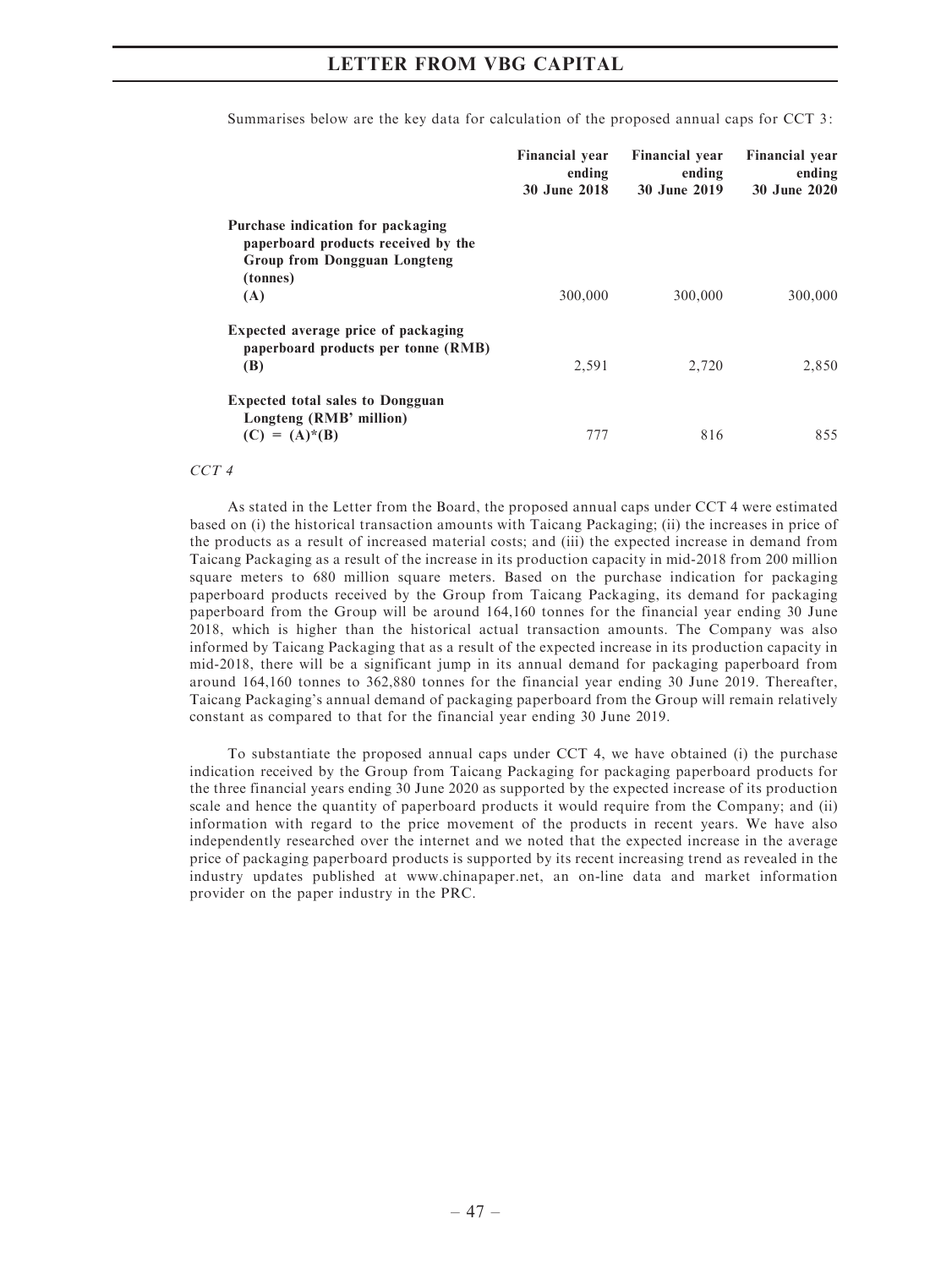|                                                                                                                             | <b>Financial year</b><br>ending<br><b>30 June 2018</b> | <b>Financial year</b><br>ending<br>30 June 2019 | <b>Financial</b> year<br>ending<br>30 June 2020 |
|-----------------------------------------------------------------------------------------------------------------------------|--------------------------------------------------------|-------------------------------------------------|-------------------------------------------------|
| Purchase indication for packaging<br>paperboard products received by the<br><b>Group from Taicang Packaging</b><br>(tonnes) |                                                        |                                                 |                                                 |
| (A)                                                                                                                         | 164,160                                                | 362,880                                         | 388,800                                         |
| Expected average price of packaging<br>paperboard products per tonne (RMB)<br>(B)                                           | 2,920                                                  | 3.120                                           | 3,320                                           |
| <b>Expected total sales to Taicang</b><br>Packaging (RMB' million)<br>$(C) = (A)* (B)$                                      | 479                                                    | 1,132                                           | 1,291                                           |

Summarises below are the key data for calculation of the proposed annual caps for CCT 4:

CCT<sub>5</sub>

As stated in the Letter from the Board, the proposed annual caps under CCT 5 were estimated based on the historical transaction amounts between the Group and Honglong Packaging and the expected business volume of Honglong Packaging. To substantiate the proposed annual caps under CCT 5, we have obtained (i) the purchase indication received by the Group from Honglong Packaging for different packaging paperboard products for the three financial years ending 30 June 2020, indicating that its demand for packaging paperboard from the Group will be higher than the historical actual transaction amounts and stays relatively constant at around 75,000 tonnes per annum; and (ii) information with regard to the price movement of paperboard products in recent years. We have also independently researched over the internet and we noted that the expected increase in the average price of packaging paperboard products is supported by its recent increasing trend as revealed in the industry updates published at www.chinapaper.net, an on-line data and market information provider on the paper industry in the PRC.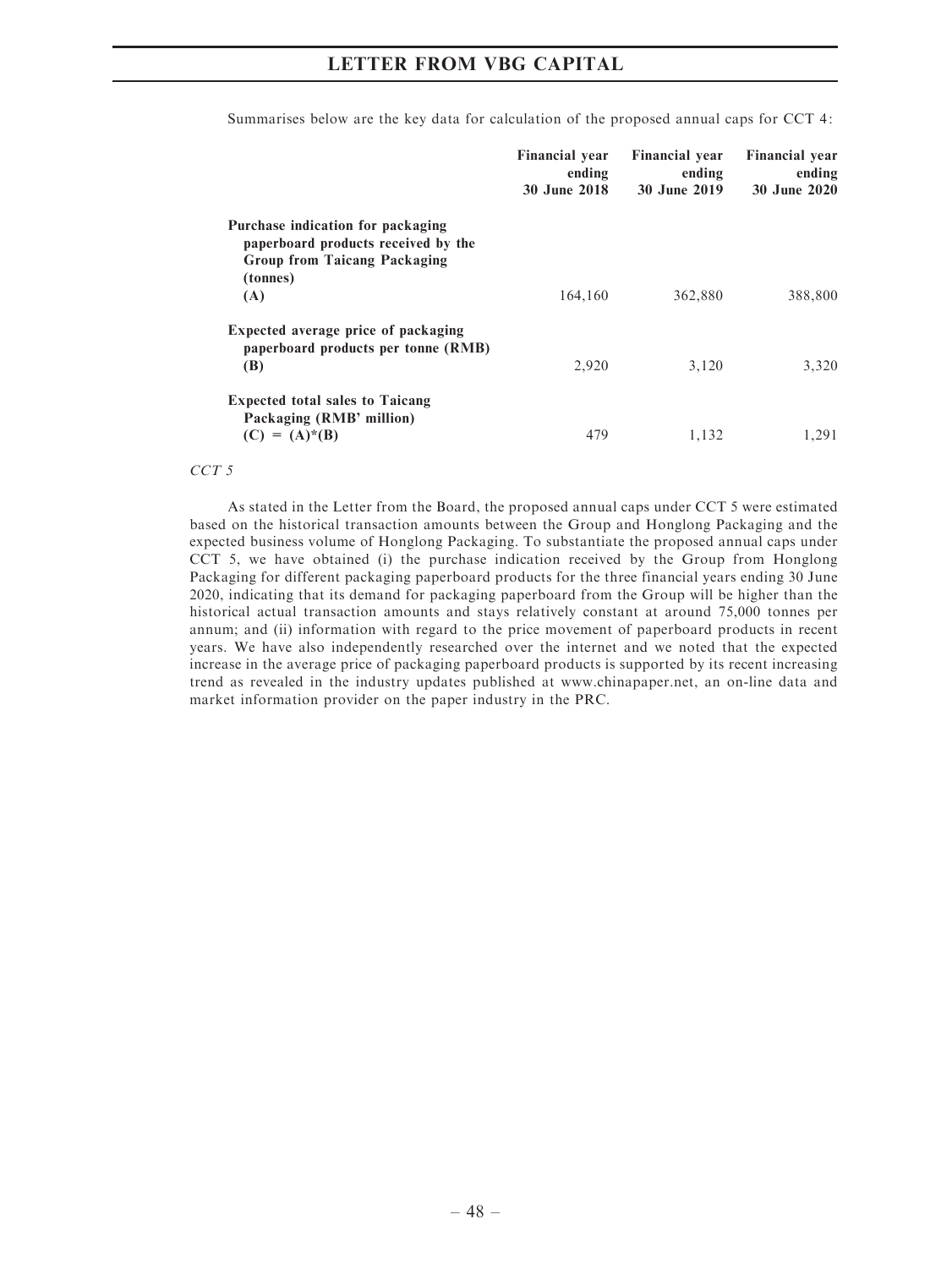|                                                                                                                              | <b>Financial year</b><br>ending<br>30 June 2018 | <b>Financial year</b><br>ending<br>30 June 2019 | <b>Financial year</b><br>ending<br>30 June 2020 |
|------------------------------------------------------------------------------------------------------------------------------|-------------------------------------------------|-------------------------------------------------|-------------------------------------------------|
| Purchase indication for packaging<br>paperboard products received by the<br><b>Group from Honglong Packaging</b><br>(tonnes) |                                                 |                                                 |                                                 |
| (A)                                                                                                                          | 75,000                                          | 75,000                                          | 75,000                                          |
| Expected average price of packaging<br>paperboard products per tonne (RMB)<br>(B)                                            | 2,900                                           | 3,100                                           | 3,300                                           |
| <b>Expected total sales to Honglong</b><br>Packaging (RMB' million)<br>$(C) = (A)^*(B)$                                      | 218                                             | 233                                             | 248                                             |

Summarises below are the key data for calculation of the proposed annual caps for CCT 5:

#### Purchase of wastepaper products

#### CCT<sub>6</sub>

As stated in the Letter from the Board, the proposed annual caps under CCT 6 were estimated based on the historical transaction amounts and the expected demand of recovered paper by the Group. As mentioned in the paragraph headed ''The Group's production capacity'' in this letter of advice, the Group is in the process of improving its existing production lines and implementing new paper machine plans at production bases located in Vietnam and the PRC, which will commence production by the end of June 2017 and successively in the 4th quarter of 2018 respectively. It is therefore expected that the production volume of the Group will expand and its design production capacity will also expand substantially by 2,350,000 tpa from the second half of 2017 and hence the volume of purchase of recovered paper by the Group will increase correspondingly. The said factor explains why the Group's expected demand for recovered paper from ACN for the financial year ending 30 June 2018 is considerably higher than the historical actual transaction amounts. The aforesaid gradual successive commencement of production of the Group's new paper machines in the PRC in the 4th quarter of 2018 further explains why the Group's expected demand for recovered paper from ACN for the two financial years ending 30 June 2020 will increase continuously.

To substantiate the annual caps under CCT 6, we have obtained (i) the Group's expected demand for recovered paper for the three financial years ending 30 June 2020 from ACN based on the expected production capacities of the production bases of the Group; (ii) information with regard to the price movement of recovered paper in recent years; and (iii) information with regard to the consumption rate of recovered paper and percentage of purchase of recovered paper from overseas sources. As at the Latest Practicable Date, the aggregate design production capacity of the Group was 13,730,000 tpa. Based on the Group's current production plan, its design production capacity will expand substantially by 2,350,000 tpa from the second half of 2017. As such, we consider that the expected annual production of the Group of around 13,276,000 tonnes, 14,761,000 tonnes and 15,311,000 tonnes for the three financial years ending 30 June 2020 respectively is achievable. We have also independently researched over the internet and we noted that the expected increase in the average price of recovered paper is supported by its recent increasing trend as revealed in the industry updates published at www.risi-umpaper.com and www.chinapaper.net, both being on-line data and market information providers on the paper industry in the PRC. As for the consumption rate of recovered paper and percentage of purchase of recovered paper from overseas sources, we checked that they are in line with the historical pattern.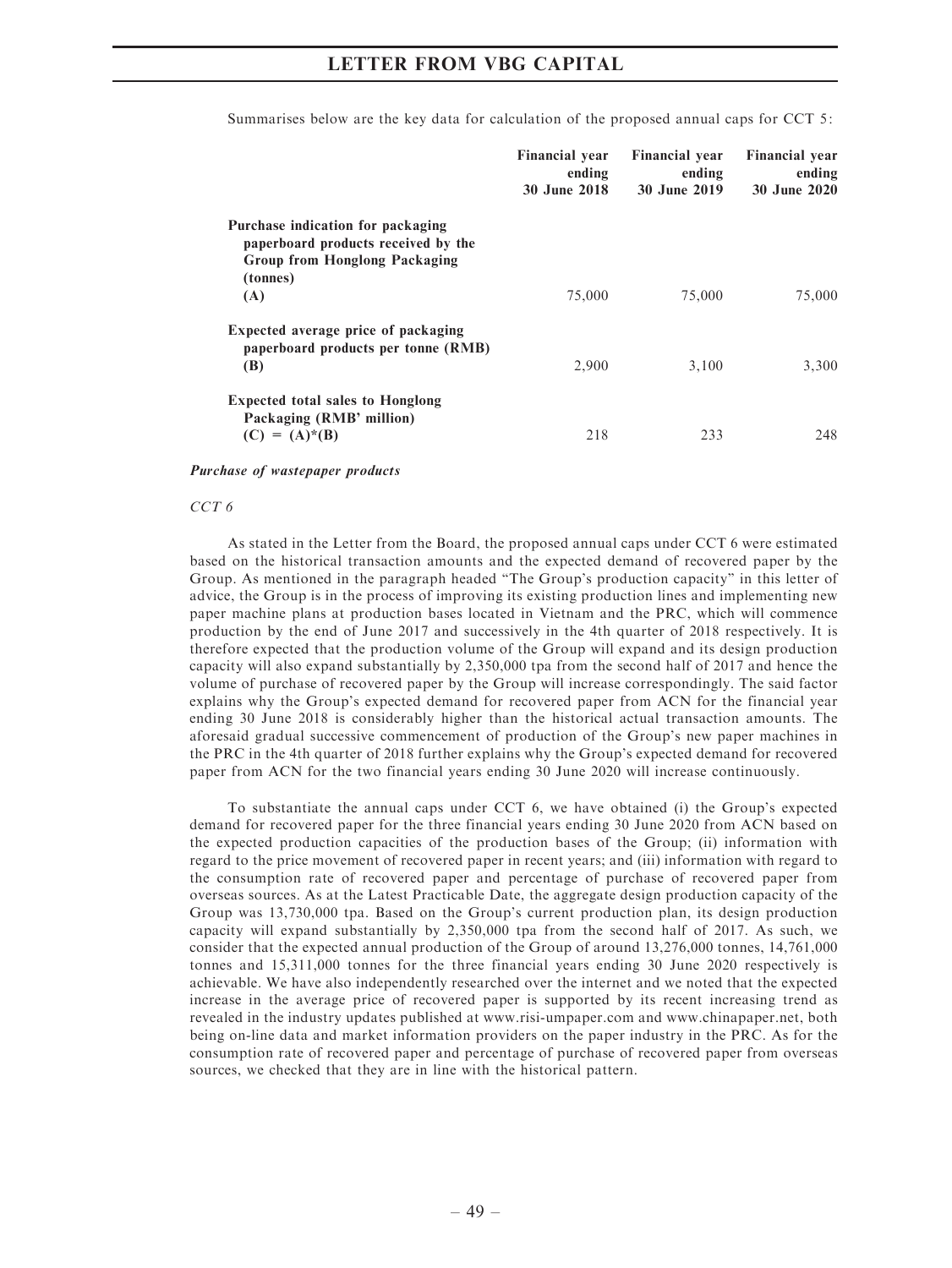|                                                                                                                          | <b>Financial year</b><br>ending<br>30 June 2018 | <b>Financial year</b><br>ending<br>30 June 2019 | <b>Financial year</b><br>ending<br>30 June 2020 |
|--------------------------------------------------------------------------------------------------------------------------|-------------------------------------------------|-------------------------------------------------|-------------------------------------------------|
| <b>Expected annual production of the Group</b><br>(tonnes)<br>(A)                                                        | 13,276,000                                      | 14,761,000                                      | 15,311,000                                      |
| Expected demand for recovered paper by<br>the Group from ACN based on the<br>Group's total production (tonnes)<br>(Note) |                                                 |                                                 |                                                 |
| $(B) = (A)*1.15*0.60$                                                                                                    | 9,160,440                                       | 10,185,090                                      | 10,564,590                                      |
| Expected price of recovered paper per<br>tonne (RMB)<br>(C)                                                              | 1,650                                           | 1,700                                           | 1,750                                           |
| Expected total purchase from ACN<br>(RMB' million)<br>$(D) = (B)^*(C)$                                                   | 15,115                                          | 17,315                                          | 18,488                                          |

Summarises below are the key data for calculation of the proposed annual caps for CCT 6:

Note: The consumption rate of recovered paper is 1: 1.15 and it is expected that the Group shall purchase 60% of the total recovered paper it requires for production from overseas sources.

#### CCT<sub>7</sub>

As stated in the Letter from the Board, the proposed annual caps under CCT 7 were estimated based on the historical and the expected demand of recovered paper by the Group, and the fluctuation in recovered paper prices in the PRC. As mentioned in the paragraph headed ''The Group's production capacity'' in this letter of advice, the Group is in the process of improving its existing production lines and implementing new paper machine plans at production bases located in Vietnam and the PRC, which will commence production by the end of June 2017 and successively in the 4th quarter of 2018 respectively. It is therefore expected that the production volume of the Group will expand and its design production capacity will also expand substantially by 2,350,000 tpa from the second half of 2017 and hence the volume of purchase of recovered paper by the Group will increase correspondingly. The said factor explains why the Group's expected demand for recovered paper from Tianjin ACN for the financial year ending 30 June 2018 is considerably higher than the historical actual transaction amounts. The aforesaid gradual successive commencement of production of the Group's new paper machines in the PRC in the 4th quarter of 2018 further explains why the Group's expected demand for recovered paper from Tianjin ACN for the two financial years ending 30 June 2020 will increase continuously.

To substantiate the annual caps under CCT 7, we have obtained (i) the Group's expected demand for recovered paper for the three financial years ending 30 June 2020 from Tianjin ACN; (ii) information with regard to the price movement of recovered paper in recent years; and (iii) information with regard to the consumption rate of recovered paper and percentage of purchase of recovered paper from local sources. As at the Latest Practicable Date, the aggregate design production capacity of the Group was 13,730,000 tpa. Based on the Group's current production plan, its design production capacity will expand substantially by 2,350,000 tpa from the second half of 2017. As such, we consider that the expected annual production of the Group of around 13,276,000 tonnes, 14,761,000 tonnes and 15,311,000 tonnes for the three financial years ending 30 June 2020 respectively is achievable. We have also independently researched over the internet and we noted that the expected increase in the average price of recovered paper is supported by its recent increasing trend as revealed in the industry updates published at www.risi-umpaper.com and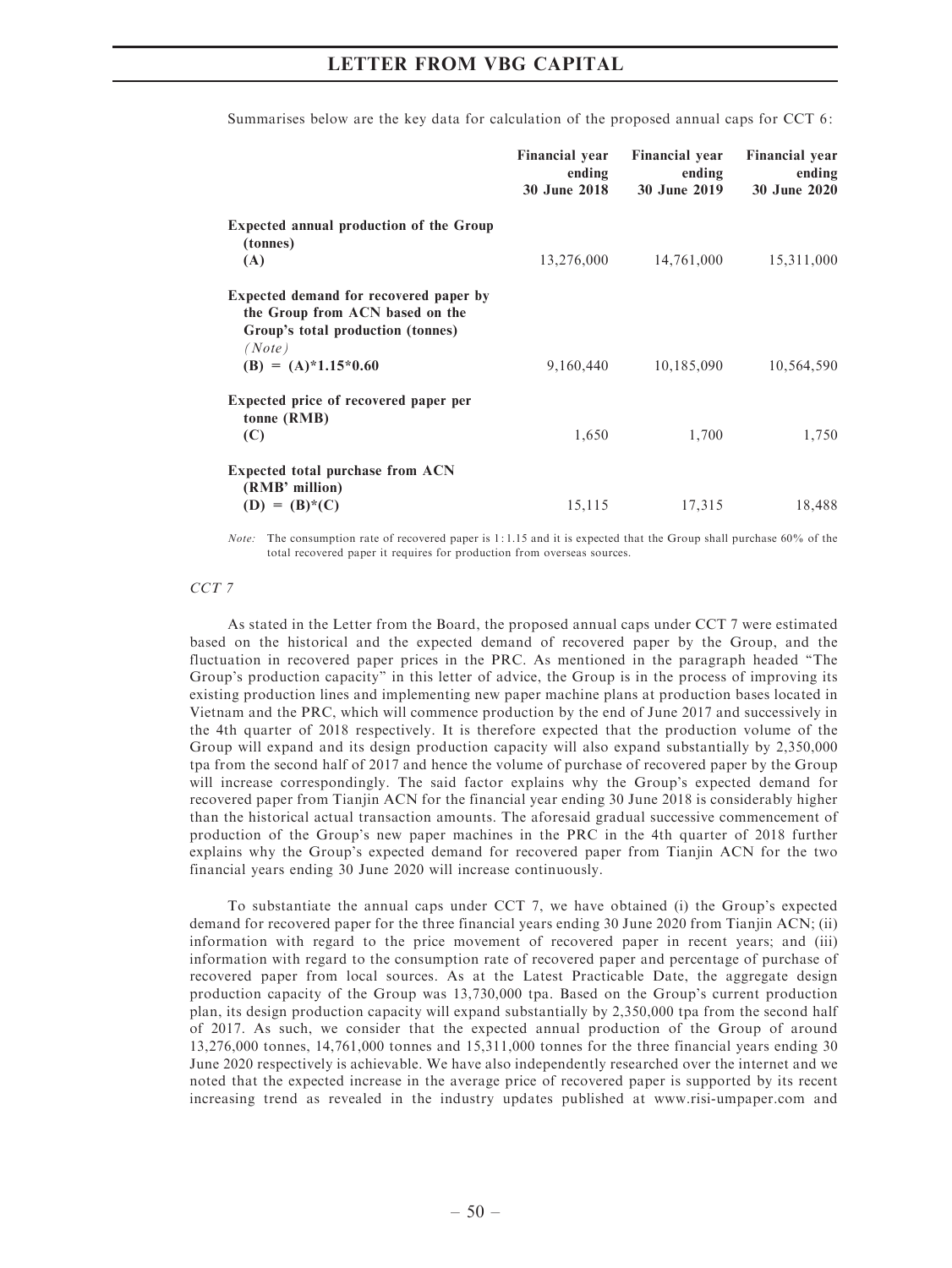www.chinapaper.net, both being on-line data and market information providers on the paper industry in the PRC. As for the consumption rate of recovered paper and percentage of purchase of recovered paper from local sources, we checked that they are in line with the historical pattern.

Summarises below are the key data for calculation of the proposed annual caps for CCT 7:

|                                                                                                                                  | <b>Financial year</b><br>ending<br><b>30 June 2018</b> | <b>Financial year</b><br>ending<br>30 June 2019 | <b>Financial year</b><br>ending<br>30 June 2020 |
|----------------------------------------------------------------------------------------------------------------------------------|--------------------------------------------------------|-------------------------------------------------|-------------------------------------------------|
| <b>Expected annual production of the Group</b><br>(tonnes)<br>(A)                                                                | 13,276,000                                             | 14,761,000                                      | 15,311,000                                      |
| Expected demand for recovered paper by<br>the Group from Tianjin ACN based on<br>the Group's total production (tonnes)<br>(Note) |                                                        |                                                 |                                                 |
| $(B) = (A)*1.15*0.40$                                                                                                            | 6,106,960                                              | 6,790,060                                       | 7,043,060                                       |
| Expected price of recovered paper per<br>tonne (RMB)<br>(C)                                                                      | 1,550                                                  | 1,700                                           | 1,750                                           |
| <b>Expected total purchase from Tianjin</b><br><b>ACN</b> (RMB' million)                                                         |                                                        |                                                 |                                                 |
| $(D) = (B) * (C)$                                                                                                                | 9,466                                                  | 11,543                                          | 12,325                                          |

Note: The consumption rate of recovered paper is 1: 1.15 and it is expected that the Group shall purchase 40% of the total recovered paper it requires for production locally.

Based on our independent research over the internet, as revealed by the 2015 annual report of the paper industry (the "Report") published in May 2016 by China Paper Association (a social organisation founded in 1992, registered at the State Ministry of Civil Affairs and regulated by the relevant department of the State Council), the output of paper and paperboard in the PRC in 2015 increased by approximately 2.29% than that in 2014 to approximately 107.1 million tonnes. Consumption of paper and paperboard in the PRC in 2015 also increased by approximately 2.79% than that in 2014 to approximately 103.5 million tonnes. From 2006 to 2015, average output of paper and paperboard per year increased by approximately 5.7%, and average consumption of the same per year increased by approximately 5.1%. The Report further revealed that the Company was one of the top 30 paper manufacturers in the PRC. In 2015, paper output of the Company ranked the first among the top 30 enterprises, and its production doubled that of the paper manufacturer which ranked the second on the top 30 list. Furthermore, as aforementioned, based on the industry updates published at www.100ppi.com, www.risi-umpaper.com, www.chinapaper.net, the market prices of chemicals, paperboard products and wastepaper products in the PRC have been increasing recently. In particular, we noted that the prices of recovered paper in the PRC has fluctuated and was volatile due to factors like currency and exchange rate movement and the increasing global concern on environmental protection.

According to the Food and Agriculture Organisation of the United Nations, the PRC dominated the world's production and consumption of paper and paperboard, and recovered paper. For paper and paperboard, it contributed approximately 27% of the world's total production and consumption. As for recovered paper, it contributed approximately 24% and 37% of the world's total production and consumption, respectively.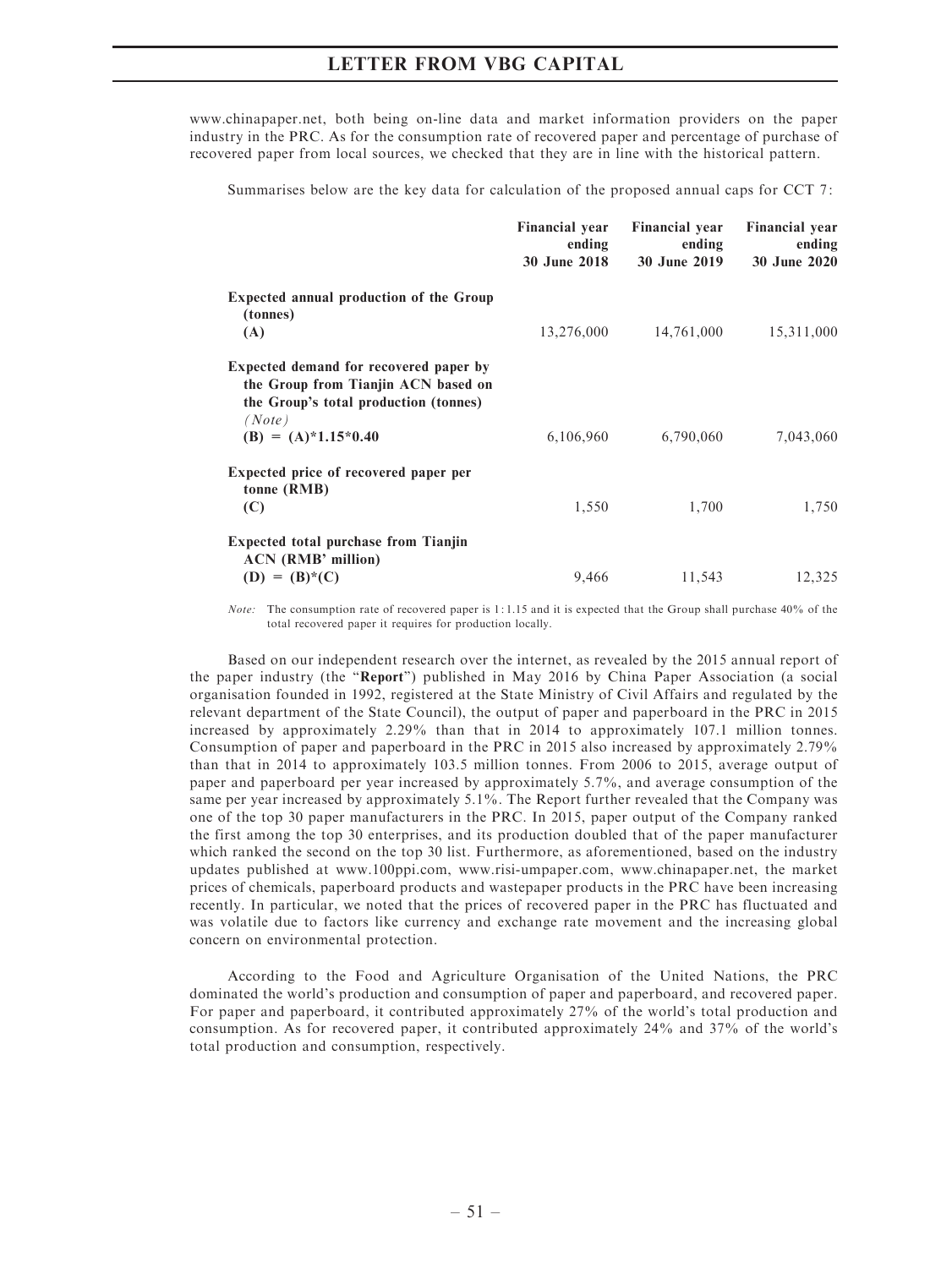Taking into account (i) the persistent expansion and optimistic outlook of the paper industry of the PRC and the Group's competitive strength within the industry as aforementioned; (ii) the rising price trend of chemicals, paperboard products and wastepaper products, especially that the prices of recovered paper in the PRC has fluctuated and was volatile; (iii) the historical year on year increase in the gross domestic products of the PRC was over 7% on average from 2012 to 2016; (iv) the depreciation of RMB in recent years which was one of the major factors which have caused the increase in market price of wastepaper products; (v) the increasing global concern on environment protection which may cause further increase in the future price of wastepaper products; and (vi) other possible unforeseeable factors such as inflation, we are of the view that it is acceptable that the proposed annual caps for each of the Non-exempt Continuing Connected Transactions for the three financial years ending 30 June 2020 are set with buffers as compared to their respective expected future transaction amounts so as to cater for any unpredictable market changes.

In view of all of the foregoing, we consider that the proposed annual caps under each of the CCT Agreements for the three financial years ending 30 June 2020 are fair and reasonable so far as the Independent Shareholders are concerned.

#### (4) Reliance on connected persons

As stated in the Letter from the Board, the historical amount of purchases by the Group from Dongguan Longteng for the two financial years ended 30 June 2016 and the six months ended 31 December 2016 represents approximately 7.6%, 7.4% and 7.5% of the total purchases of chemicals and packaging materials by the Group during the same said year/period, respectively.

As stated in the Letter from the Board, the historical amount of purchases by the Group from Nantong Tenglong for the two financial years ended 30 June 2016 and the six months ended 31 December 2016 represents approximately 3.5%, 8.3% and 9.2% of the total purchases of chemicals and packaging materials by the Group during the same said year/period, respectively.

Since the historical amount of purchases of chemicals and packaging materials by the Group from connected persons represents less than 20% of the Group's total purchases of such products in aggregate and there are other independent third party suppliers available in the market, we are of the view that the level of reliance of the Company on connected persons in this relation was not high. However, given that the proposed annual caps under CCT 1 and CCT 2 are much higher than the historical amount of purchases by the Group from Dongguan Longteng and Nantang Tenglong, we are of the view that the Group's reliance on connected persons in this relation may increase in the future depending on whether the Group can implement effective policies on supplier diversification. With regard to the policies of the Group on supplier diversification, please refer to the sub-section headed ''Listing Rules implication and internal control of the Group'' in this letter of advice.

As stated in the Letter from the Board, the historical amount of supplies by the Group to Dongguan Longteng for the two financial years ended 30 June 2016 and the six months ended 31 December 2016 represents approximately 1.5%, 1.3% and 1.5% of the sales of packaging paperboard of the Group during the same said year/period, respectively

As stated in the Letter from the Board, the historical amount of supplies by the Group to Taicang Packaging for the two financial years ended 30 June 2016 and the six months ended 31 December 2016 represents approximately 0.6%, 0.7% and 0.8% of the sales of packaging paperboard of the Group during the same said year/period, respectively.

As stated in the Letter from the Board, the historical amount of supplies by the Group to Honglong Packaging for the two financial years ended 30 June 2016 and the six months ended 31 December 2016 represents approximately 0.3%, 0.4% and 0.5% of the sales of packaging paperboard of the Group during the same said year/period, respectively.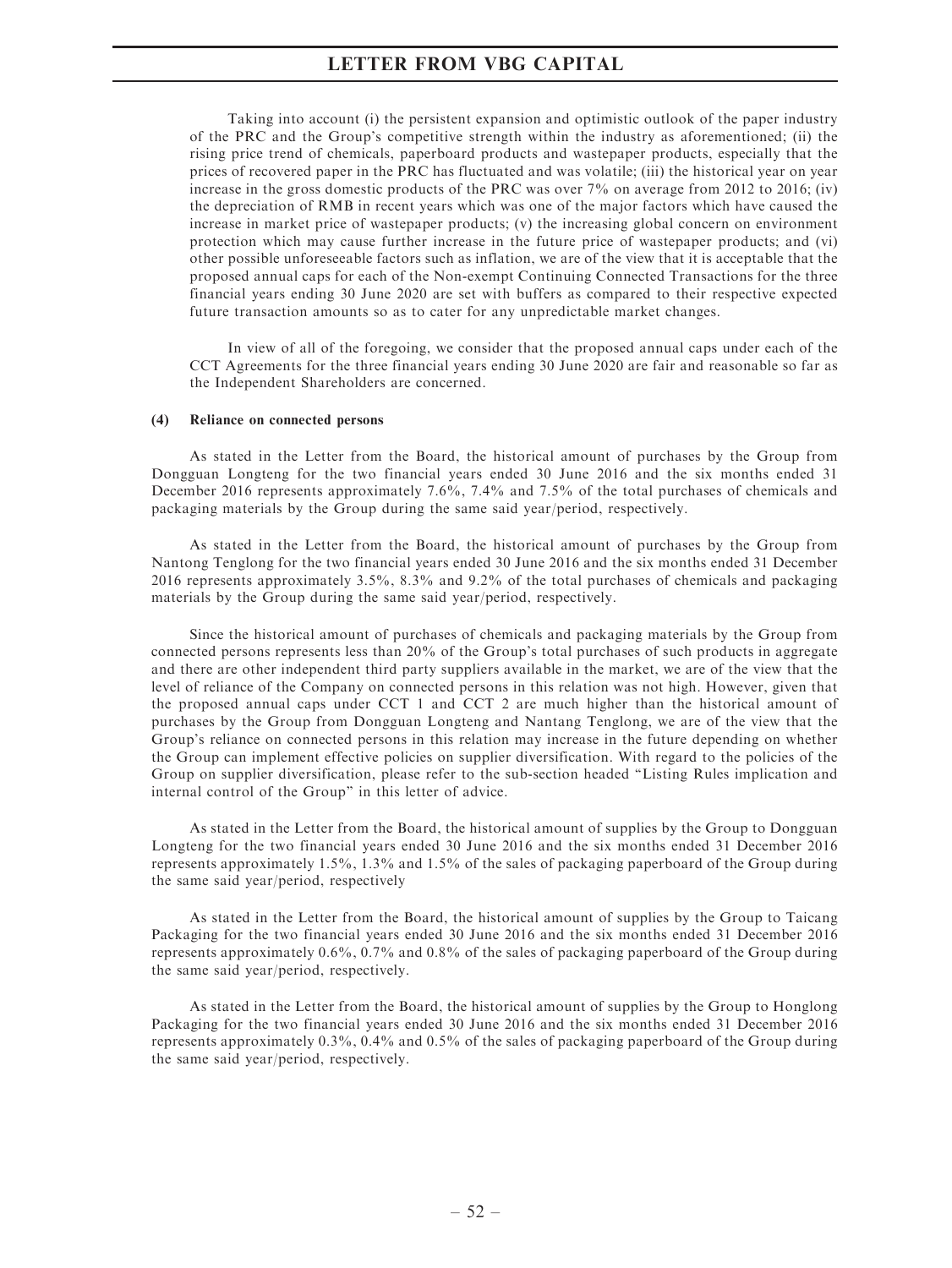Since the historical amount of sales of packaging paperboard by the Group to connected persons represents less than 5% of the Group's total sales of such product in aggregate, we concur with the Directors that the level of reliance of the Company on connected persons in this relation was low. Judging from the amount of the proposed annual caps under CCT 3, CCT 4 and CCT 5, we are of the view that the Group's reliance on connected persons in this relation would likely to remain low in the future.

As stated in the Letter from the Board, the historical amount of purchases by the Group from ACN for the two financial years ended 30 June 2016 and the six months ended 31 December 2016 represents approximately 40%, 50% and 45% of the total purchase of recovered paper products of the Group during the same said year/period, respectively.

As stated in the Letter from the Board, the historical amount of purchases by the Group from Tianjin ACN for the two financial years ended 30 June 2016 and the six months ended 31 December 2016 represents approximately 36%, 27% and 33% of the total purchase of recovered paper products of the Group during the same said year/period, respectively.

We noted that the historical amount of purchases of recovered paper products by the Group from connected persons represents over 70% of the Group's total purchases of such product in aggregate. Furthermore, given that the proposed annual caps under CCT 6 and CCT 7 are much higher than the historical amount of purchases by the Group from ACN and Tianjin ACN, we are of the view that the Group's reliance on connected persons in this relation may further increase in the future depending on whether the Group can implement effective policies on supplier diversification. On the other hand, in view of that (i) recovered paper is the Group's largest raw materials component and hence the Group's ability to source large volumes of consistently high quality recovered paper under stable, long-term arrangements is critical for its success; (ii) ACN is the largest exporter of recovered paper in the United States and a leading exporter of recovered paper in Europe and Asia, accordingly ACN is able to supply the Group with high quality recovered paper such that the Group's production would not be disrupted by possible shortage of key raw material; and (iii) the terms of each of the ACN Recovered Paper Purchase Agreement and the Tianjin ACN Wastepaper Purchase Agreement are fair and reasonable, we are of the opinion that the seemingly high reliance of the Group on connected persons in this relation is justifiable. With regard to the policies of the Group on supplier diversification, please refer to the sub-section headed ''Listing Rules implication and internal control of the Group'' in this letter of advice.

### (5) Listing Rules implication and internal control of the Group

The Directors confirmed that the Company shall comply with the requirements of Rules 14A.53 and 14A.55 of the Listing Rules pursuant to which (i) the values of the Non-exempt Continuing Connected Transactions must be restricted by their respective annual caps for the financial years concerned under the respective CCT Agreements; (ii) the terms of the CCT Agreements (together with the respective annual caps) must be reviewed by the independent non-executive Directors annually; and (iii) details of independent non-executive Directors' annual review on the terms of the CCT Agreements (together with the respective annual caps) must be included in the Company's subsequent published annual reports and financial accounts. As also stipulated under Rule 14A.56 of the Listing Rules, auditors of the Company must provide a letter to the Board confirming, among other things, that the Non-exempt Continuing Connected Transactions are carried out in accordance with the pricing policies of the Company, and their respective annual caps are not being exceeded. In the event that the total amounts of the Non-exempt Continuing Connected Transactions exceed their respective annual caps, or that there is any material amendment to the terms of the CCT Agreements, the Company, as confirmed by the Directors, shall comply with the applicable provisions of the Listing Rules governing continuing connected transactions.

In relation to the above, we noted from the annual reports of the Company for each the three financial years ended 30 June 2016 that the Company has been complying with the stipulated requirements under the Listing Rules for the 2014 Continuing Connected Transactions.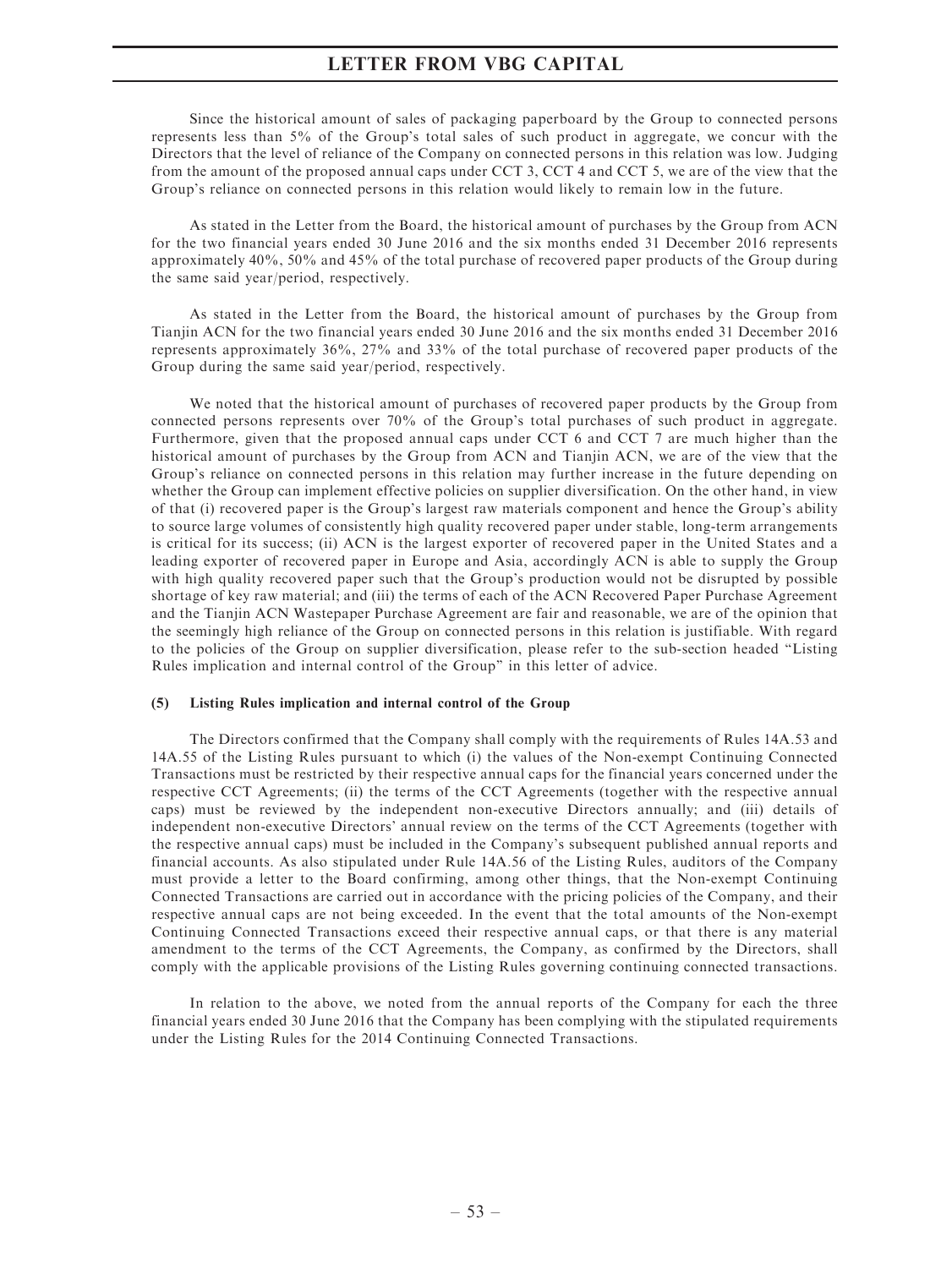Shareholders may also refer to the paragraphs headed ''Pricing principles for continuing connected transactions'' and ''Internal control for continuing connected transactions'' in the Letter from the Board with regard to the internal control procedures which the Company has adopted (i) when determining the prevailing market price of the products under the Non-exempt Continuing Connected Transactions; and (ii) to govern the Non-exempt Continuing Connected Transactions. In particular, in order to reduce the Group's reliance on connected persons on the Non-exempt Continuing Connected Transactions, the Company has implemented the following additional policies:

- (1) Given that according to the China's National Bureau of Statistics, online retail sales in the PRC reached approximately RMB5.16 trillion in 2016, representing an approximate 26.2% growth from 2015, the accessibility to independent chemicals, packaging materials and local wastepaper suppliers has been widened and it is expected that the Company will be able to source more of those raw materials from different independent third party suppliers.
- (2) As mentioned in the sub-section headed ''Principal terms of the CCT Agreements'' in this letter of advice, when placing an individual order for chemicals, packaging paper and wastepaper, the Group will try to obtain quotations from at least independent third party suppliers. In the event that the terms and conditions offered by the independent suppliers are in line with the prevailing market terms and/or no less favourable to the Group than those offered by the connected person suppliers, the Company will give priority to the independent suppliers.

We have obtained the relevant internal control manuals from the Company and discussed with the Directors regarding how those internal control procedures have actually been carried out. Moreover, we have obtained from the Company its periodic internal control review reports regarding the 2014 Continuing Connected Transactions to substantiate that those internal control procedures were actually followed to ensure that the terms of the 2014 Continuing Connected Transactions are on normal commercial terms and in the interests of the Company and the Independent Shareholders as a whole.

Given the above stipulated requirements for continuing connected transactions pursuant to the Listing Rules and the internal control measures adopted by the Company, we are of the view that there are adequate measures in place to monitor the Non-exempt Continuing Connected Transactions (together with the respective annual caps) and hence the interest of the Independent Shareholders would be safeguarded.

### RECOMMENDATION

Having taken into consideration the factors and reasons as stated above, we are of the opinion that (i) the terms of the CCT Agreements are on normal commercial terms and are fair and reasonable so far as the Independent Shareholders are concerned; and (ii) the Non-exempt Continuing Connected Transactions are in the interests of the Company and the Shareholders as a whole and are conducted in the ordinary and usual course of business of the Group. Accordingly, we recommend the Independent Board Committee to advise the Independent Shareholders to vote in favour of the resolutions to be proposed at the Special General Meeting to approve the CCT Agreements and the Non-exempt Continuing Connected Transactions and we recommend the Independent Shareholders to vote in favour of the resolutions in this regard.

> Yours faithfully, For and on behalf of VBG Capital Limited Doris Sing Director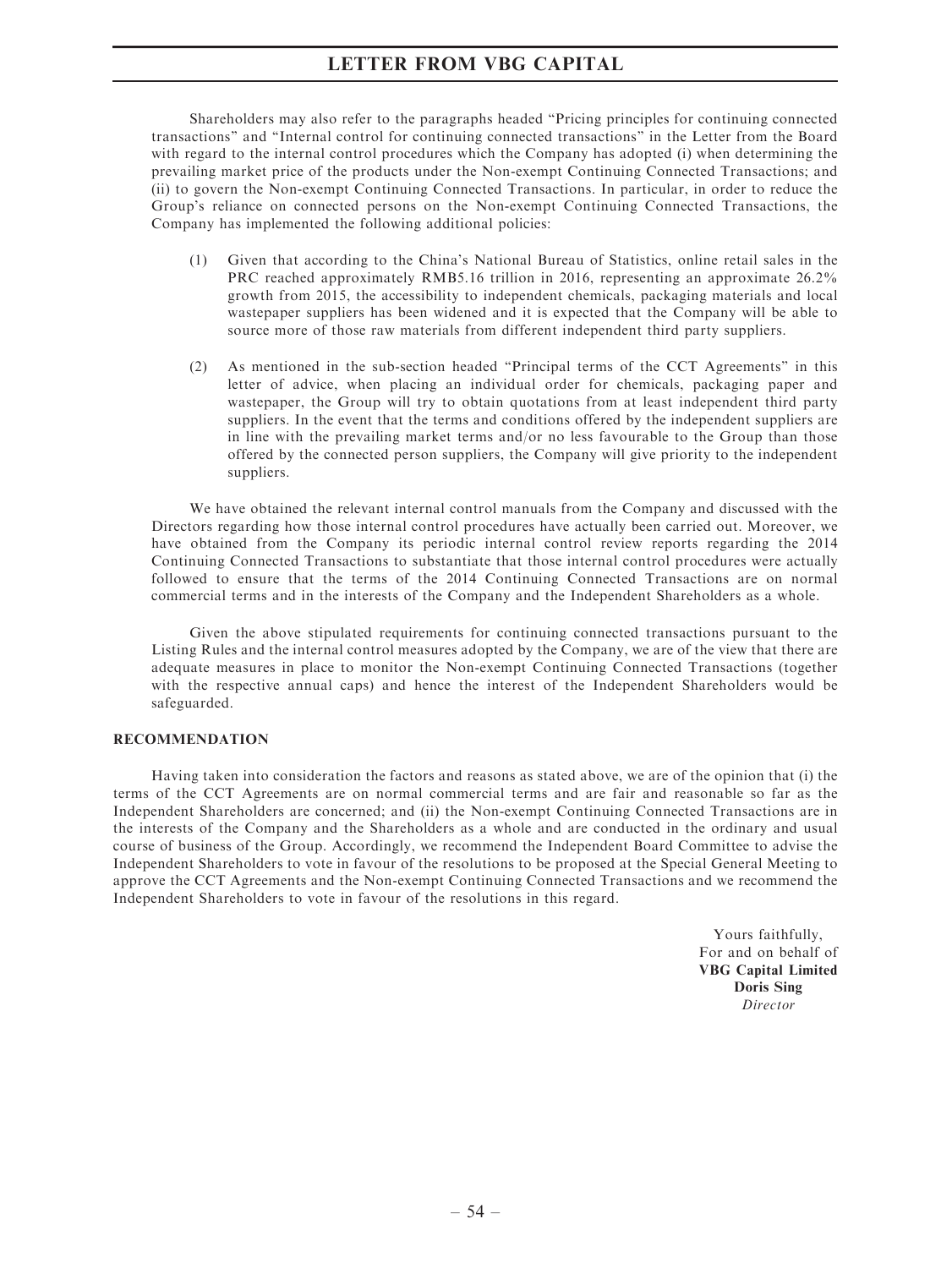### 1. RESPONSIBILITY STATEMENT

This circular, for which the Directors collectively and individually accept full responsibility, includes particulars given in the compliance with the Listing Rules for the purpose of giving information with regard to the Group. The Directors, having made all reasonable enquiries, confirm that to the best of their knowledge and belief the information contained in this document is accurate and complete in all material respects and not misleading or deceptive, and there are no other matters the omission of which would make any statement herein or this document misleading.

### 2. DIRECTORS' AND CHIEF EXECUTIVE'S INTERESTS

As at the Latest Practicable Date, the following Directors and the chief executive of the Company had or were deemed to have the following interests and short positions in Shares, underlying shares and debentures of the Company or any of its associated corporations (within the meaning of Part XV of the SFO) which (a) were required to be notified to the Company and the Stock Exchange pursuant to Divisions 7 and 8 of Part XV of the SFO (including interests and short positions which they were taken or deemed to have under such provisions of the SFO); or (b) were required, pursuant to Section 352 of the SFO, to be entered in the register referred to therein; or (c) were required, pursuant to the Model Code for Securities Transactions by Directors of Listed Companies (the ''Model Code'') in the Listing Rules to be notified to the Company and the Stock Exchange.

#### (A) Interests and long positions in the Shares and underlying shares of the Company

|                        |                       |                  |                  |                  | Number of underlying Shares   |                  |               |                |
|------------------------|-----------------------|------------------|------------------|------------------|-------------------------------|------------------|---------------|----------------|
|                        |                       |                  | Number of Shares |                  | (in respect of share options) |                  |               |                |
|                        |                       | Personal         | Family           | Corporate        | Personal                      | Family           |               | Approximate    |
|                        | Long Position/        | <b>Interests</b> | <b>Interests</b> | <b>Interests</b> | <b>Interests</b>              | <b>Interests</b> |               | percentage of  |
| Name of Directors      | <b>Short Position</b> |                  |                  | (Notes)          |                               |                  | Total         | shareholdings* |
| Ms. Cheung Yan         | Long Position         | 85,597,758       | 27.094.184       | 2.992.120.000    | 4.500,000                     | 4.500,000        | 3,113,811,942 | 66.62%         |
| ("Ms. Cheung")         |                       |                  |                  |                  |                               |                  |               |                |
| Mr. Liu Ming Chung     | Long Position         | 27.094.184       | 85,597,758       | 2.992.120.000    | 4.500,000                     | 4.500,000        | 3.113.811.942 | 66.62%         |
| ("Mr. Liu")            |                       |                  |                  |                  |                               |                  |               |                |
| Mr. Zhang Cheng Fei    | Long Position         | 29.899.821       |                  | -                | 4.500,000                     |                  | 34,399,821    | 0.74%          |
| ("Mr. Zhang")          |                       |                  |                  |                  |                               |                  |               |                |
| Mr. Lau Chun Shun      | Long Position         | 9.649.000        |                  | 2.992.120.000    | 4.500,000                     |                  | 3.006.269.000 | 64.32%         |
| Ms. Tam Wai Chu, Maria | Long Position         | 1.216.670        |                  |                  |                               |                  | 1.216.670     | $0.03\%$       |

The percentage has been complied based on the total number of Shares of the Company issued as at the Latest Practicable Date (i.e. 4,674,220,811 ordinary Shares)

#### Notes:

- (1) Best Result Holdings Limited (''Best Result'') directly held 2,992,120,000 Shares in the Company. The issued share capital of Best Result is held (i) as to approximately 37.073% by Ms. Cheung personally; (ii) as to approximately 37.053% by Goldnew Limited which was held by BNP Paribas Jersey Trust Corporation Limited as the trustee of The Liu Family Trust; (iii) as to approximately 10.000% by Acorn Crest Limited which was held by BNP Paribas Jersey Trust Corporation Limited as the trustee of The Zhang Family Trust; and (iv) as to approximately 15.874% by Winsea Investments Limited which was held by BNP Paribas Jersey Trust Corporation Limited as the trustee of The Golden Nest Trust.
- (2) The Zhang Family Trust is irrevocable trust. The Liu Family Trust and The Golden Nest Trust are revocable trusts.
- (3) Ms. Cheung is the spouse of Mr. Liu. Each of Ms. Cheung and Mr. Liu is therefore deemed to be interested in the Shares held by Best Result pursuant to Part XV of the SFO.
- (4) Mr. Lau Chun Shun is a beneficiary of each of The Liu Family Trust and The Golden Nest Trust. He is therefore deemed to be interested in the Shares held by Best Result pursuant to Part XV of the SFO.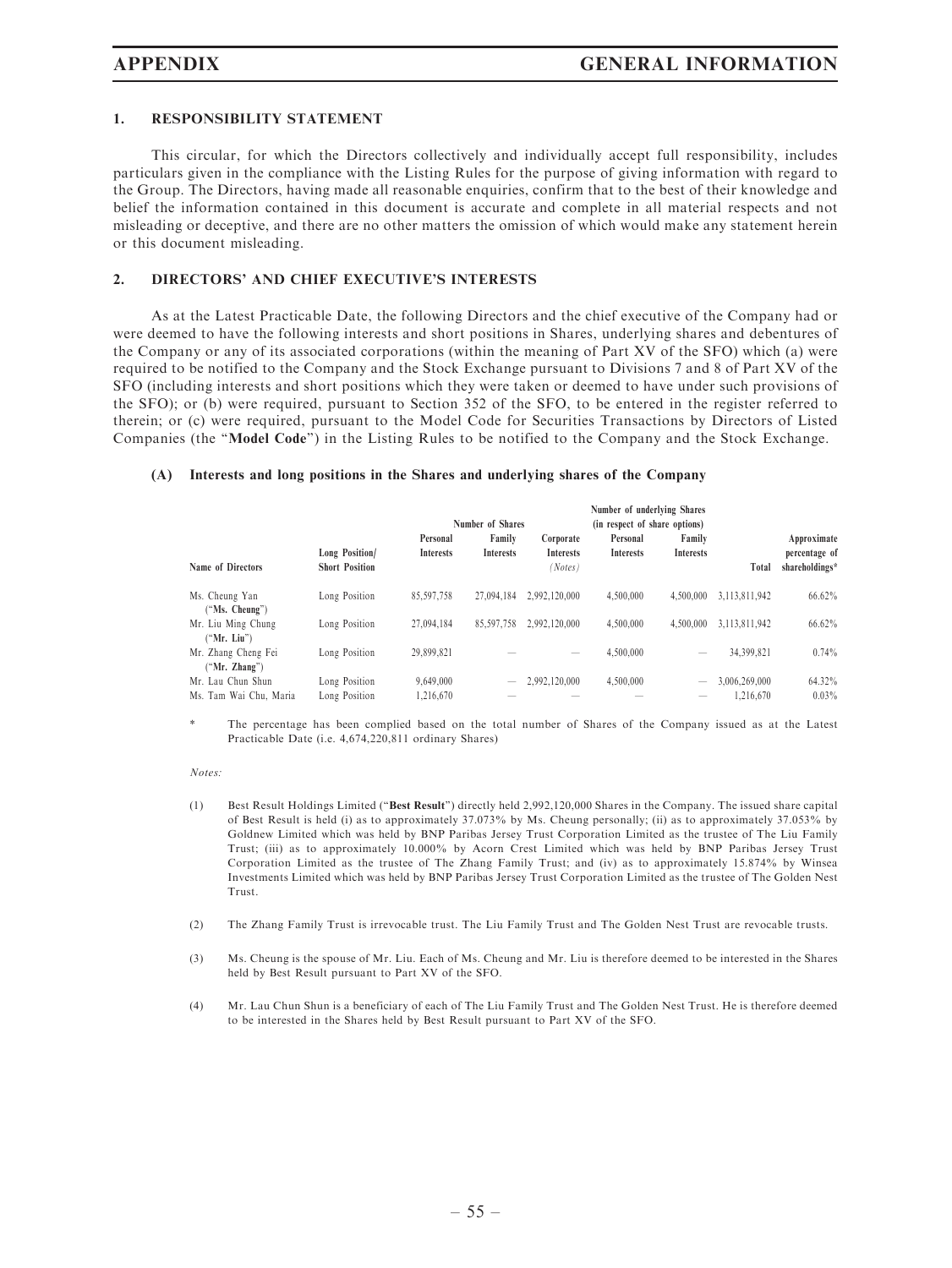#### (B) the Underlying Shares of the Company

Details of the outstanding options granted to the Directors under the share option scheme of the Company adopted on 12 February 2006 as at the Latest Practicable Date were as follows:

| <b>Name of Director</b> | Date of grant<br>("Grant Date") | <b>Exercise</b><br>price per<br>share<br>(HK\$) | <b>Exercise period</b> | Number of<br>outstanding<br>options |
|-------------------------|---------------------------------|-------------------------------------------------|------------------------|-------------------------------------|
| Ms. Cheung              | 29/02/2016                      | 5.19                                            | 01/09/2016-28/02/2019  | 4,500,000                           |
| Mr. Liu                 | 29/02/2016                      | 5.19                                            | 01/09/2016-28/02/2019  | 4,500,000                           |
| Mr. Zhang               | 29/02/2016                      | 5.19                                            | 01/09/2016-28/02/2019  | 4,500,000                           |
| Mr. Lau Chun Shun       | 29/02/2016                      | 5.19                                            | 01/09/2016-28/02/2019  | 4,500,000                           |

Note: All options granted have a vesting period of 6 months from the Grant Date and may be exercised on or after 1 September 2016. All options granted have a validity period of 3 years from 29 February 2016 to 28 February 2019.

#### (C) Interests in Associated Corporation — Best Result

| <b>Name of Directors</b> | <b>Long Position/</b><br><b>Short Position</b> | Capacity                                                                                | No. of issued<br>ordinary<br>shares held in<br><b>Best Result</b> | Approximate<br>percentage of<br>shareholding |
|--------------------------|------------------------------------------------|-----------------------------------------------------------------------------------------|-------------------------------------------------------------------|----------------------------------------------|
| Ms. Cheung               | Long Position                                  | Beneficial Owner                                                                        | 37,073                                                            | 37.073%                                      |
|                          | Long Position                                  | Interest of spouse                                                                      | 37,053                                                            | 37.053%                                      |
| Mr. Liu                  | Long Position                                  | Founder of The Liu<br><b>Family Trust</b>                                               | 37,053                                                            | 37.053%                                      |
|                          | Long Position                                  | Interest of spouse                                                                      | 37,073                                                            | 37.073%                                      |
| Mr. Zhang                | Long Position                                  | Founder and<br>beneficiary of The<br>Zhang Family Trust<br>and The Golden<br>Nest Trust | 25,874                                                            | 25.874%                                      |
| Mr. Lau Chun Shun        | Long Position                                  | Beneficiary of trusts<br>$^\prime$ <i>Note</i> 4)                                       | 52,927                                                            | 52.927%                                      |

Notes:

(2) The Zhang Family Trust is irrevocable trust. The Liu Family Trust and The Golden Nest Trust are revocable trusts.

<sup>(1)</sup> Best Result directly held 2,992,120,000 Shares in the Company. The issued share capital of Best Result is held (i) as to approximately 37.073% by Ms. Cheung personally; (ii) as to approximately 37.053% by Goldnew Limited which was held by BNP Paribas Jersey Trust Corporation Limited as the trustee of The Liu Family Trust; (iii) as to approximately 10.000% by Acorn Crest Limited which was held by BNP Paribas Jersey Trust Corporation Limited as the trustee of The Zhang Family Trust; and (iv) as to approximately 15.874% by Winsea Investments Limited which was held by BNP Paribas Jersey Trust Corporation Limited as the trustee of The Golden Nest Trust.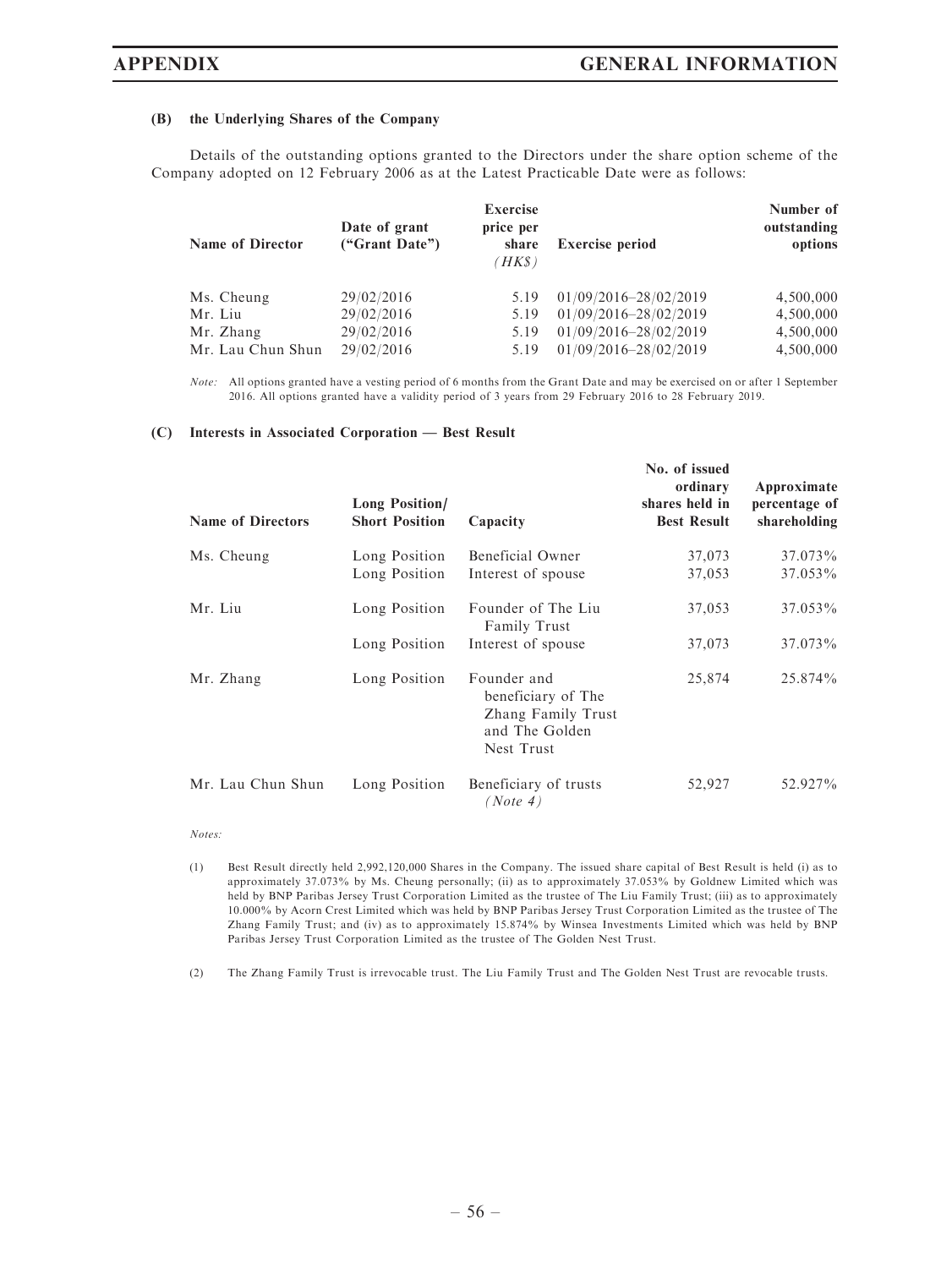- (3) Ms. Cheung is the spouse of Mr. Liu. Each of Ms. Cheung and Mr. Liu is therefore deemed to be interested in the Shares held by Best Result pursuant to Part XV of the SFO.
- (4) Mr. Lau Chun Shun is a beneficiary of each of The Liu Family Trust and The Golden Nest Trust. He is therefore deemed to be interested in the Shares held by Best Result pursuant to Part XV of the SFO.

Save as disclosed above, as at the Latest Practicable Date, none of the Directors or chief executives of the Company had any interests or short positions in the shares, underlying shares and debentures of the Company or any associated corporation (within the meaning of Part XV of the SFO) which were required to be notified to the Company and the Stock Exchange pursuant to Divisions 7 and 8 of Part XV of the SFO (including interests and short positions which they are taken or deemed to have under such provisions of the SFO), or which were required, pursuant to Section 352 of the SFO, to be entered in the register referred to therein, or which were required to be notified to the Company and the Stock Exchange pursuant to the Model Code for Securities Transactions by Directors of Listed Issuers.

### 3. SUBSTANTIAL SHAREHOLDERS

As at the Latest Practicable Date, so far as was known to any Directors or chief executive of the Company, the following persons (not being a Director or chief executive of the Company) had, or were deemed or taken to have interests or short positions in the Shares or underlying shares of the Company which would fall to be disclosed to the Company and the Stock Exchange under the provisions of Divisions 2 and 3 of Part XV of the SFO, or who is, directly or indirectly, interested in 10% or more of the nominal value of any class of share capital carrying rights to vote in all circumstances at general meeting of any other member of the Group or had any options in respect of such capital:

| Name of Shareholder                                    | Long Position/<br><b>Short Position</b> | Capacity                                  | No. of<br><b>Shares</b> held | Approximate<br>percentage of<br>total issued<br>Shares* |
|--------------------------------------------------------|-----------------------------------------|-------------------------------------------|------------------------------|---------------------------------------------------------|
| Best Result (Note)                                     | Long Position                           | Beneficial Owner                          | 2,992,120,000                | 64.01%                                                  |
| Ms. Cheung                                             | Long Position                           | Interest of controlled<br>corporation     | 2,992,120,000                | 64.01%                                                  |
| Goldnew Limited                                        | Long Position                           | Interest of controlled<br>corporation     | 2.992.120.000                | 64.01%                                                  |
| <b>BNP</b> Paribas Jersey Trust<br>Corporation Limited | Long Position                           | Trustee of The Liu<br><b>Family Trust</b> | 2.992.120.000                | 64.01%                                                  |

The percentage has been complied based on the total number of Shares of the Company issued as at the Latest Practicable Date (i.e. 4,674,220,811 ordinary Shares)

Note: Best Result directly held 2,992,120,000 Shares in the Company. The issued share capital of Best Result is held (i) as to approximately 37.073% by Ms. Cheung personally; (ii) as to approximately 37.053% by Goldnew Limited which was held by BNP Paribas Jersey Trust Corporation Limited as the trustee of The Liu Family Trust; (iii) as to approximately 10.000% by Acorn Crest Limited which was held by BNP Paribas Jersey Trust Corporation Limited as the trustee of The Zhang Family Trust; and (iv) as to approximately 15.874% by Winsea Investments Limited which was held by BNP Paribas Jersey Trust Corporation Limited as the trustee of The Golden Nest Trust.

Save as disclosed above, as at the Latest Practicable Date, as far as the Company is aware of, there was no other person (other than the above-mentioned Director and the chief executive of the Company) who had any interests or short positions in the Shares or underlying shares of the Company as recorded in the register required to be kept by the Company under Section 336 of the SFO.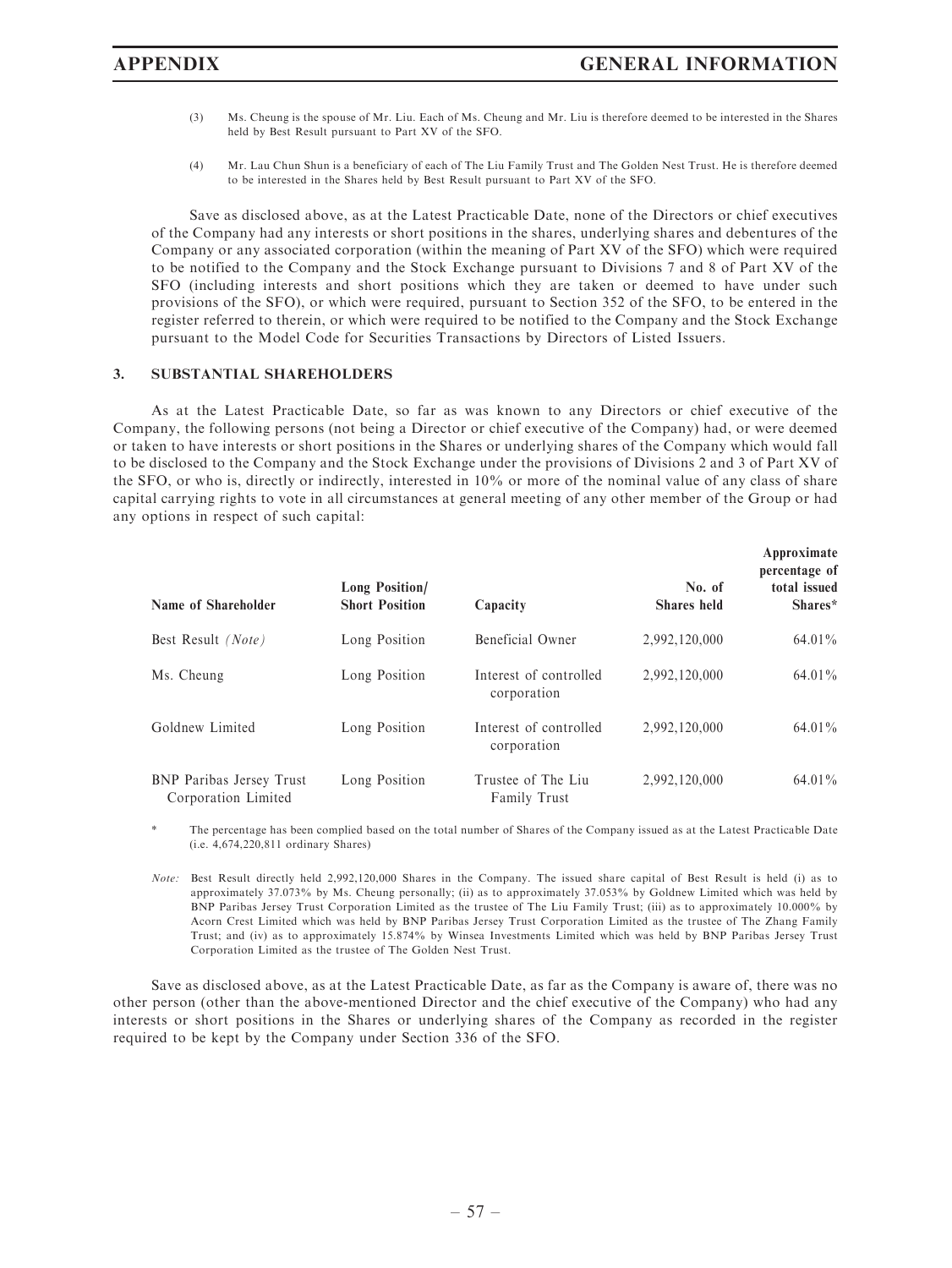### 4. MATERIAL ADVERSE CHANGE

As at the Latest Practicable Date, the Directors are not aware of any material adverse change in the financial or trading position of the Group since 30 June 2016, the date to which the latest audited financial statements of the Group were made up.

### 5. LITIGATION

So far as the Directors are aware, as at the Latest Practicable Date, no member of the Group was engaged in any litigation or arbitration of material importance and no litigation/arbitration or claim of material importance was pending or threatened against the any member of the Group.

### 6. SERVICE CONTRACT

As at the Latest Practicable Date, no Director has a service contract with the Company which is not determinable by the Company within one year without payment of compensation (other than statutory compensation).

### 7. MATERIAL INTEREST

As at the Latest Practicable Date, save as disclosed in this circular, none of the Directors was materially interested in any contract or arrangement entered into by any member of the Group which contract or arrangement is subsisting as at the date of this circular and which is significant in relation to the business of the Group.

As at the Latest Practicable Date, none of the Directors had any direct or indirect interest in any assets which have been, since the date to which the latest published audited accounts of the Group were made up, acquired or disposed of by, or leased to any member of the Group, or are proposed to be acquired or disposed of by, or leased to, any member of the Group.

### 8. COMPETING INTEREST

As at the Latest Practicable Date, none of the Directors or their respective associates had any interest in any business which competed or was likely to compete, either directly or indirectly, with the business of the Group (as would be required to be disclosed under Rule 8.10 of the Listing Rules if each of them was a controlling shareholder).

### 9. CONSENT OF EXPERT

The following expert has given and has not withdrawn its written consent to the issue of this circular with the inclusion of its letter dated 14 June 2017 and reference to its names in the form and context in which they respectively appear:

| Name               | <b>Oualification</b>                                                                                                                                |
|--------------------|-----------------------------------------------------------------------------------------------------------------------------------------------------|
| <b>VBG</b> Capital | A corporation licensed to carry out type 1 (dealing in securities) and type<br>6 (advising on corporate finance) regulated activities under the SFO |

To the best knowledge of the Directors, as at the Latest Practicable Date, VBG Capital was not beneficially interested in the share capital of any member of the Group nor did they have any right, whether legally enforceable or not, to subscribe for or to nominate persons to subscribe for securities in any member of the Group.

To the best knowledge of the Directors, as at the Latest Practicable Date, VBG Capital was not interested, directly or indirectly, in any assets which had since 30 June 2016, being the date to which the latest published audited accounts of the Group were made up, been acquired or disposed of by or leased to any member of the Group or which are proposed to be acquired or disposed of by or leased to any member of the Group.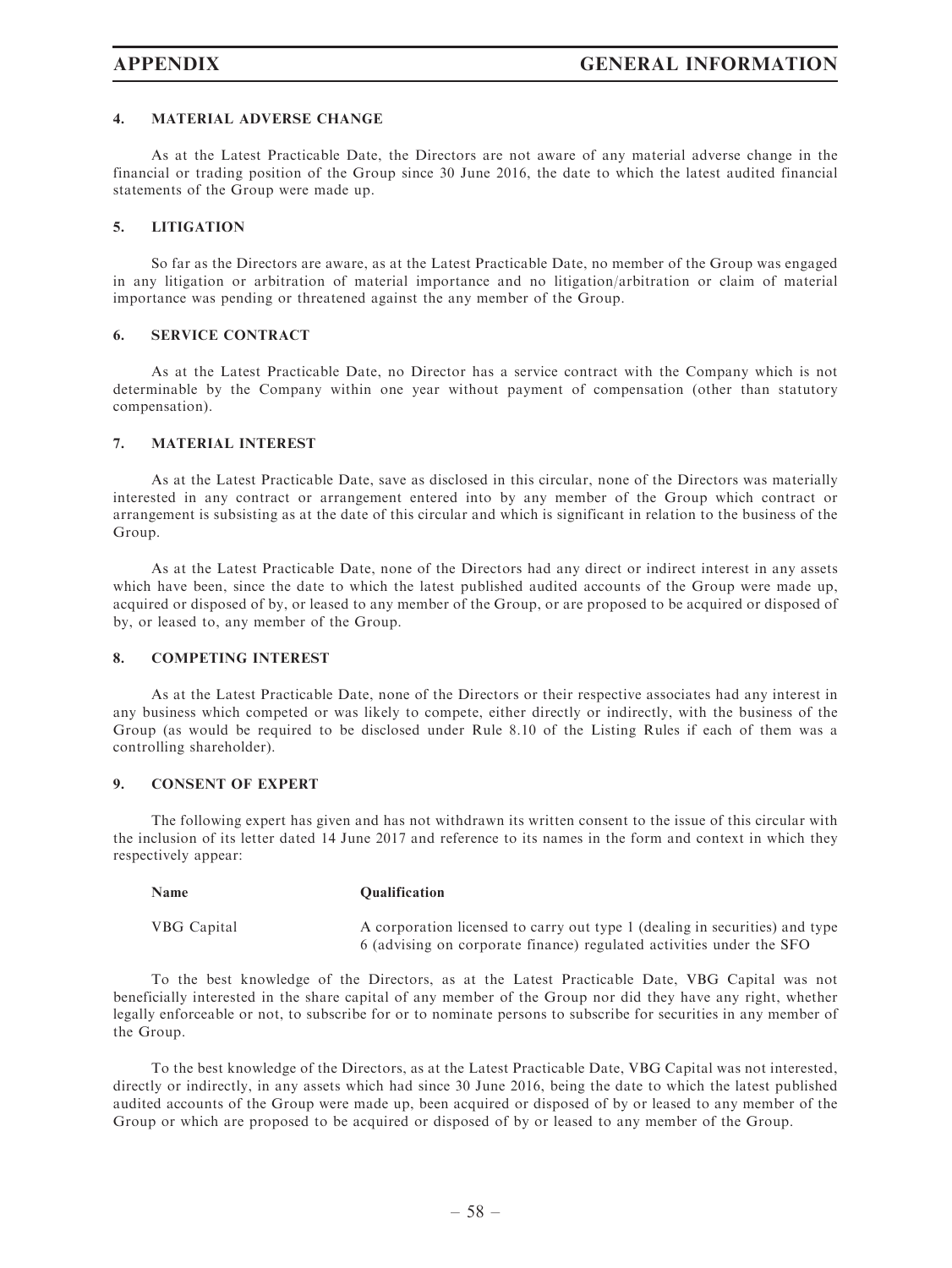### 10. MISCELLANEOUS

- (a) The registered office of the Company is situated at Clarendon House, 2 Church Street, Hamilton HM11, Bermuda.
- (b) The principal place of business of the Company in Hong Kong is situated at Unit 1, 22/F, One Harbour Square, 181 Hoi Bun Road, Kwun Tong, Kowloon, Hong Kong.
- (c) The company secretary of the Company is Ms. Cheng Wai Chu, Judy, who is an associate member of the Institute of Chartered Secretaries and Administrators and the Hong Kong Institute of Chartered Secretaries.
- (d) The Company's Hong Kong Branch Share Registrar is Tricor Investor Services Limited at Level 22, Hopewell Centre, 183 Queen's Road East, Hong Kong.
- (e) The English text of this circular shall prevail over the Chinese text in the case of any inconsistency.

### 11. DOCUMENTS FOR INSPECTION

Copies of the following documents will be available for inspection at the Hong Kong office of the Company, at Unit 1, 22/F, One Harbour Square, 181 Hoi Bun Road, Kwun Tong, Kowloon, Hong Kong during normal business hours from the date of this circular up to and including 29 June 2017 and at the Special General Meeting:

- (a) the Longteng Packaging Materials and Chemicals Purchase Agreement;
- (b) the Hong Kong International Paper Chemicals Purchase Agreement;
- (c) the Longteng Packaging Paperboard Supply Agreement;
- (d) the Taicang Packaging Paperboard Supply Agreement;
- (e) the Honglong Packaging Paperboard Supply Agreement;
- (f) the ACN Recovered Paper Purchase Agreement;
- (g) the Tianjin ACN Wastepaper Purchase Agreement;
- (h) the letter of recommendation from the Independent Board Committee to the Independent Shareholders as set out in this circular;
- (i) the letter of advice from VBG Capital as set out in this circular;
- (j) the written consent from VBG Capital referred to in the paragraph headed ''Consent of Expert'' of this appendix; and
- (k) this circular.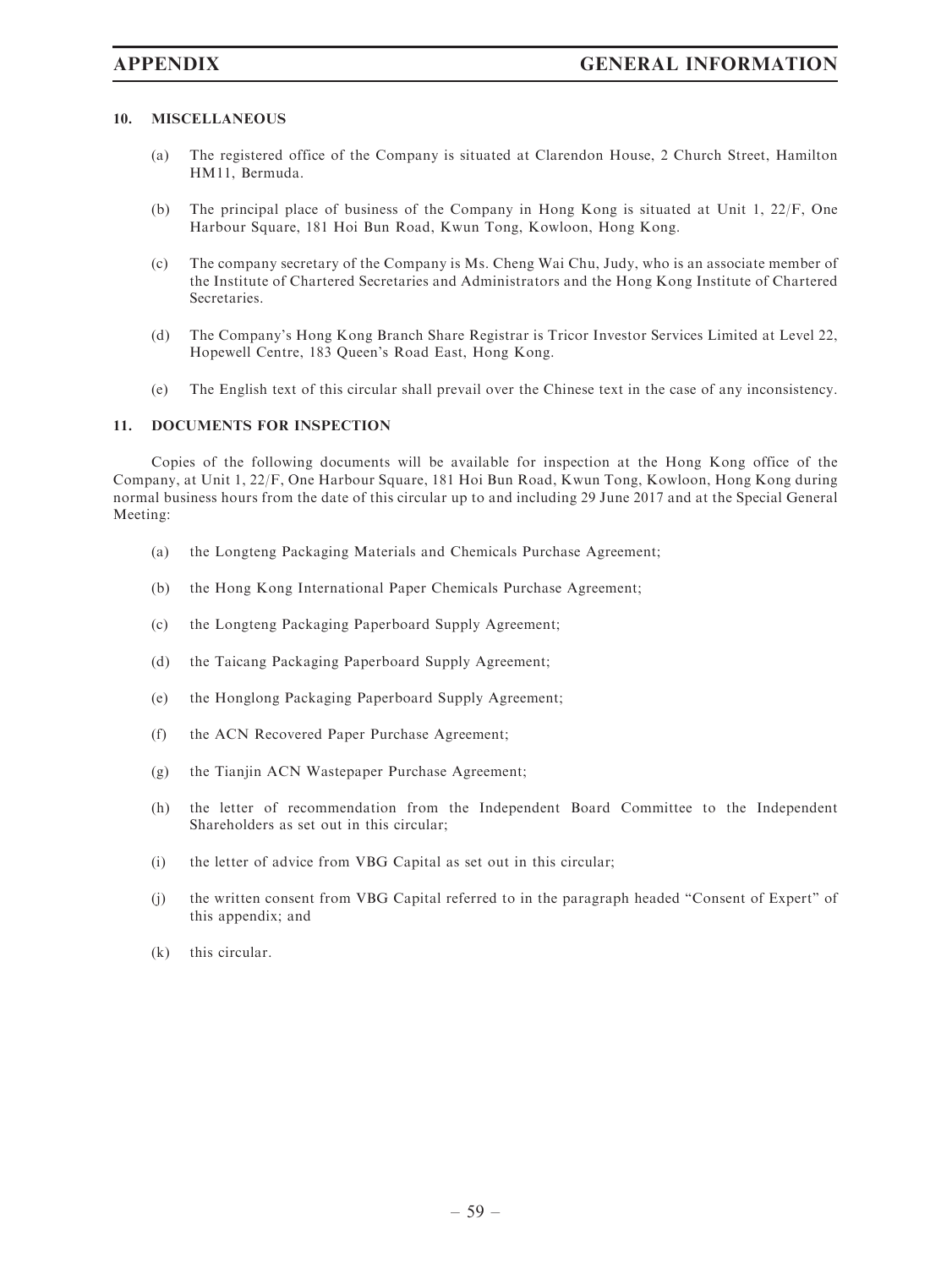

# (Stock Code: 2689)

NOTICE IS HEREBY GIVEN that a special general meeting of Nine Dragons Paper (Holdings) Limited (the "Company") will be held at 11:30 a.m. on Thursday, 29 June 2017, at Studio 1, 7/F, W Hotel, 1 Austin Road West, Kowloon Station, Kowloon, Hong Kong for the purpose of considering and, if thought fit, passing, with or without modification, the following resolutions:

### ORDINARY RESOLUTIONS

### 1. ''THAT

- (a) the Longteng Packaging Materials and Chemicals Purchase Agreement dated 8 May 2017 (copy of which is tabled at the meeting and marked ''A'' and initialed by the chairman of the meeting for identification purposes), the terms thereof and the continuing connected transaction contemplated thereunder be and are hereby approved, confirmed and ratified;
- (b) the proposed annual caps as set out in the Circular in relation the Longteng Packaging Materials and Chemicals Purchase Agreement for the three financial years ended 30 June 2020 be and are hereby approved; and
- (c) any one director of the Company be and is hereby authorised for and on behalf of the Company to execute all documents, instruments and agreements and to do all such acts or things deemed by him/her to be incidental, ancillary to or in connection with the Longteng Packaging Materials and Chemicals Purchase Agreement and the transactions contemplated thereunder.''

### 2. "THAT

- (a) the Hong Kong International Paper Chemicals Purchase Agreement dated 8 May 2017 (copy of which are tabled at the meeting and marked ''B'' and initialed by the chairman of the meeting for identification purposes), the terms thereof and the continuing connected transaction contemplated thereunder be and are hereby approved, confirmed and ratified;
- (b) the proposed annual caps as set out in the Circular in relation the Hong Kong International Paper Chemicals Purchase Agreement for the three financial years ended 30 June 2020 be and are hereby approved; and
- (c) any one director of the Company be and is hereby authorised for and on behalf of the Company to execute all documents, instruments and agreements and to do all such acts or things deemed by him/her to be incidental, ancillary to or in connection with the Hong Kong International Paper Chemicals Purchase Agreement and the transactions contemplated thereunder.''

### 3. ''THAT

(a) the Longteng Packaging Paperboard Supply Agreement dated 8 May 2017 (copy of which is tabled at the meeting and marked "C" and initialed by the chairman of the meeting for identification purposes), the terms thereof and the continuing connected transaction contemplated thereunder be and are hereby approved, confirmed and ratified;

<sup>\*</sup> For identification purposes only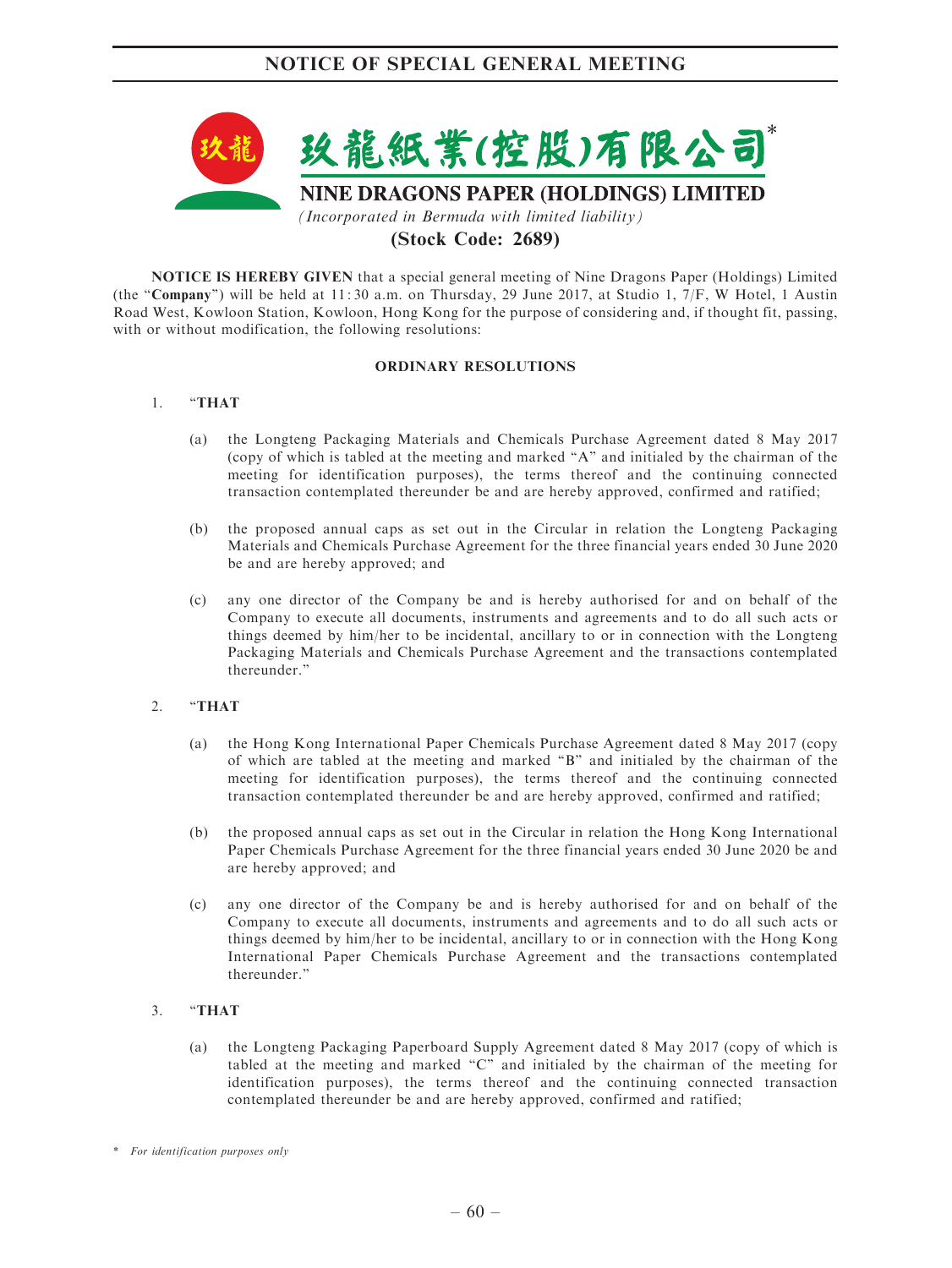# NOTICE OF SPECIAL GENERAL MEETING

- (b) the proposed annual caps as set out in the Circular in relation the Longteng Packaging Paperboard Supply Agreement for the three financial years ended 30 June 2020 be and are hereby approved; and
- (c) any one director of the Company be and is hereby authorised for and on behalf of the Company to execute all documents, instruments and agreements and to do all such acts or things deemed by him/her to be incidental, ancillary to or in connection with the Longteng Packaging Paperboard Supply Agreement and the transactions contemplated thereunder.''

### 4. ''THAT

- (a) the Taicang Packaging Paperboard Supply Agreement dated 8 May 2017 (copy of which is tabled at the meeting and marked ''D'' and initialed by the chairman of the meeting for identification purposes), the terms thereof and the continuing connected transaction contemplated thereunder be and are hereby approved, confirmed and ratified;
- (b) the proposed annual caps as set out in the Circular in relation the Taicang Packaging Paperboard Supply Agreement for the three financial years ended 30 June 2020 be and are hereby approved; and
- (c) any one director of the Company be and is hereby authorised for and on behalf of the Company to execute all documents, instruments and agreements and to do all such acts or things deemed by him/her to be incidental, ancillary to or in connection with the Taicang Packaging Paperboard Supply Agreement and the transactions contemplated thereunder.''

### 5. ''THAT

- (a) the Honglong Packaging Paperboard Supply Agreement dated 8 May 2017 (copy of which is tabled at the meeting and marked "E" and initialed by the chairman of the meeting for identification purposes), the terms thereof and the continuing connected transaction contemplated thereunder be and are hereby approved, confirmed and ratified;
- (b) the proposed annual caps as set out in the Circular in relation the Honglong Packaging Paperboard Supply Agreement for the three financial years ended 30 June 2020 be and are hereby approved; and
- (c) any one director of the Company be and is hereby authorised for and on behalf of the Company to execute all documents, instruments and agreements and to do all such acts or things deemed by him/her to be incidental, ancillary to or in connection with the Honglong Packaging Paperboard Supply Agreement and the transactions contemplated thereunder.''

### 6. ''THAT

- (a) the ACN Recovered Paper Purchase Agreement dated 8 May 2017 (copy of which is tabled at the meeting and marked ''F'' and initialed by the chairman of the meeting for identification purposes), the terms thereof and the continuing connected transaction contemplated thereunder be and are hereby approved, confirmed and ratified;
- (b) the proposed annual caps as set out in the Circular in relation the ACN Recovered Paper Purchase Agreement for the three financial years ended 30 June 2020 be and are hereby approved; and
- (c) any one director of the Company be and is hereby authorised for and on behalf of the Company to execute all documents, instruments and agreements and to do all such acts or things deemed by him/her to be incidental, ancillary to or in connection with the ACN Recovered Paper Purchase Agreement and the transactions contemplated thereunder.''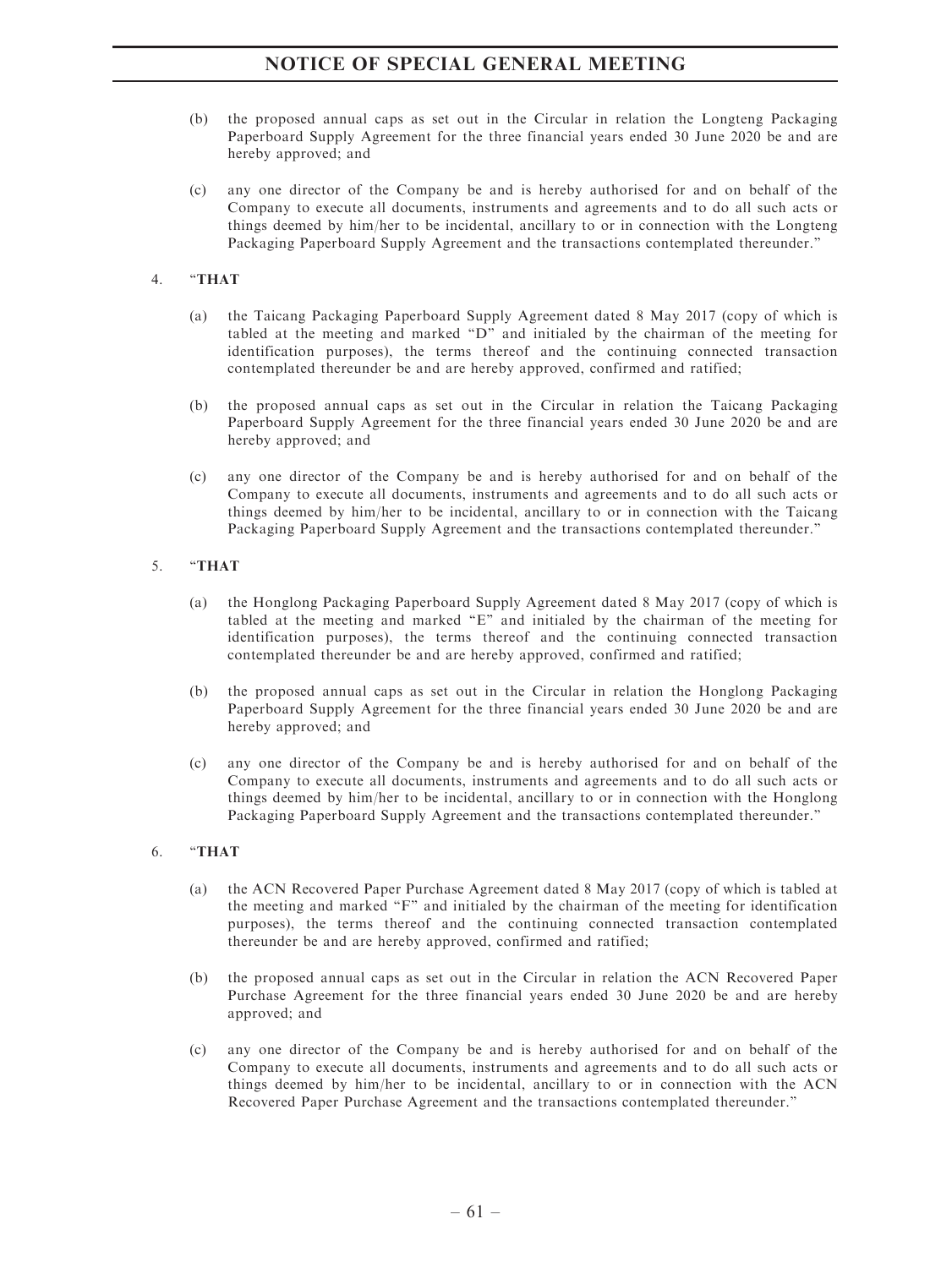### 7. ''THAT

- (a) the Tianjin ACN Wastepaper Purchase Agreement dated 8 May 2017 (copy of which is tabled at the meeting and marked "G" and initialed by the chairman of the meeting for identification purposes), the terms thereof and the continuing connected transaction contemplated thereunder be and are hereby approved, confirmed and ratified;
- (b) the proposed annual caps as set out in the Circular in relation the Tianjin ACN Wastepaper Purchase Agreement for the three financial years ended 30 June 2020 be and are hereby approved; and
- (c) any one director of the Company be and is hereby authorised for and on behalf of the Company to execute all documents, instruments and agreements and to do all such acts or things deemed by him/her to be incidental, ancillary to or in connection with the Tianjin ACN Wastepaper Purchase Agreement and the transactions contemplated thereunder.''

By order of the Board Cheng Wai Chu, Judy Company Secretary

Hong Kong, 14 June 2017

Registered office: Clarendon House 2 Church Street Hamilton HM 11 Bermuda

Principal place of business in Hong Kong: Unit 1, 22/F One Harbour Square 181 Hoi Bun Road Kwun Tong, Kowloon Hong Kong

### Notes:

- 1. Any member of the Company entitled to attend and vote at a meeting of the Company shall be entitled to appoint another person as his proxy to attend and vote instead of him. A member who is the holder of two or more shares may appoint more than one proxy to attend on the same occasion. A proxy need not be a member of the Company.
- 2. A form of proxy for the meeting is enclosed. The instrument appointing a proxy and the power of attorney or other authority, if any, under which it is signed, or a certified copy of such power or authority shall be deposited at the Company's Hong Kong Branch Share Registrar, Tricor Investor Services Limited, Level 22, Hopewell Centre, 183 Queen's Road East, Hong Kong as soon as possible and in any event not less than 48 hours before the time appointed for holding the meeting or any adjourned meeting at which the person named in the instrument proposes to vote.
- 3. The register of members of the Company will be closed from Wednesday, 28 June 2017 to Thursday, 29 June 2017, both days inclusive, during which period no transfer of Shares will be registered. In order to qualify for attending the above mentioned meeting, all share certificates with completed transfer forms must be lodged with the Company's Hong Kong branch share registrar, Tricor Investor Services Limited, at Level 22, Hopewell Centre, 183 Queen's Road East, Hong Kong not later than 4: 30 p.m. on Tuesday, 27 June 2017.
- 4. The votes at the above mentioned meeting will be taken by poll.